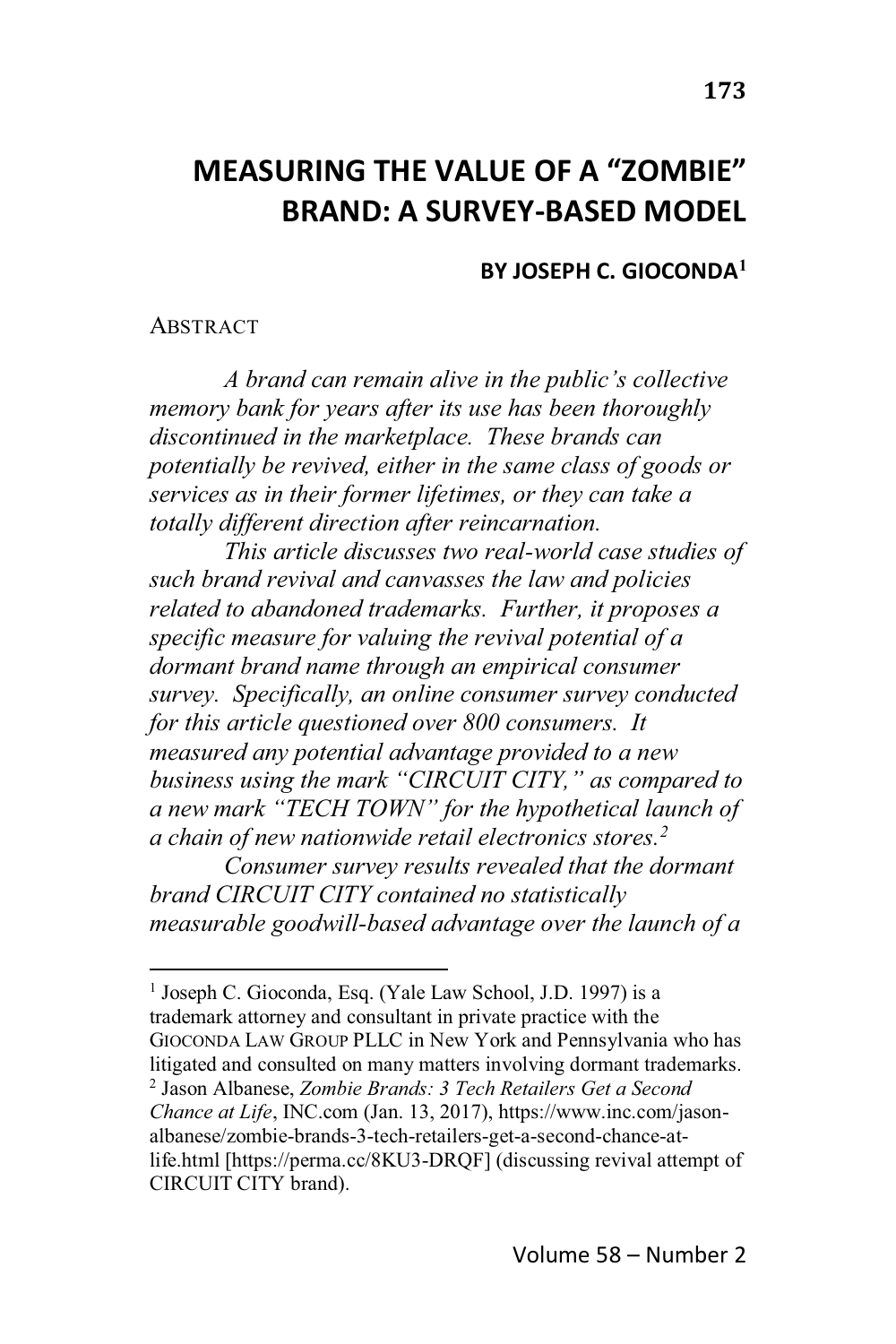*totally new brand, but the brand also did not possess any higher negative connotation among consumers, yet many consumers recognized the brand. Therefore, while there might be some economic advantage to harnessing the name recognition of a dormant brand, the dormant brand nonetheless faces the same obstacles to a successful market re-entry as any totally new brand in the same category. Verbatim responses revealed that consumers are sophisticated and are wary of automatically assuming that a newly-revived dormant brand would provide the same quality of products or services as before.*

| Trademark Abandonment Through Non-Use  181                          |  |  |  |  |
|---------------------------------------------------------------------|--|--|--|--|
| III.                                                                |  |  |  |  |
| IV. Notable Disputes Involving Revival of Dormant                   |  |  |  |  |
| The Second Circuit's Evolution 193<br>$\mathsf{A}$                  |  |  |  |  |
| Defiance Button Mach. Co. v. C&C Metal Prods.<br>$\mathbf{1}$       |  |  |  |  |
| J.G. Stickley, Inc. v. Canal Dover Furniture Co.,<br>2.<br>Inc. 194 |  |  |  |  |
|                                                                     |  |  |  |  |
| Macy's Inc. et al. v. Strategic Marks, LLC 196<br>C.                |  |  |  |  |
| V.                                                                  |  |  |  |  |
| VI. Measuring Value in Dormant Brands  200                          |  |  |  |  |
| A.                                                                  |  |  |  |  |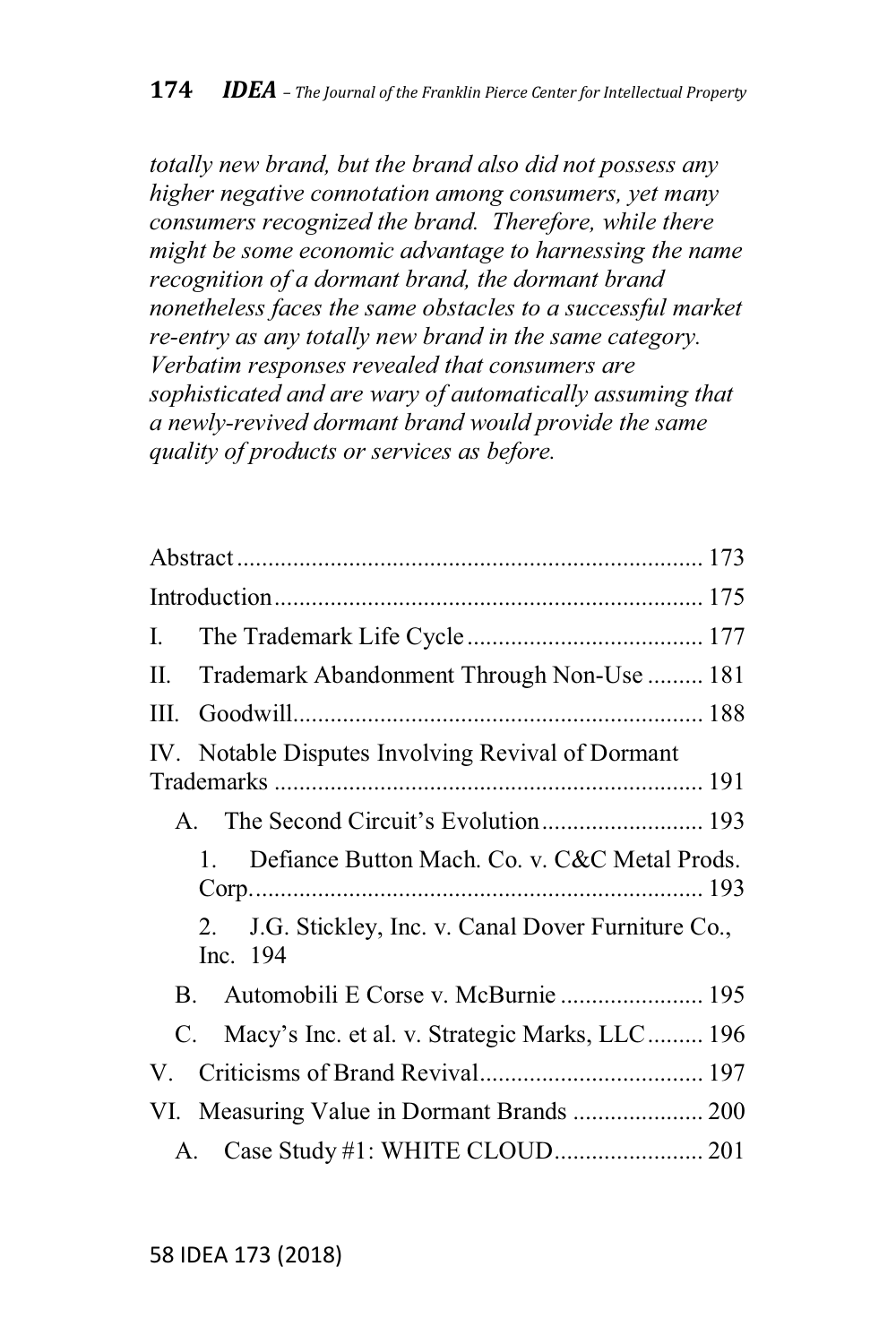| B. |    | Conclusions Drawn from Case Study #1  203            |  |  |
|----|----|------------------------------------------------------|--|--|
| C. |    |                                                      |  |  |
|    | 1. |                                                      |  |  |
|    | 2. |                                                      |  |  |
|    | 3. |                                                      |  |  |
|    | 4. |                                                      |  |  |
|    | 5. | Interviewers and Double-Blind Interviewing. 211      |  |  |
|    | 6. |                                                      |  |  |
|    | 7. |                                                      |  |  |
|    | 8. |                                                      |  |  |
|    | 9. |                                                      |  |  |
|    |    | VII. Conclusions About Case Studies: Measuring Value |  |  |
|    |    |                                                      |  |  |
|    |    |                                                      |  |  |

#### **INTRODUCTION**

Like soldiers, old brands don't die, they just fade away.3 But on some occasions, brand names can still enjoy substantial consumer recognition despite not having been actively used in commerce for many years.<sup>4</sup> Such a

<sup>3</sup> Martin Bishop, *Old brands never die; they just fade away*, BRAND MIX (May 19, 2008), *http://brandmix.blogspot.com/2008/05/oldbrands-never-die-they-just-fade.html* [https://perma.cc/5TMX-TH6W]. The phrase "old soldiers don't die, they just fade away" is usually attributed to General Douglas MacArthur in his farewell address to Congress. However, as MacArthur himself noted, the line comes from a song that was popular with British soldiers during World War I, called "Old Soldiers Never Die."

<sup>4</sup> *See* Steven Philip Warner, *Most Dormant Brands Have Equity or Value*, BUSINESS & MARKETING, June 2013, at 70.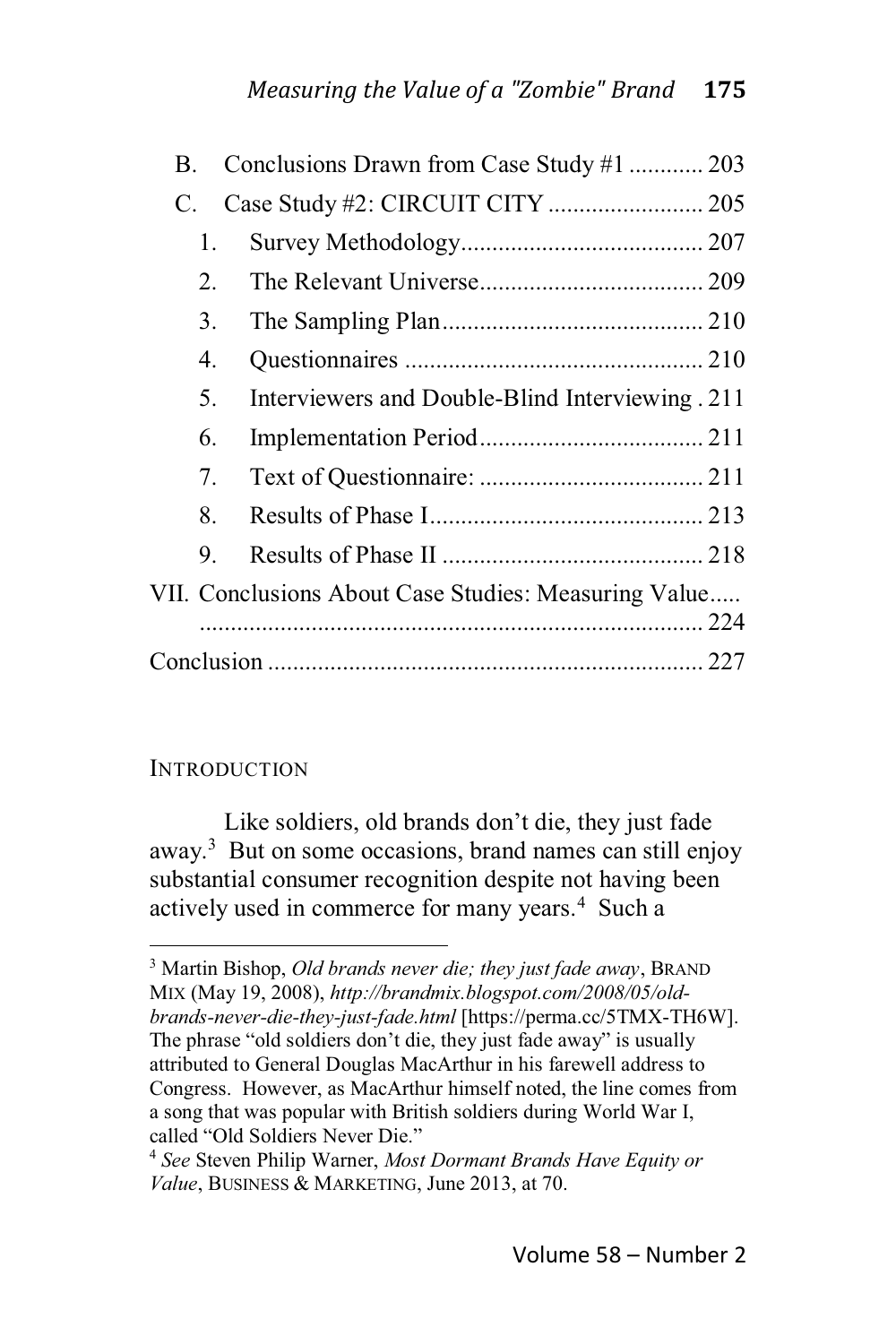trademark is typically a brand that has been legally abandoned.<sup>5</sup> These are called dormant trademarks, or, perhaps more colorfully (if not pejoratively), "zombie brands."<sup>6</sup> Current U.S. law permits the resuscitation and recapture of dormant trademarks, once they are legally abandoned.7

Notable examples of brand-name trademarks that were legally forfeited and later revived include: PAN AM for airlines<sup>8</sup>; WOOLWORTH for discount stores/apparel<sup>9</sup>;

<sup>5</sup> The U.S. District Court in Exxon Corp. v. Humble Expl. Co., 524 F. Supp. 450, 461 (N.D. Tex. 1981), *aff'd in part, rev'd in part,* 695 F.2d 96 (5th Cir. 1983), first coined the term "a dormant trademark" meaning one "with recognized residual good will."  $6$  Macy's Inc. v. Strategic Marks LLC, Nos. 11-cv-06198-EMC, 15-cv-00612-EMC, 2016 WL 374147 at \*2 (N.D. Cal., Feb. 1, 2016) ("Strategic Marks is a business that revives 'zombie' brands, or brands that have been abandoned."); see also Daniel Gross, Attack of the *Zombie Brands!*, (Slate, March 16, 2007) https://perma.cc/Y9M9- NNJC; Katherine Stephan, *Dead Brands Walking*, CRAIN'S CHICAGO BUSINESS, (December 6, 2004) https://perma.cc/Z2PZ-YDLG.  $<sup>7</sup>$  There are economic rationales for this current policy, and for avoiding</sup> the "warehousing" of unused trademarks. See, e.g., William M. Landes & Richard A. Posner, *Trademark Law: An Economic Perspective*, 30 J.L. & ECON. 265, 281 (1987) (observing that warehousing registrations without use of marks in Japan increases the cost of entering that market, thus creating an inefficient entry barrier); *see also* Roberta Jacobs-Meadway, Is a Trademark's Abandonment Always a Bar to *Relief and Should It Be?: The Conundrum of Residual Good Will*, COMMERCIAL DAMAGES REPORTER, Apr. 2012, at 144 (noting that the Lanham Act was amended to include a 10-year term to remove the "dead wood" of unused trademarks).

<sup>&</sup>lt;sup>8</sup> The name and globe logo for "PAN AM" was successfully reregistered on April 19, 2016 for airlines. PAN AM, Registration No. 4,941,545.

<sup>&</sup>lt;sup>9</sup> Foot Locker Retail, Inc. successfully re-registered "WOOLWORTH" as a federally registered trademark for t-shirts on February 5, 2013. WOOLWORTH, Registration No. 4,286,464.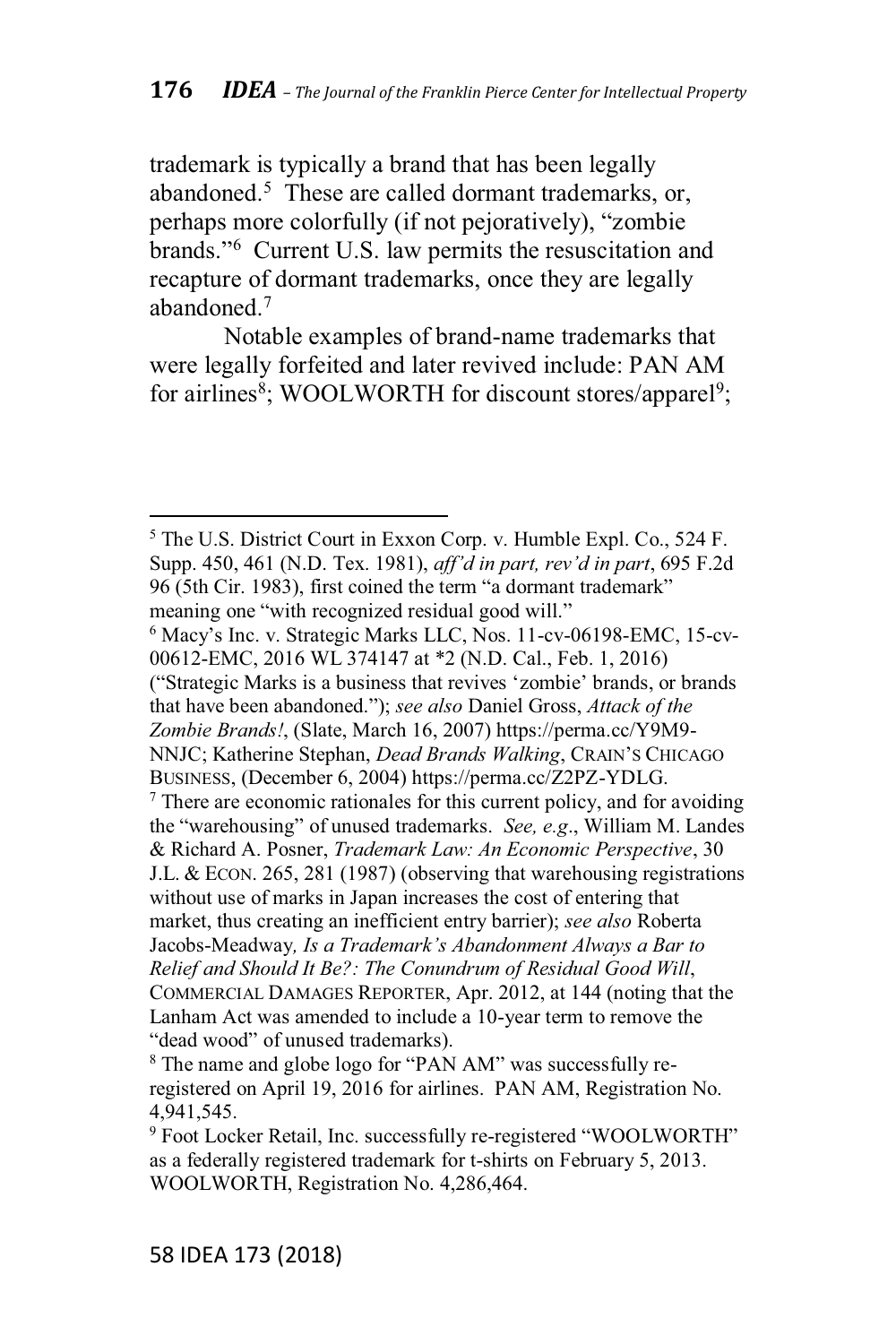NUPRIN for ibuprofen;<sup>10</sup> WHITE CLOUD for toilet paper;<sup>11</sup> SHARPER IMAGE for specialty stores; SALON SELECTIVES for shampoo; COLECO for interactive video game systems;<sup>12</sup> PABST BLUE RIBBON for beer; INDIAN MOTORCYCLE, OVALTINE for beverages; BRECK SHAMPOO;<sup>13</sup> and STUDEBAKER<sup>14</sup> and PONTIAC<sup>15</sup> for automobiles.<sup>16</sup>

A recurring question is posed by those who are considering acquiring and reviving a dormant trademark: how valuable is a dormant brand, and can that latent value be objectively measured?<sup>17</sup>

## I. THE TRADEMARK LIFE CYCLE

All trademarks $18$  undergo a life cycle: they are "born" when they are first used in commerce, but will

<sup>10</sup> Rob Walker, *Can a Dead Brand Live Again*, N.Y. TIMES (May 18, 2008), http://www.nytimes.com/2008/05/18/magazine/18rebrandingt.html [https://perma.cc/XNH7-XTFB].

<sup>11</sup> *Infra.* SECTION VIII.A.

<sup>12</sup> *See* DAVID S. RUDER, STRATEGIES FOR INVESTING IN INTELLECTUAL PROPERTY 98-99 (2011).

<sup>13</sup> David Ruder, *The real zombies exist solely on the books*, INTELLECTUAL ASSET MANAGEMENT, July/Aug. 2010, at 73.

<sup>14</sup> STUDEBAKER was re-registered by a French company for automobiles on March 24, 2015. STUDEBAKER, Registration No. 4,705,734.

<sup>&</sup>lt;sup>15</sup> U.S. Trademark Application Serial No. 87/044,157 (filed May 19, 2016).

<sup>16</sup> Ruder*, supra* note 13, at 5.

<sup>17</sup> *See, e.g*., Jake Linford, *Valuing Residual Goodwill after Trademark Forfeiture*, SSRN: FSU COLLEGE OF LAW, LAW, BUSINESS & ECONOMICS PAPER NO. 1-17 (2017), https://ssrn.com/abstract=2928643 [https://perma.cc/G6FK-T33Z]; *see also* Rob Walker, *Rob Walker on Reviving Dead Brands*, N.Y. TIMES MAGAZINE (May 19, 2008) http://www.nytimes.com/2008/05/19/magazine/walker.html [https://perma.cc/XNH7-XTFB].

<sup>&</sup>lt;sup>18</sup> A trademark or service mark is any word, phrase, symbol, and/or design that identifies and distinguishes the source of the goods or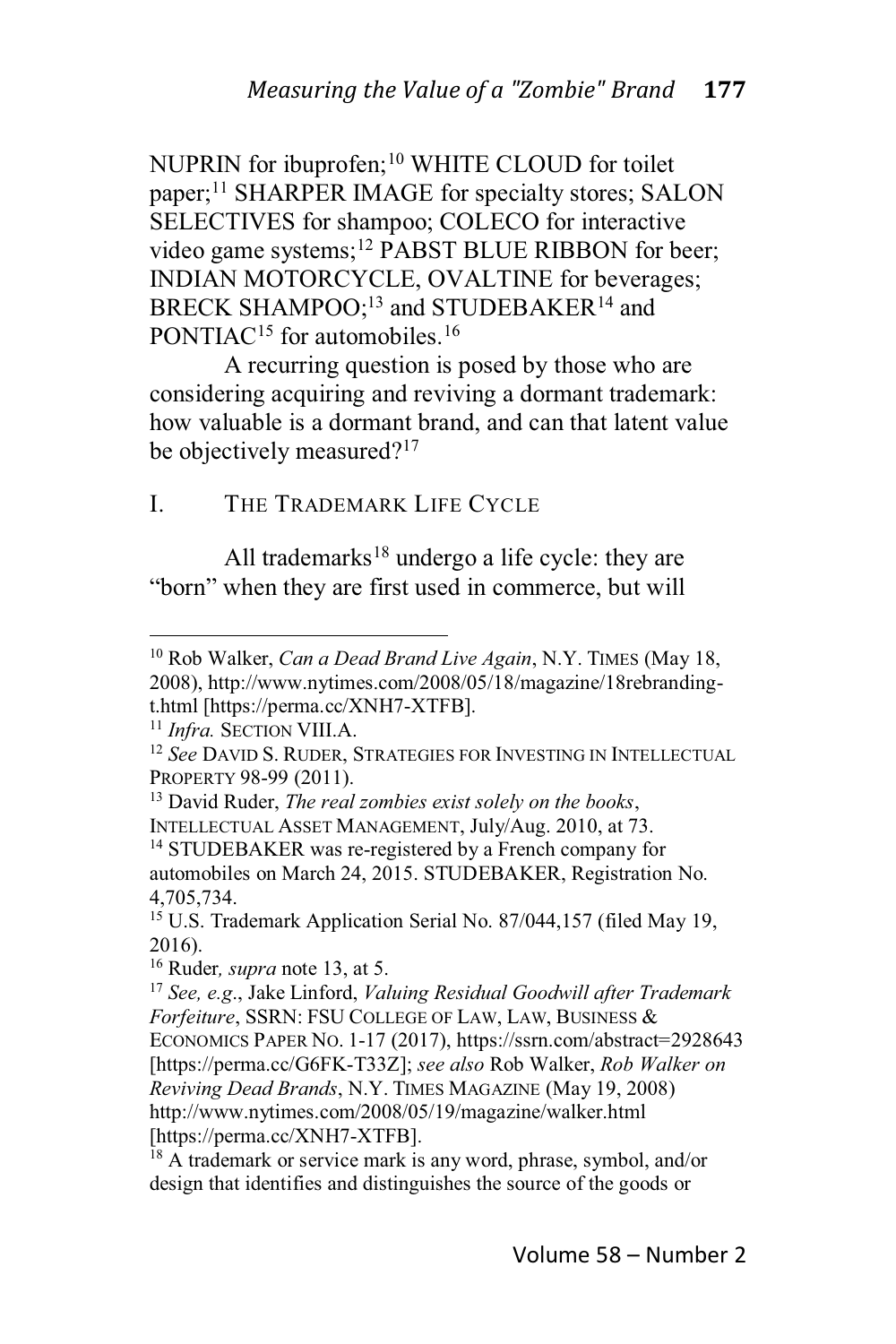eventually fade away and "die" once they are abandoned.<sup>19</sup> Theoretically, however, trademark rights can endure forever to the extent the marks continue to be actively used in commercial activity, $2<sup>0</sup>$  and some trademark registrations are living relics of the past.<sup>21</sup> However, in view of the trademark life cycle most marks enter the dustbin of history after they are abandoned and are eventually forgotten entirely.<sup>22</sup>

Sometimes, a trademark is legally abandoned by its former owner, but the brand name will remain recognizable, even years after the trademark itself has legally passed into the public domain. Although these

service of one party from those of others. 15 U.S.C. § 1127 (2012). Some examples include brand names, slogans, and logos. The term "trademark" and "brand" are used interchangeably herein.

<sup>19</sup> *See* 15 U.S.C. § 1127*; see also* Crash Dummy Movie, LLC v. Mattel, Inc., 601 F.3d 1387, 1391 (Fed. Cir. 2010) (discussing trademark abandonment doctrine); Cerveceria Centroamericana S.A. v. Cerveceria India, Inc., 892 F.2d 1021, 1025 (Fed. Cir. 1989) (discussing evolution of trademark abandonment doctrine).

<sup>20</sup> *See* Kohler Co. v. Moen Inc., 12 F.3d 632, 637-38 (7th Cir. 1993) (awarding perpetual legal protection to a trademark that continues to be used in commerce does not conflict with concept of the limited patent monopoly grant).

 $21$  Currently, the oldest federally registered trademark still in use is UNDERWOOD, Registration No. 367,570 for "canned deviled ham" and other foods, which has been continuously registered since 1939, and which was first used in commerce in 1937.

<sup>22</sup> An example of such a dead brand name is Schickel Motorcycles. KEN ANDERSON, THE ILLUSTRATED HISTORY OF THE SCHICKEL MOTORCYCLE 1911-1924, 193 (2008). Remembered today by only the most avid motorcycle collectors and New England historians, the Schickel Motor Company built approximately 1,000 motorcycles in Connecticut in the 1920's. However, Schickel was responsible for several innovations that were so useful and groundbreaking that other major motorcycle manufacturers, notably Harley-Davidson and Indian, stole them. Id. However, once founder Norbert Schickel himself died, so too did his namesake brand. The Schickel Mark is therefore dead, not "dormant," as there is likely no measurable goodwill remaining in it.

58 IDEA 173 (2018)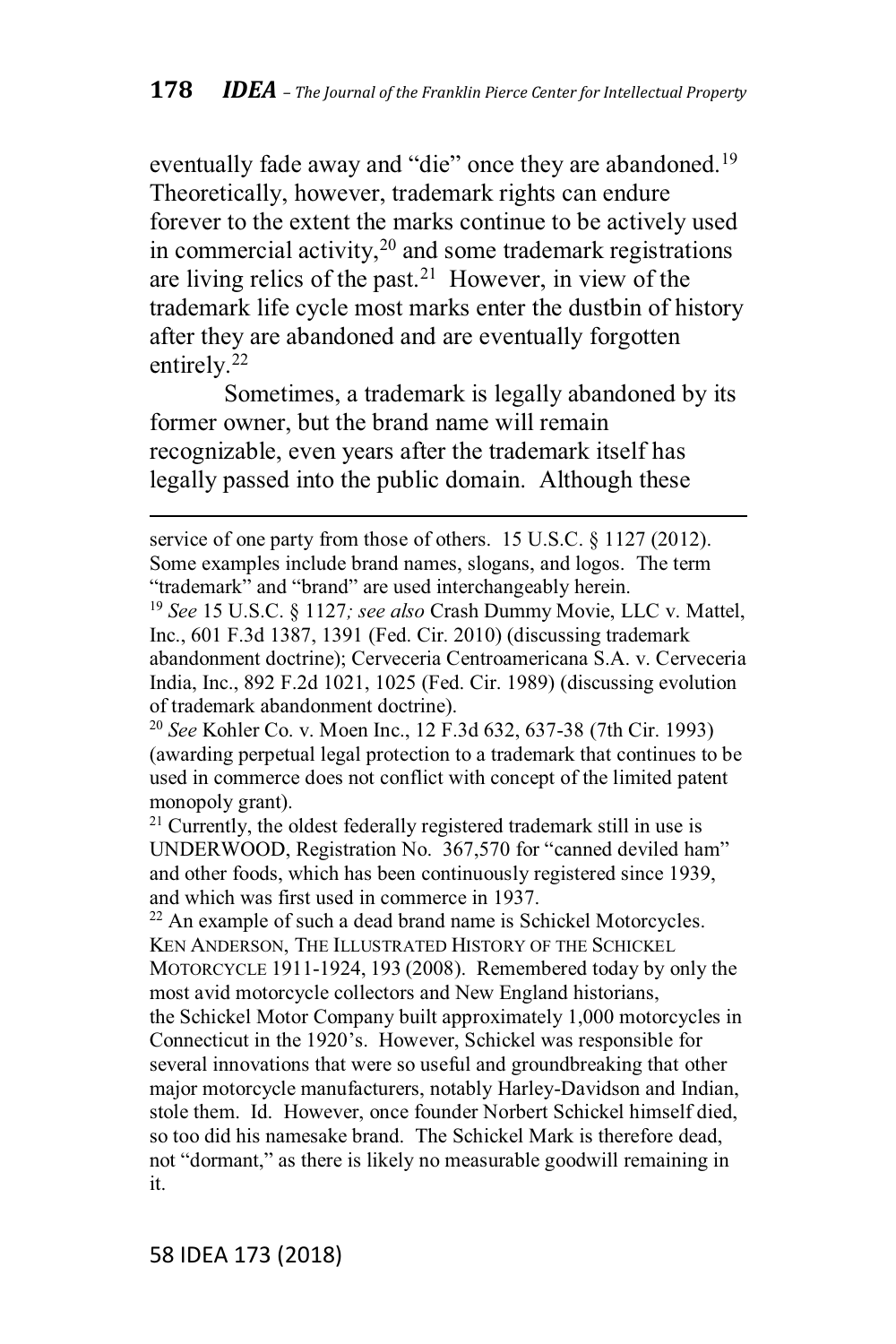trademarks are still dead from the perspective of the law as they are not currently in use, consumers, however, may still recall the brand name and may even maintain specific memories of experiences with the brand. Such brands can be acquired, revived, and given a second chance at life  $$ often by a new company wholly unrelated to the former owner.23 In her treatise, Anne Gilson LaLonde describes such brands as "previously abandoned, newly revived trademarks that still enjoy a measure, and sometimes an extraordinary measure, of consumer recognition and lovalty."24

Why would a business choose to market its new products or services by resurrecting an old brand name, instead of coining a wholly new one? To the extent that a brand has already been time-tested  $-$  it has previously functioned in the marketplace  $-$  it may stand a better chance of garnering and retaining brand equity than a new one that is an unknown quantity.<sup>25</sup> Also, some dormant

https://www.wsj.com/articles/SB121444138065805601

<sup>23</sup> *See, e.g.,* Jeffrey McCracken & Peter Lattman, *Sharper Image Lives H as a Brand*, WALL STREET JOURNAL (June 26, 2008),

<sup>[</sup>https://perma.cc/EQ64-YVET] (noting that companies have purchased such dormant brands as POLAROID and SHARPER IMAGE for continued use in various industries).

<sup>&</sup>lt;sup>24</sup> 1-3 Anne Gilson LaLonde, GILSON ON TRADEMARKS  $\S 3.05$  [7][b] (2016); *see also* Jerome Gilson & Anne Gilson LaLonde, *The Zombie Trademark: A Windfall and a Pitfall*, 98 TRADEMARK REP. 1280, 1280 (2008).

<sup>&</sup>lt;sup>25</sup> Recycling an old brand does not guarantee success but may offer an initial advantage. For example, *Collier's*, an American magazine founded in 1888, and *Saturday Review*, a magazine founded in 1924, both attempted recent brand revivals recently, and benefitted from large initial subscriptions based on name recognition and perhaps residual goodwill. Joseph N. DiStefano, *Berwyn Publisher to revive Collier's*, *Saturday Review mags*, PHILLY.COM (December 14, 2010) http://www.philly.com/philly/blogs/inq-

phillydeals/Berwyn\_med\_publisher\_will\_bring\_back\_Colliers\_Saturda y\_Review.html [https://perma.cc/RET6-4AAG].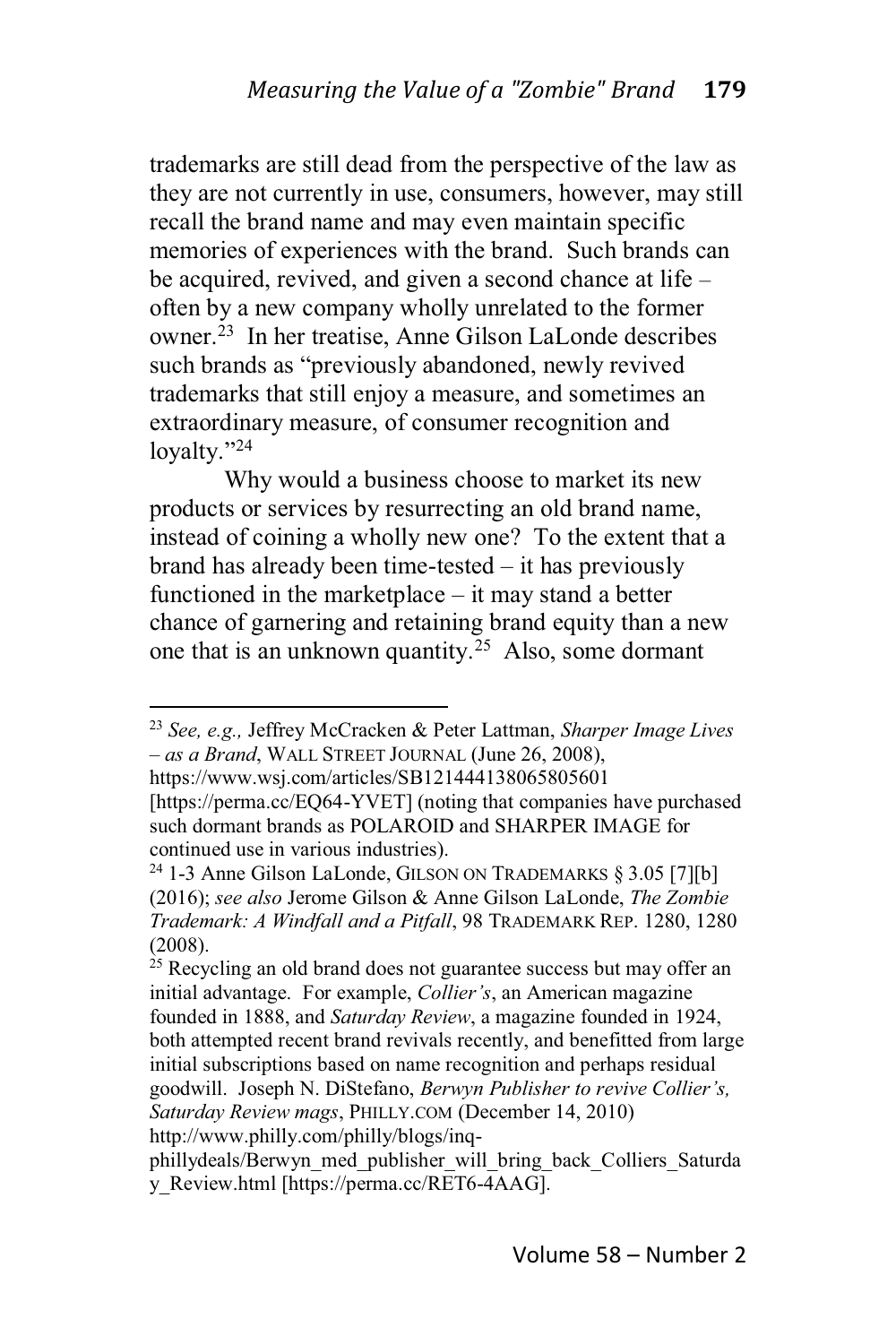brand names have the potential to be marketed under a "retro"-theme, capitalizing on the marketplace's desire for vintage-looking items. Examples include the re-emergence of VICTROLA<sup>26</sup> and CROSLEY<sup>27</sup> as brand names for USB/Bluetooth turntables, now sold at Urban Outfitters and other fine stores.28

Perhaps more importantly, to the extent that a dormant brand name maintains measurable continuing recognition among consumers, initial marketing costs may be lower than would be the case with a newly-invented one. As *The Economist* writes:

 $\ldots$ [R]ediscovering and restoring a neglected brand, tapping into consumers' fond memories of times gone by, is surely a cost-effective way of competing in a marketing landscape where start-up costs are prohibitive and the chances of failure are high. If capitalism is a system of creative destruction, in Joseph Schumpeter's famous phrase, it is a system of creative reconstruction as well.<sup>29</sup>

It can easily cost millions of dollars in advertising and promotion to achieve nationwide consumer recognition of a brand, and consumer goodwill can take years to

<sup>26</sup> VICTROLA, Registration No. 5,103,253.

 $27$  CROSLEY was originally the name of a car manufacturer. By 1977, the name was reinvented for radios. CROSLEY, Registration No. 1,146,541.

<sup>28</sup> *See, e.g.*, Victrola Nostalgic Classic 8-In-1 Bluetooth® Turntable in Mahogany, BED BATH & BEYOND (2017)

https://www.bedbathandbeyond.com/store/product/victrola-tradenostalgic-classic-8-in-1-bluetooth-reg-

turntable/3304396?skuId=47294417&mcid=PS\_googlepla\_nonbrand\_s erveware &product id=47294417&adpos=1o1&creative=4374263194 9&device=c&matchtype=&network=g&gclid=CJ6zwYDnwtMCFU5L DQodQfoMOw [https://perma.cc/CBZ3-9PD7].

<sup>29</sup> Joseph Schumpeter, *Hidden Gems: Reviving old brands sometimes makes more sense than creating new ones*, THE ECONOMIST (April 12, 2014), https://www.economist.com/news/business/21600692-revivingold-brands-sometimes-makes-more-sense-creating-new-ones-hiddengems [https://perma.cc/V8TL-NANF].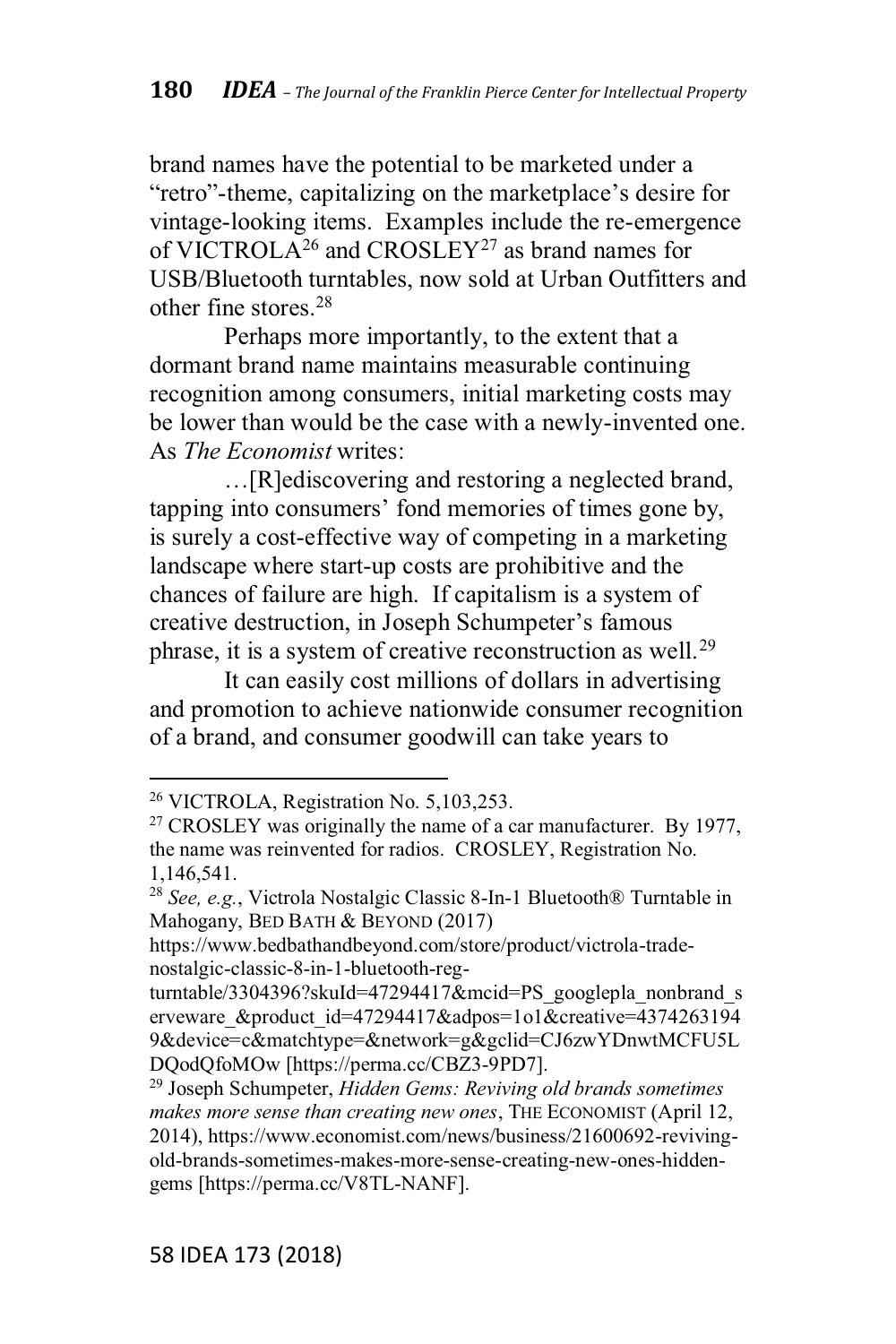accrue.30 A revived dormant brand may be able to start out with an advantage in having brand recognition on day one, but we can also be sure that if revival of a well-known dormant brand name confers an initial benefit, consumers will quickly decide whether the product or service marketed under the revived name is worth purchasing.<sup>31</sup>

#### II. TRADEMARK ABANDONMENT THROUGH NON-USE

Typically, a dormant trademark has been legally abandoned.32 In legal terms, intentional abandonment is the relinquishment, giving up or renunciation of an interest, claim or right, with the intent of never again resuming or reasserting it.<sup>33</sup> Under U.S. trademark law, a mark is legally forfeited after its owner ceases to use that trademark to identify the origin of products and services.<sup>34</sup>

<sup>30</sup> *See* LESLIE DE CHERNATONY, FROM BRAND VISION TO BRAND EVALUATION 4-6 (2006) (customer confidence and brand loyalty take "years of careful nurturing" by brand owner to develop, and success only "results from repeated brand interactions characterized by consistency and a perception that a brand cares for the customer."). <sup>31</sup> *See* Russell L. Parr & Gordon V. Smith, INTELLECTUAL PROPERTY: VALUATION, EXPLOITATION AND INFRINGEMENT DAMAGES 43 (2005) ("good will is described as patronage, or the proclivity of customers to return to a business and recommend it to others...""). <sup>32</sup> Occasionally, dormant trademarks are sold through auction as part of bankruptcy liquidation proceedings. *See* Robert B.G. Horowitz, *Under the hammer: are trademark auctions bane or boon?*, WORLD TRADEMARK REVIEW, Apr./May 2011, at 32 (noting that dormant CIRCUIT CITY trademark was sold for \$14M in bankruptcy auction); *see also In re* Crumbs Bake Shop, Inc., No. 14-24287, 2014 WL 5508177, at \*2 (Bankr. D.N.J. Oct. 31, 2014) (guidance regarding the rights of trademark licensees in connection with the sale of substantially all of the assets by a Chapter 11 debtor). <sup>33</sup> *Actual abandonment*, BLACK'S LAW DICTIONARY 2 (10th ed. 2014).  $34$  15 U.S.C. § 1127 (definition of "abandonment" under the Lanham Act).

Volume 58 - Number 2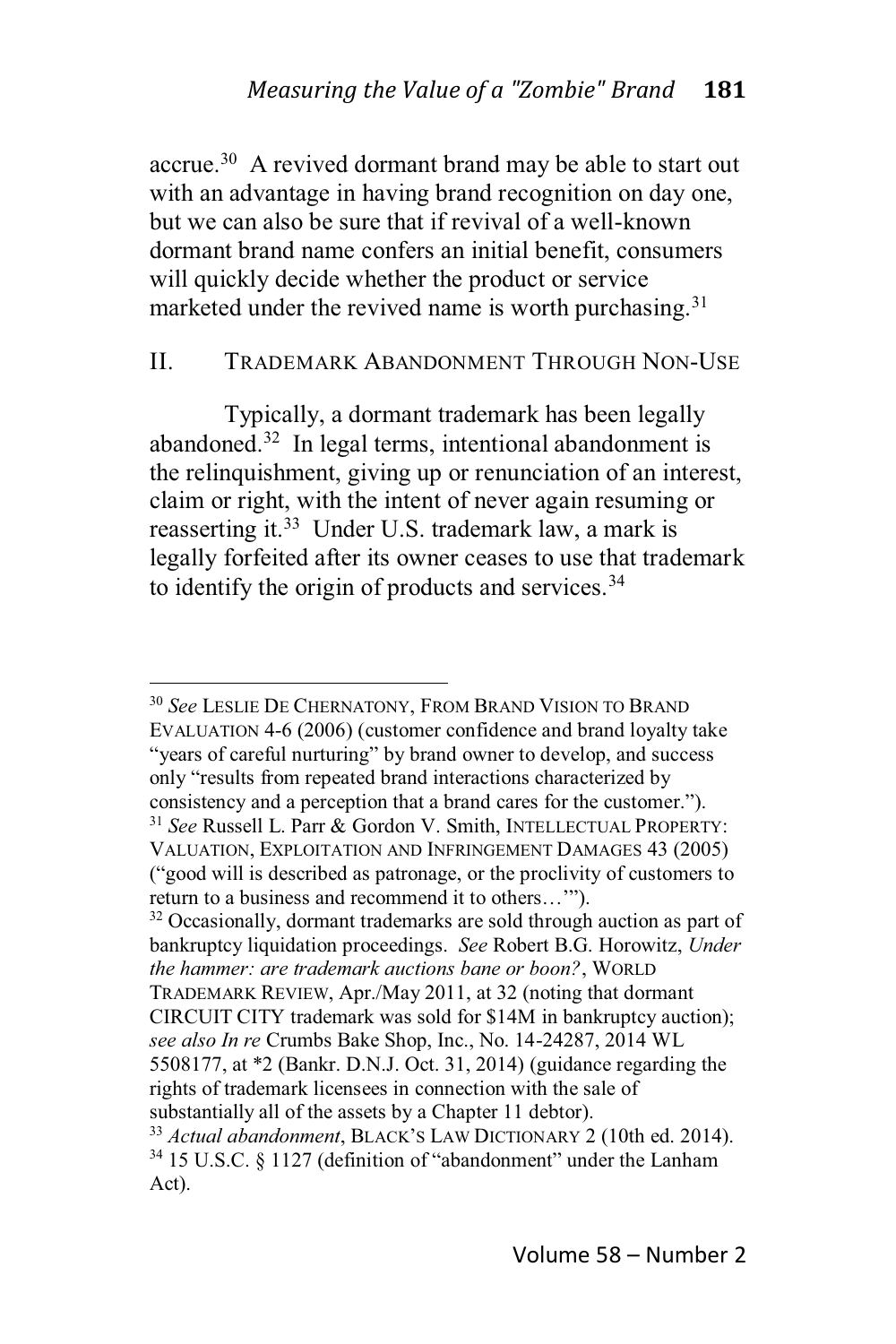It is black letter trademark law that ongoing "rights" in a trademark are acquired and maintained through *use*."<sup>35</sup> Under Section 45 of the Lanham Act,

> a mark shall be deemed to be "abandoned" when ... its use has been discontinued with intent not to resume such use. Intent not to resume may be inferred from circumstances. Nonuse for 3 consecutive years shall be *prima facie* evidence of abandonment. "Use" of a mark means the bona fide use of that mark made in the ordinary course of trade, and not made merely to reserve a right in a mark.<sup>36</sup>

A forfeiture can also occur through the gradual whittling away of the ability of a mark to function as a single-source identifier  $-$  so-called "genericide"  $-$  or it can happen because of the intentional abandonment by the brand owner, as evidenced by non-use.37 It is this second type of abandonment which most dormant brands experience.<sup>38</sup>

<sup>&</sup>lt;sup>35</sup> Major League Baseball Props., Inc. v. Sed Non Olet Denarius, Ltd., 817 F. Supp. 1103, 1126 (S.D.N.Y. 1993), *vacated by settlement*, 859 F. Supp. 80 (S.D.N.Y. 1994) (emphasis added) (citing United Drug Co. v. Theodore Rectanus Co., 248 U.S. 90, 97 (1918) ("The law of trademarks is but a part of the broader law of unfair competition; the right to a particular mark grows out of its use, not its mere adoption")); *see also* D.V.L. Mastrullo*, Trademark Parody Litigation and the Lanham Act: Fitting a Square Peg in a Round Hole,* 54 U.CIN.L.REV. 1311, 1324 (1986) ("Rights to a trademark are acquired only through deliberate and continuous use of the trademark, and thus rights to a trademark can be lost where the mark is abandoned ..."). <sup>36</sup> 15 U.S.C. § 1127 (2012); *see also* Sands, Taylor & Wood Co. v. Quaker Oats, Co.*,* 978 F.2d 947, 955 (7th Cir. 1992). <sup>37</sup> *See* 3 J. THOMAS MCCARTHY, MCCARTHY ON TRADEMARKS AND UNFAIR COMPETITION §§ 17:5, 17:8 (5th ed. 2013) (hereinafter, "McCarthy") (citation omitted) ("For want of a better term, the label" 'abandonment' has been applied to a wide spectrum of activities of a trademark owner which have the net result of the mark losing its ability to serve as a symbol of origin and quality.").

<sup>38</sup> Gilson & Gilson LaLonde, *supra* note 24.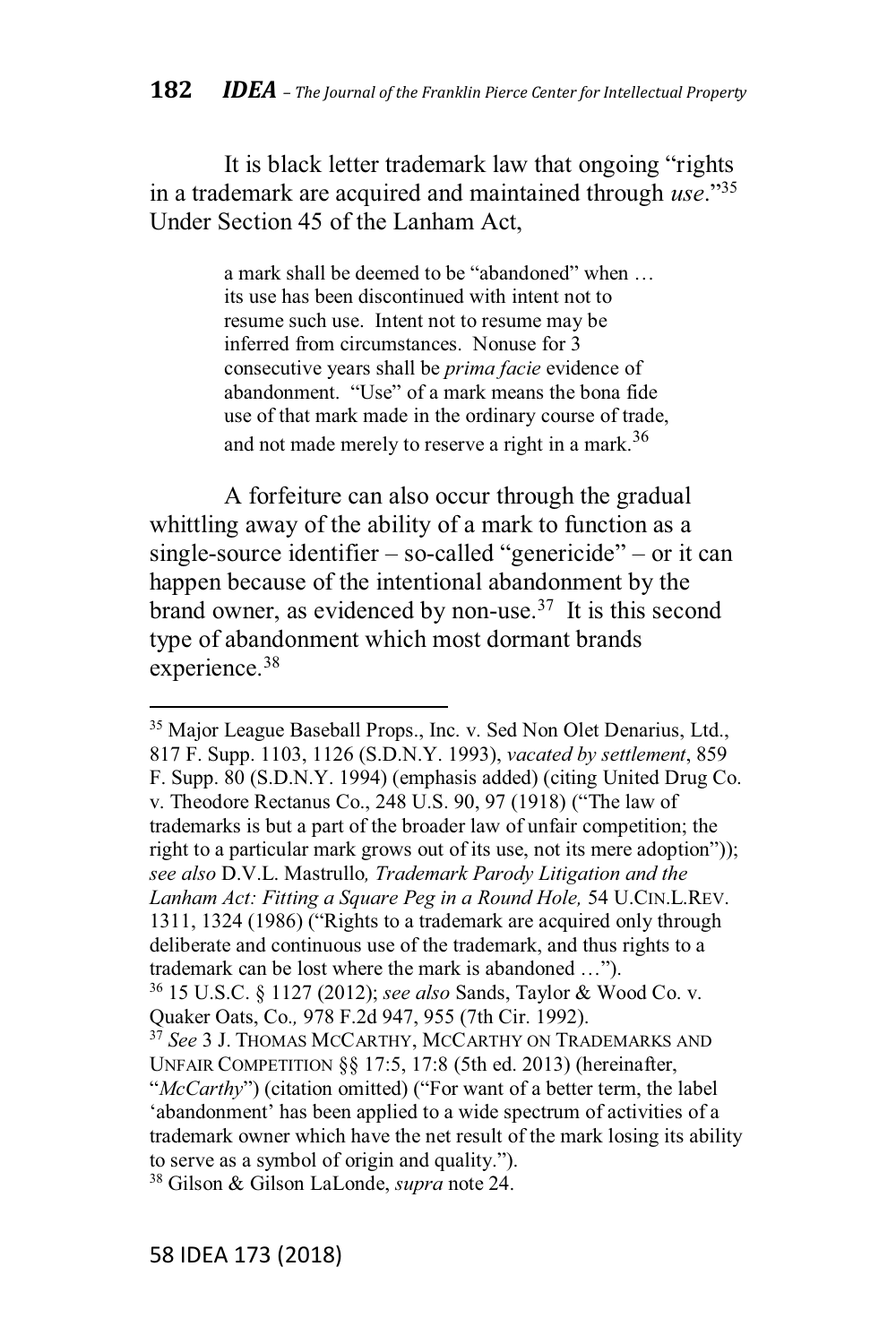In *General Motors Corp. v. Aristide & Co., Antiquaire de Marques*, the Trademark Trial and Appeal Board (hereinafter "T.T.A.B.") determined that General Motors had forfeited all its rights to the trademark LASALLE for automobiles.<sup>39</sup> The T.T.A.B. reasoned that "[m]erely because a party has used a mark a long time ago and it could use the mark in the future is not enough to avoid abandonment."40

Once a trademark has been legally abandoned, it resides in the public domain where a third party may rightfully recover it and seek to register it with the United States Patent and Trademark Office (hereinafter "U.S.P.T.O"), $^{41}$  such to lawfully use the brand.<sup>42</sup> Thus, a

<sup>41</sup> Trademark Act § 2(d), 15 U.S.C. § 1052(d) (2012) provides a basis to oppose a mark that "so resembles a mark registered in the Office, or a mark or trade name previously used in the United States by another *and not abandoned*, as to be likely, when used on or in connection with the goods or services of the defendant, to cause confusion, or to cause mistake, or to deceive." (emphasis added). The Act's  $\S$  2(a) prohibitions against "falsely suggest[ing] a connection with persons ...institution..." can provide a separate basis to oppose registration of a mark in certain rare circumstances where the mark "points uniquely and unmistakably" to its former owner. See, e.g., Univ. of Notre Dame Du Lac v. J.C. Gourmet Food Imps. Co., 703 F.2d 1372, 1377 (Fed. Cir. 1983); Boston Athletic Ass'n v. Velocity, LLC, 117 U.S.P.Q.2d 1492, 1495 (T.T.A.B. 2015); *In re* Kayser-Roth Corp., 29 U.S.P.Q.2d 1379, 1385 (T.T.A.B. 1993) (evidence showed that mark "Olympic Champion" for clothing did not point "uniquely and unmistakably" to U.S. Olympic Committee); Ritz Hotel Ltd. v. Ritz Closet Seat Corp., 17 U.S.P.Q.2d 1466, 1471 (T.T.A.B. 1990) (evidence demonstrated that RIT-Z for toilet seats did not point uniquely to the Ritz Hotel); Calvin Klein Indus. Inc. v. Calvins Pharm. Inc., 8 U.S.P.Q.2d 1269, 1272 (T.T.A.B. 1988) (evidence failed to establish that "Calvins" or "Calvin" was associated solely with designer Calvin Klein); NASA v. Bully Hill Vineyards, Inc., 3 U.S.P.Q.2d 1671, 1676 (T.T.A.B. 1987)

<sup>39</sup> Gen. Motors Corp. v. Aristide & Co., Antiquaire de Marques, 87 U.S.P.Q.2d 1179, 1182, 1187 (T.T.A.B. 2008) (citing Silverman v. CBS Inc., 9 U.S.P.Q.2d 1778, 1783 (2d Cir. 1989)).

<sup>40</sup> Silverman v. CBS Inc., 870 F.2d 40, 9 U.S.P.Q.2d 1778, 1783 (2d Cir. 1989).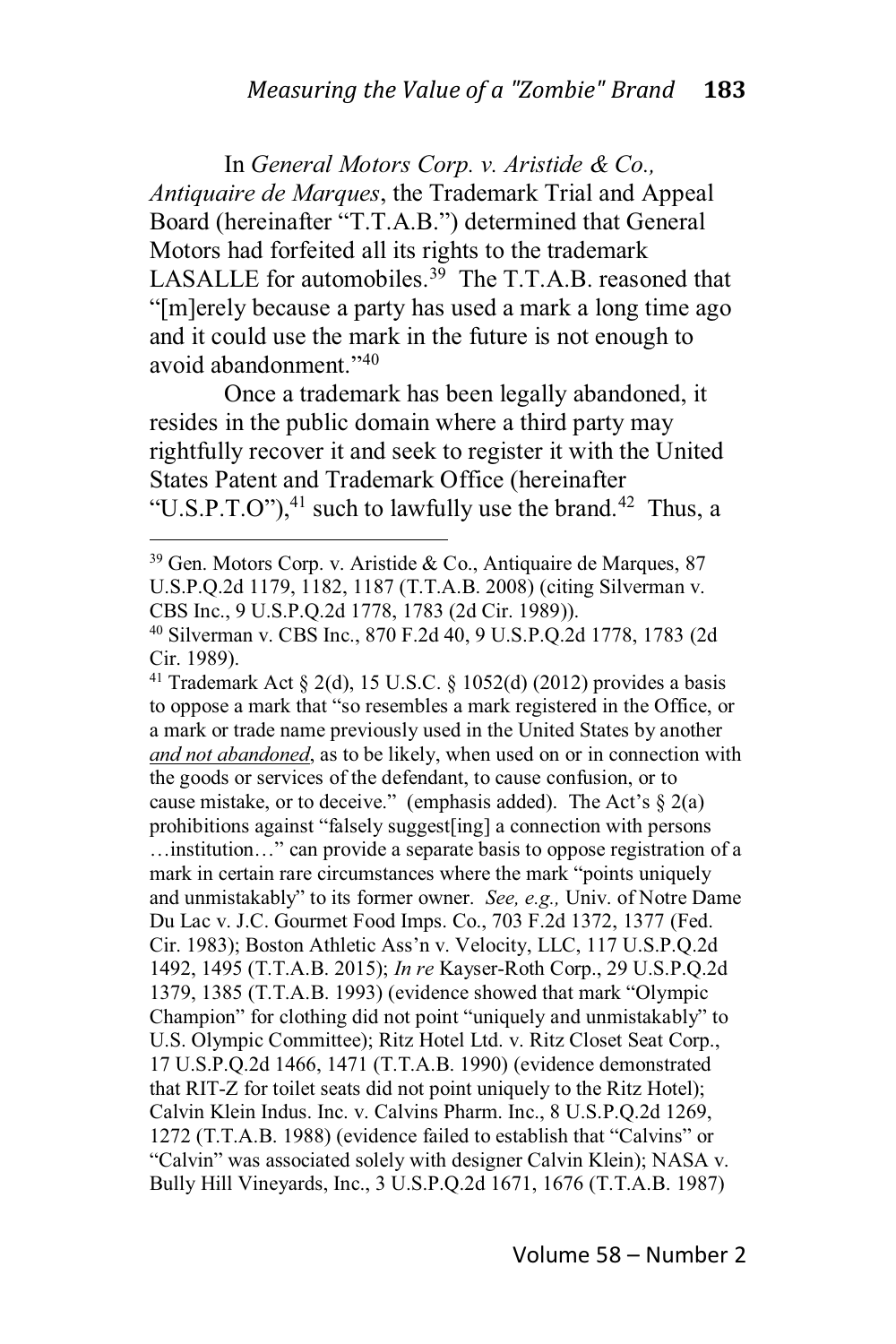party that successfully proves that a trademark has been abandoned is free to register and use that brand without any risk of liability for trademark infringement or unfair competition to the former trademark owner.<sup>43</sup> In *Cumulus Media, Inc. v. Clear Channel Communications, Inc*., the

(evidence showed that the term SPACE SHUTTLE did not point uniquely and unmistakably to NASA). The protection afforded a name or its equivalent under  $\S 2(a)$  is acquired only when the name claimed to be registered points uniquely and unmistakably to the plaintiff's "persona," that is the unique personal or trade identity of the claimant. *See* Buffett v. Chi-Chi's, Inc., 226 U.S.P.Q. 428, 429 (T.T.A.B. 1985). <sup>42</sup> Manhattan Indus., Inc. v. Sweater Bee by Banff, Ltd., 627 F.2d 628, 629 (2d Cir. 1980); see also Abdul-Jabbar v. Gen. Motors Corp., 85  $F.3d$  407, 411 (9th Cir. 1996) ("Rather than countenancing the 'removal' or retirement of the abandoned mark from commercial speech, trademark law allows it to be used by another."); Indianapolis Colts, Inc. v. Metro. Baltimore Football Club Ltd. P'ship, 34 F.3d 410, 412 (7th Cir. 1994) ("When a mark is abandoned, it returns to the public domain, and is appropriable anew....");  $McCarthy$  at §§ 17:1, 17:2 (An abandoned trademark may be seized immediately and the person doing so may build up rights against the whole world. If a trademark holder ceases using a mark with an intent not to resume its use, the mark is deemed abandoned and falls into the public domain and is free for all to use. Abandonment paves the way for future possession and property in any other person.).

<sup>43</sup> *See* George & Co. LLC v. Imagination Entm't, Ltd., 575 F.3d 383, 400 (4th Cir. 2009) ("Once abandoned, a mark returns to the public domain and may, in principle, be appropriated for use by others in the marketplace..."); Exxon Corp., 695 F.2d at 103-04 ("It would be incongruous to hold that Exxon had abandoned the mark, discontinued the mark with no intent to resume use, and thus that appellant had a right to use that mark because of Exxon's abandonment and then to hold that appellant had engaged in false designation or representation of origin."); Dial-A-Mattress Operating Corp. v. Mattress Madness, Inc., 841 F. Supp. 1339, 1355 (E.D.N.Y. 1994) ("Once abandoned, the mark reverts back to the public domain whereupon it may be appropriated by anyone who adopts the mark for his or her own use."); *see also See* 1[3 ANNE GILSON LALONDE, GILSON ON TRADEMARKS §  $3.05[2]$  (2016) ("A party may not rely on an abandoned mark to bring a trademark infringement claim because, as it is not in use, it is not a valid mark and cannot be infringed.").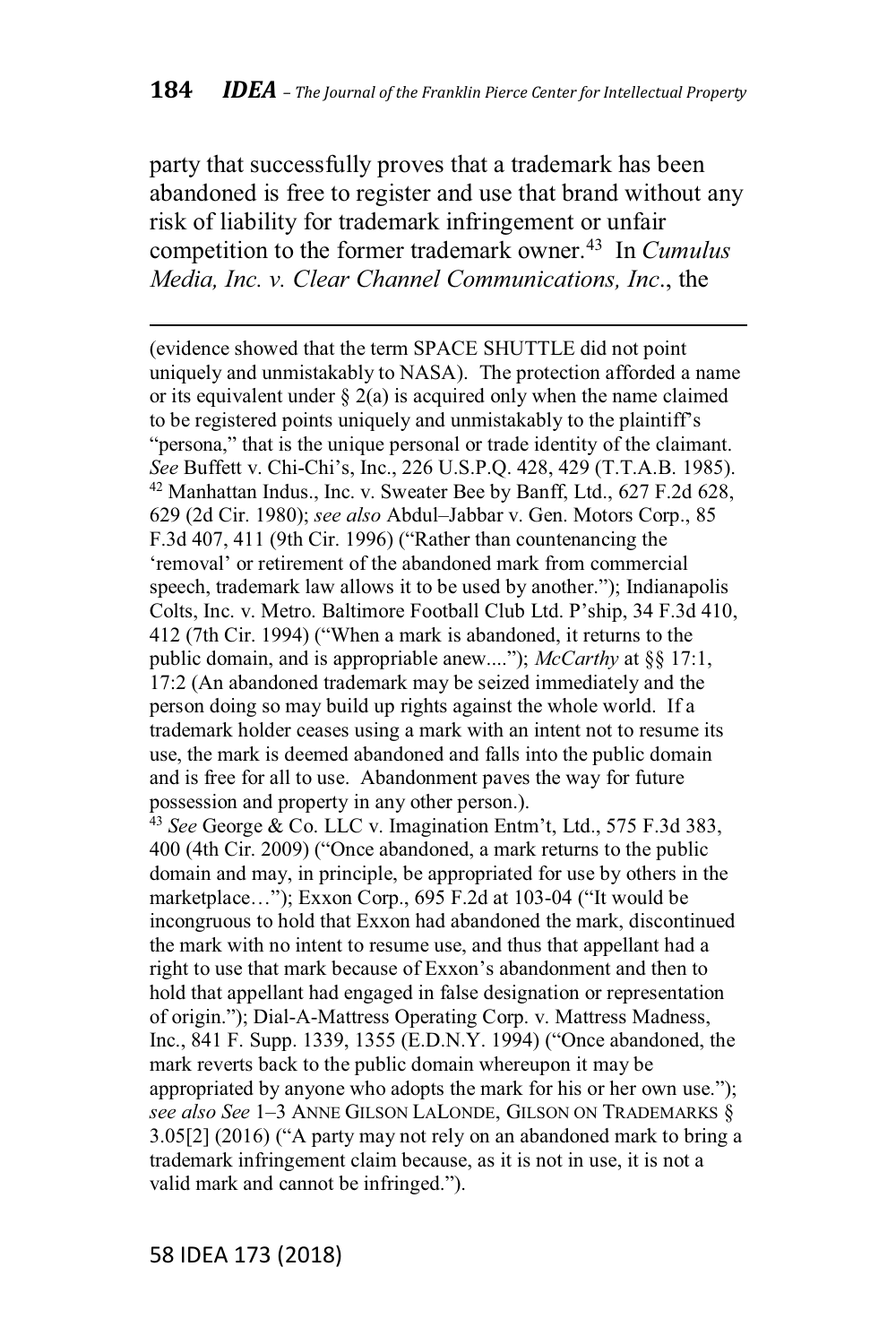United States Court of Appeals for the Eleventh Circuit (hereinafter "the Eleventh Circuit") clearly held that " $[a]$ defendant who successfully shows that a trademark plaintiff has abandoned a mark is free to use the mark without liability to the plaintiff."<sup>44</sup>

The Lanham Act specifically defines trademark abandonment as the cessation of use of a trademark in commerce "with intent not to resume such use." $45$  The majority rule requires proof of trademark abandonment by "clear and convincing" evidence,  $46$  but many courts only require a "preponderance of the evidence." $47$  Proceedings before the T.T.A.B. apply the lesser preponderance of evidence standard.<sup>48</sup>  $\cdot$ Frademark abandonment is a question of fact reviewed under the 'clearly erroneous' standard."<sup>49</sup> Indeed, proof of the trademark owner's nonuse for three consecutive years is *prima facie* evidence of its intent to abandon, which the trademark owner must successfully rebut to overcome that presumption.<sup>50</sup>

<sup>45</sup> 15 U.S.C. § 1127 (2012).

<sup>&</sup>lt;sup>44</sup> Cumulus Media, Inc. v. Clear Channel Commc'ns., Inc., 304 F.3d 1167, 1173 (11th Cir. 2002).

<sup>46</sup> *See, e.g.*, BeautyBank, Inc. v. Harvey Prince, LLP, 10 Civ. 00955 (AJN), 2013 WL 11327097 at \*6 (S.D.N.Y. Mar. 29, 2013) ("Because it constitutes a forfeiture of a property right, abandonment of a mark must be proven by clear and convincing evidence."); see also Doeblers' Pennsylvania Hybrids, Inc. v. Doebler, 442 F.3d 812, 822 (3d Cir. 2006), *as amended*, May 5, 2006 (claimant must "strictly" prove abandonment); Cash Processing Servs. v. Ambient Entm't, Inc., 418 F.Supp.2d 1227, 1231-32, (D. Nev. 2006) (the Ninth Circuit defines "strictly proved" as requiring clear and convincing evidence). <sup>47</sup> *See, e.g.*, Edge Systems LLC v. Aguila, 186 F. Supp. 3d 1330, 1347 (S.D. Fla. 2016) ("Defendants asserting an abandonment defense bear a "strict burden of proving abandonment by a preponderance of the evidence.").

<sup>48</sup> *See* Centroamericana, S.A., 892 F.2d at 1024.

<sup>49</sup> Burgess v. Gilman, 316 Fed.Appx. 542, 543 (9th Cir. 2008). <sup>50</sup> *Id*.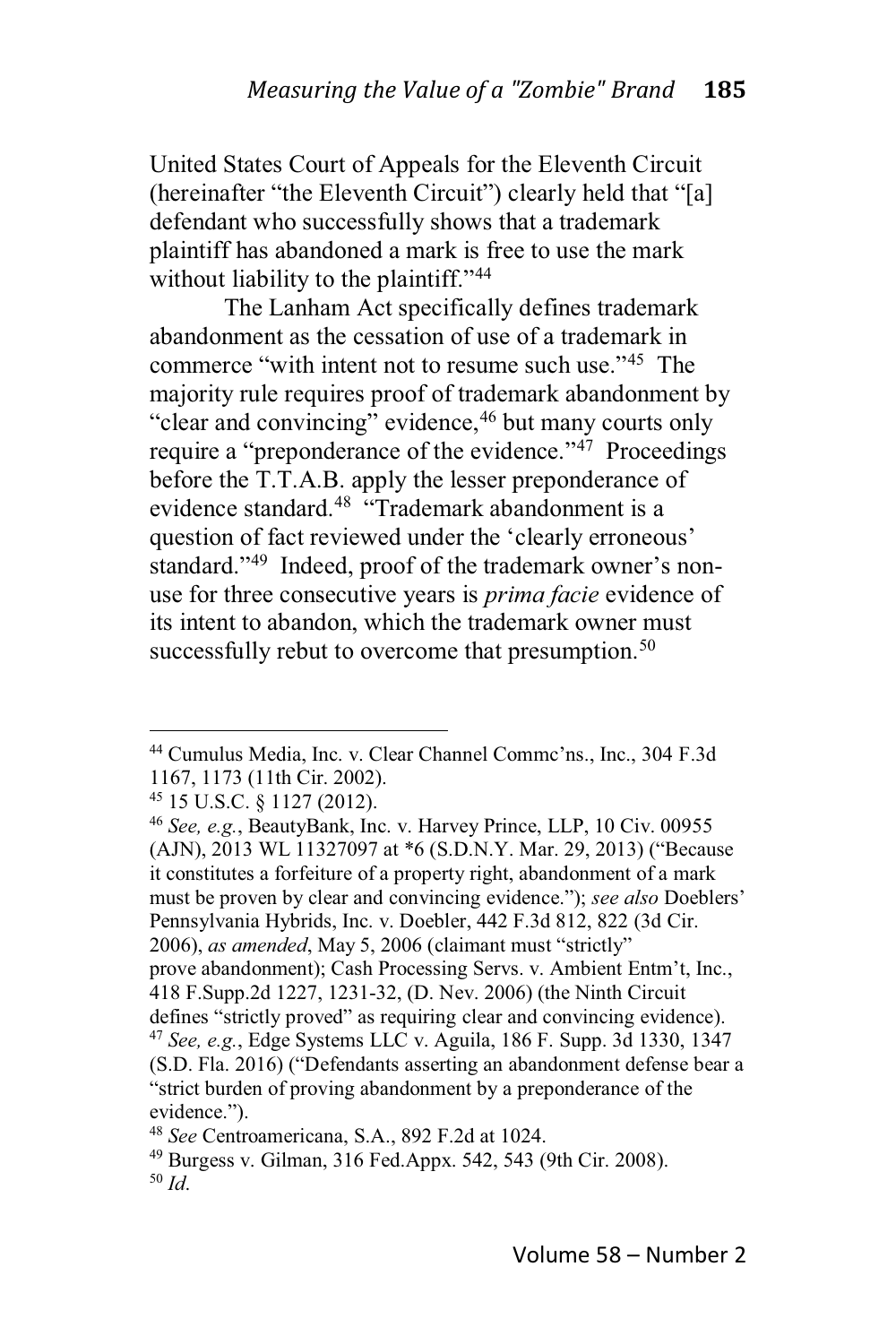As with the *bona fide* use necessary to register a trademark in the first place, sufficient use to rebut the effects of the presumption of intent to abandon in this context means a *bona fide* use in the ordinary course of trade, and not made merely to reserve a right in the mark. Generally, the requirement that continued use be something more than token use means that financial consideration must be exchanged in an arms-length transaction with a consumer $51$ 

As such, a mark is used in commerce on goods in the United States when "it is placed in any manner on the goods or their containers or the displays associated therewith or on the tags or labels affixed thereto, or if the nature of the goods makes such placement impracticable, then on documents associated with the goods or their sale."<sup>52</sup> Similarly, a mark is used in conjunction with services "when it is used or displayed in the sale or advertising of services."<sup>53</sup>

In every contested case, the former trademark owner denies having a specific intent to abandon and may try to resume using the mark to try to "cure" allegations of its past abandonment. However, trademark rights that are lost because of past abandonment are not revived by subsequent use.<sup>54</sup> Faced with accusations of intentional

<sup>51</sup> Sporadic, casual, or *de minimis* uses not giving rise to trademark rights are unacceptable to prove *bona fide* use in commerce. *See* Aycock Eng'g, Inc. v. Airflite, Inc., 560 F.3d 1350, 1358 (Fed. Cir. 2009); Int'l Healthcare Exch., Inc. v. Global Healthcare Exch., LLC, 470 F. Supp. 2d 365, 369-371 (S.D.N.Y. 2007).

<sup>52</sup> 15 U.S.C. § 1127 (2012).

<sup>53</sup> *Id*.

<sup>54</sup> Lesley Hornby v. TJX Cos., Inc., 87 U.S.P.Q.2d 1411, 1422 (T.T.A.B. 2008) (Sales made after a mark had been abandoned "would not retroactively cure [] past abandonment."); see also Stromgren Supports Inc. v. Bike Athletic Co., 43 U.S.P.Q.2d (BNA) 1100, 1112 (T.T.A.B. 1998) (evidence of intent to resume, which occurred after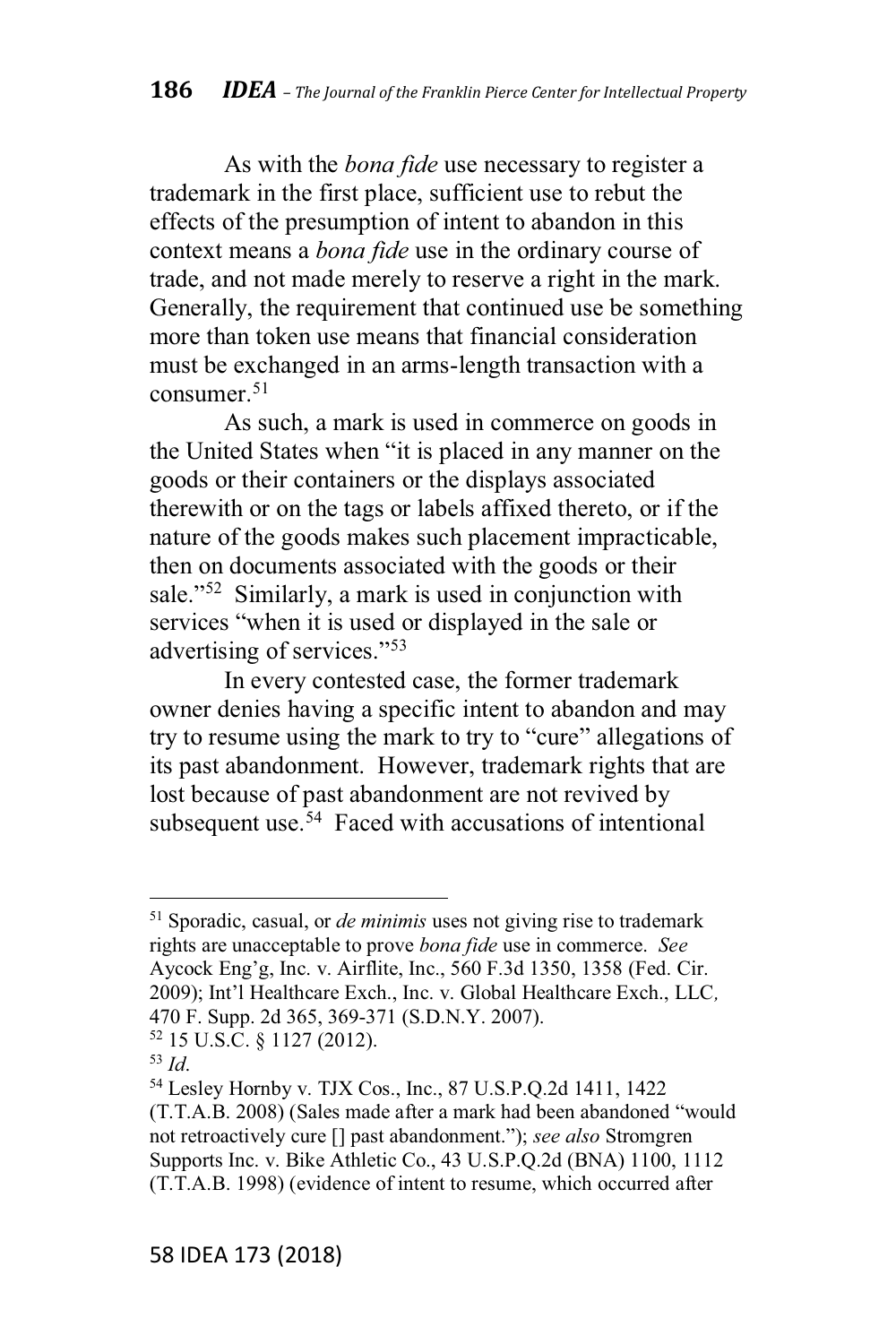abandonment, most former trademark owners will also assert that they had a generalized, inchoate desire to resume using the name at some point in the future.<sup>55</sup> But the Federal Circuit Court of Appeals has held that a prior trademark owner's self-serving, after-the-fact "proclamations of his intent to resume or commence use in United States commerce during the period of nonuse are awarded little, if any, weight."<sup>56</sup> The Eleventh Circuit observed that, "[i]ndeed, if all a party had to do to avoid a finding of abandonment was to aver that it never intended to abandon the trademark, then no trademark would ever be abandoned, no matter how long its use had been withdrawn from the market, or how inchoate and speculative any intention to resume its use."<sup>57</sup>

Thus, the former trademark owner's subjective intent to abandon or not to resume use must be inferred from objective facts taken from the alleged period of nonuse.<sup>58</sup> A trademark registrant's failure to file Section  $8$ affidavits in the U.S.P.T.O. to keep its federal trademark

abandonment, is only evidence of a possible new use which cannot cure the prior abandonment).

<sup>55</sup> E.g., *Vais Arms, Inc. v. Vais,* 383 F.3d 287, 294 (5th Cir. 2004) ("At most, [the mark owner's] affidavit establishes only his subjective, uncommunicated desire not to abandon the mark, without any indication of when or how he intended to resume its commercial use; it does not establish a genuine issue as to

his intent to abandon."); *Emergency One, Inc. v. Am. FireEagle,* Ltd., 228 F.3d 531, 537 (4th Cir. 2000) ("[T]he owner of

a trademark cannot defeat an abandonment claim ... by simply asserting a vague, subjective intent to resume use of a mark at some unspecified future date.").

<sup>56</sup> Rivard v. Linville, 133 F.3d 1446, 1449 (Fed. Cir. 1998) (citing Imperial Tobacco Ltd. v. Phillips Morris, Inc., 899 F.2d 1575, 1581 (Fed. Cir. 1990)).

<sup>57</sup> Natural Answers, Inc. v. SmithKline Beecham Corp., 529 F.3d 1325, 1330 (11th Cir. 2008).

 $58$  15 U.S.C. § 1127 ("Intent not to resume may be inferred from circumstances.").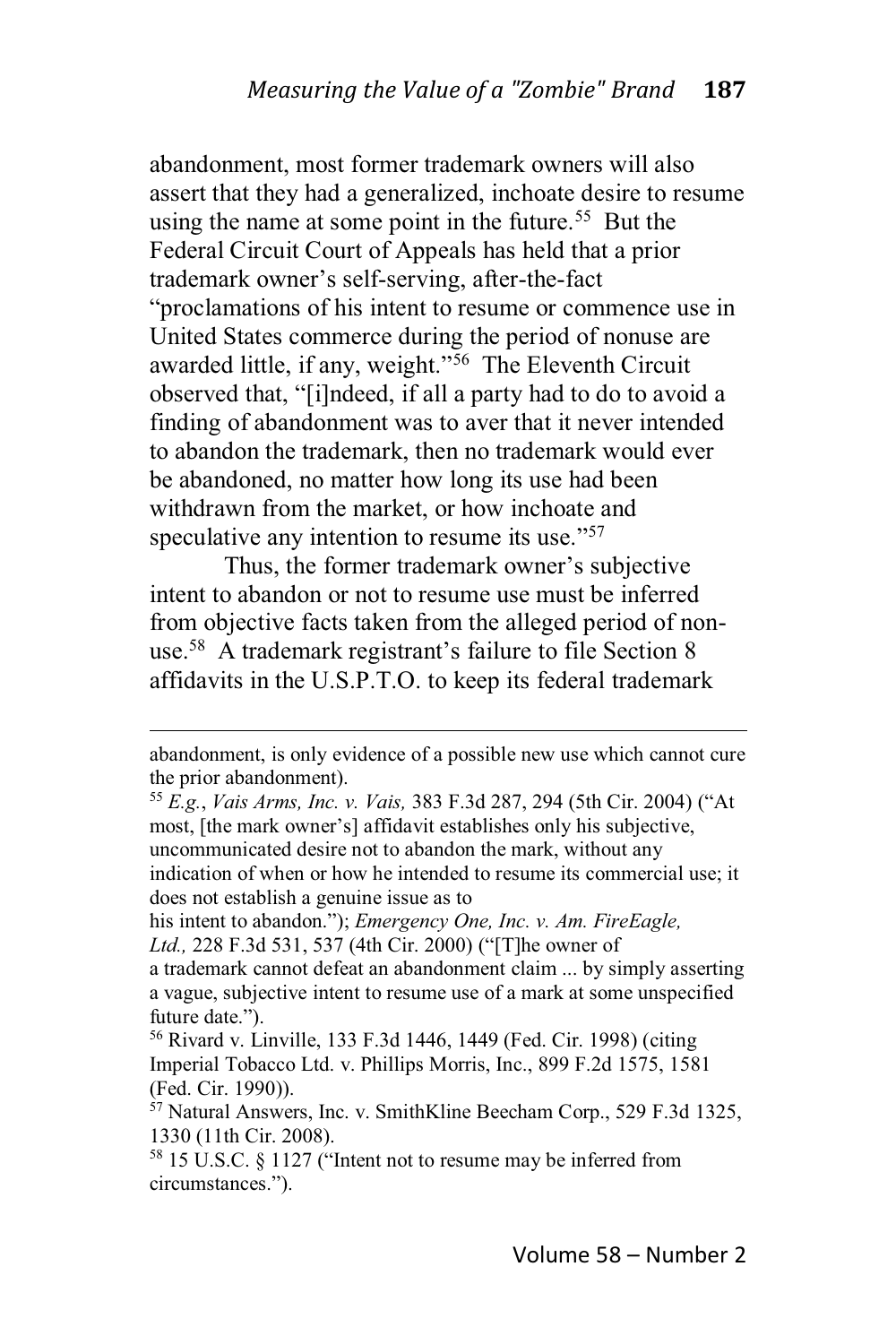registrations alive will lead to the cancellation and expiration of its federal trademark registrations.<sup>59</sup> Public announcements of discontinuing use of a brand can also be persuasive evidence of intent to abandon.<sup>60</sup>

## III. GOODWILL

There are at least three independent concepts conflated in the notion of "goodwill," at least in the context of dormant brands:

- 1. Consumer awareness of the brand, or brand recognition;
- 2. Emotive reaction of a prospective consumer to the brand; and/or
- 3. Consumers' memories of past anecdotal experiences with the brand.

These concepts can and do overlap, and there are certainly other cognitive and emotional measures of goodwill.<sup>61</sup> Consumers' brand awareness and goodwill are complex, multifaceted, and multidimensional concepts.

<sup>59</sup> 15 U.S.C. § 1058 (2010).

<sup>60</sup> Hiland Potato Chip Co. v. Cullbro Snack Foods, Inc., 720 F.2d 981, 983 (8th Cir. 1983) ("A public announcement of intention to discontinue the sale of a product may be a circumstance from which intent not to resume may be inferred." (citations omitted)); see Intrawest Fin. Corp. v. W. Nat'l Bank, 610 F. Supp. 950, 958 (D. Colo. 1985) (stating public statements announcing abandonment in the exclusive rights in the name along with no ongoing *bona fide* use in commerce amounts to a complete trademark abandonment despite parties' posture in later litigation to the contrary); MCCARTHY, *supra* note 37, § 17:11 ("[A] public announcement that [a trademark] will no longer be used is persuasive evidence that the company has no intent to resume use of the trademark.").

<sup>61</sup> *See, e.g.*, DAVID A. AKER, MANAGING BRAND EQUITY:

CAPITALIZING ON THE VALUE OF A BRAND NAME 1-33 (The Free Press 1991); Paul Feldwick, *What is Brand Equity Anyway, and How Do You Measure It?, 38 J. OF THE MKT. RES. SOC'TY 85, 85-104 (1996).*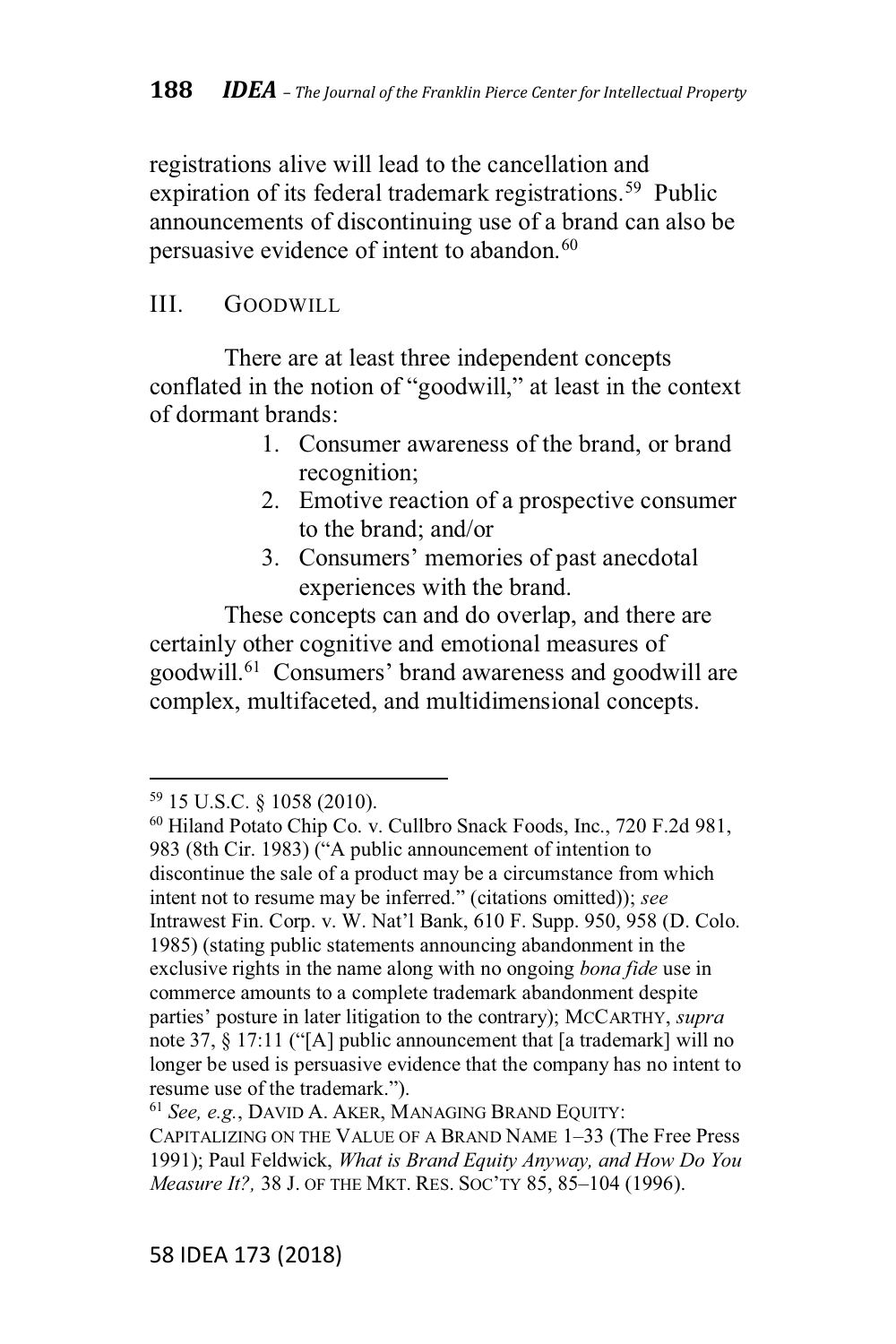For example, Professor Chon writes that a wellknown brand such as WHOLE FOODS "commingles the widely-accepted functions of trademark goodwill (that is, origin, quality/reputation, and marketing) with other possible functions, including the signaling of any relevant ethical sourcing or other corporate social responsibility ... practices." $62$  Furthermore, the prevailing marketing emphasis on emotional links with the consumer rather than the provision of objectively verifiable information exacerbates this fuzzy signaling." $63$ 

If goodwill in marketing terms is viewed at the level of the relationships between the brands and customers, then it is typically defined in terms of customer attributes and behaviors, such as brand recognition levels, perceptions of brand quality, brand loyalty behavior, and/or brand images and associations (such as country of origin, etc.) that the customer attributes to the brand. $64$  Of course, some of these attributes and behaviors can directly translate into financial performance (*e.g.,* brand loyalty) while others may have indirect effects (*e.g.*, images and associations).<sup>65</sup>

Similarly, goodwill as the term is used in trademark law is a tricky legal concept, and there is "no universal agreement on a definition" in general. $^{66}$  Accountants posit that residual goodwill equals the price paid for the acquired company minus the fair market value of its net identifiable

<sup>62</sup> Margaret Chon, *Trademark Goodwill as a Public Good: Brands and Innovations in Corporate Social Responsibility*, 21 LEWIS & CLARK L. REV. 277, 279 (2017).

<sup>63</sup> Id.

<sup>64</sup> *See* Bonghee Yoo & Naveen Donthu, *Developing and Validating a Multidimensional Consumer-Based Brand Equity Scale*, 52 J. OF BUS. RES. 1,  $1-14$  (2001).

<sup>65</sup> *See* Kevin L. Keller, *Conceptualizing, Measuring, and Managing Customer-Based Brand Equity, 57 J. OF MARKETING 1, 1-22 (1993).* <sup>66</sup> WESTON ANSON, DONNA P. SUCHY & CHAITALI AHYA,

INTELLECTUAL PROPERTY VALUATION:APRIMER FOR IDENTIFYING AND DETERMINING VALUE 11-12 (2005).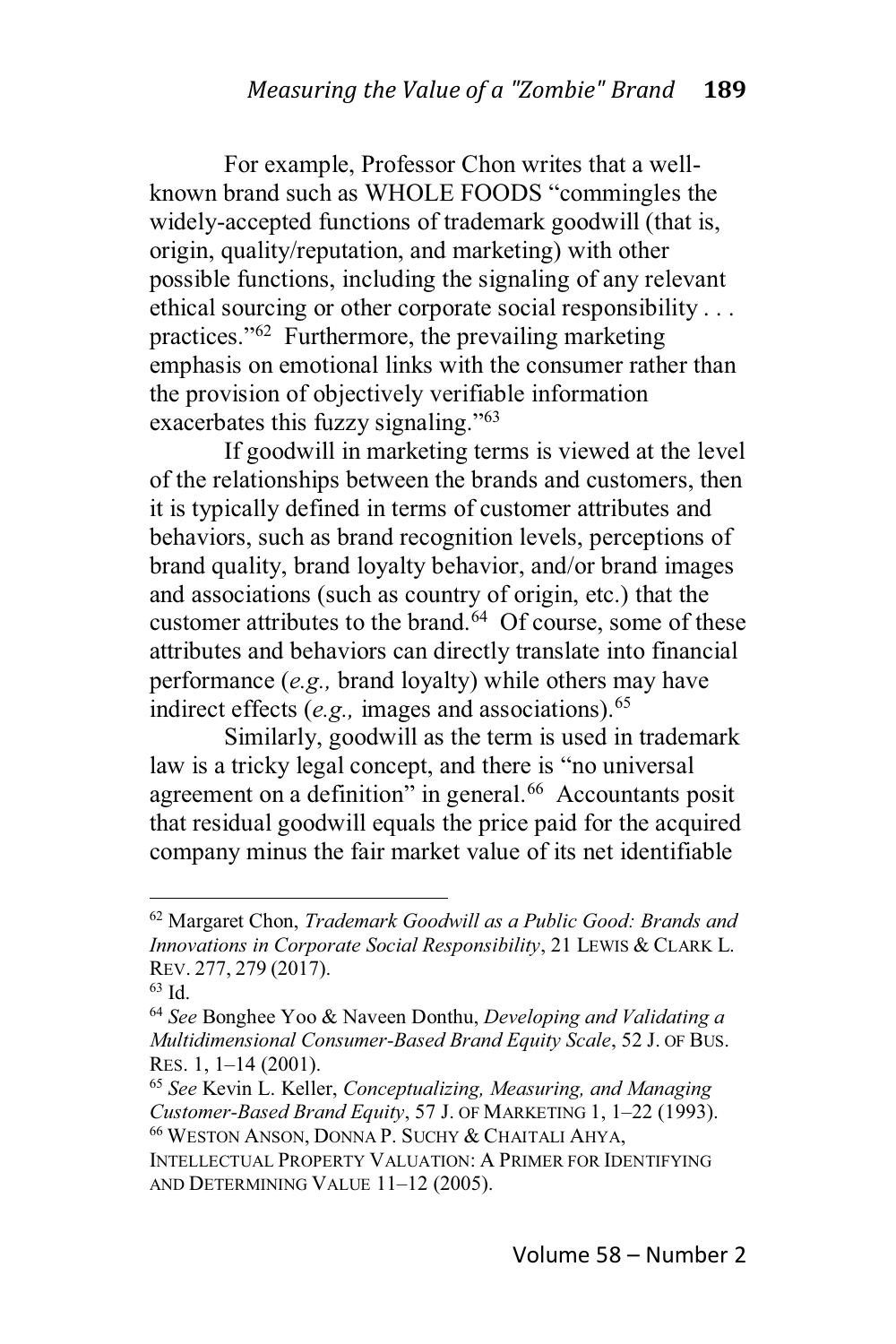assets.<sup>67</sup> Thus, trademarks are the primary intangible asset that drives the deal's value above and beyond profits from sales and accounts receivable.<sup>68</sup>

Some courts have described goodwill as the "favor" which the management of a business wins from the public, and the probability that old customers will continue their patronage and resort to the old place."<sup>69</sup> Goodwill may simply be a "shorthand for the property right in the mark; a term for property that properly packs in consumer perception; the intangible assets gained when one company acquires another; or a measure of consumer perception independent of the mark owner's property."<sup>70</sup>

In its purest form, the goodwill inherent in any trademark represents the recognition the brand has with customers and the extra earning power that it generates, *i.e.*, consumers want to buy from that source, solely because they recognize the brand name as one that they prefer and trust over others. The difference between a customer's desire to purchase the exact same widget from

<sup>67</sup> THOMAS R. DYCKMAN, ROBERT P. MAGEE & GLENN M. PFEIFFER, FINANCIAL ACCOUNTING 368 (Cambridge Business Publishers 2011). <sup>68</sup> *See* Robert F. Reilly and Robert P. Schweis, Guide to Intangible Asset Valuation 28 (AICPA, 2014).

<sup>69</sup> Peter Luger Inc. v. Silver Star Meats Inc., No Civ.A.01-1557, 2002 WL 1870066, at \*12 (W.D. Pa. May 17, 2002).

<sup>70</sup> Linford, *supra* note 17, at 5 n.18; *see also* Elizabeth Cutter Bannon, *Revisiting* "The Rational Basis of Trademark Protection": Control of *Quality and Dilution - Estranged Bedfellows?*, 24 JOHN MARSHALL L. REV.  $65$ ,  $73-74$  (1990) ("[Goodwill] exists in the minds of the buying public, where buyers trust the constancy of quality emanating from a particular producer. 'Goodwill' thus becomes 'a business value that reflects the basic human propensity to continue doing business with a seller whose goods and services . . . the customer likes and has found adequate to fulfill his needs."" (citations omitted)). As Professor Linford notes, "goodwill is built both on objective reasons (this soda is sweeter, this towel is more absorbent) and 'emotional freight' (selfimage, fond memories)." Linford, *supra* note 17, at 6 n.18 (quoting Anne Fisher, *Coke's Brand Lovalty Lesson*, FORTUNE, Aug. 5, 1985).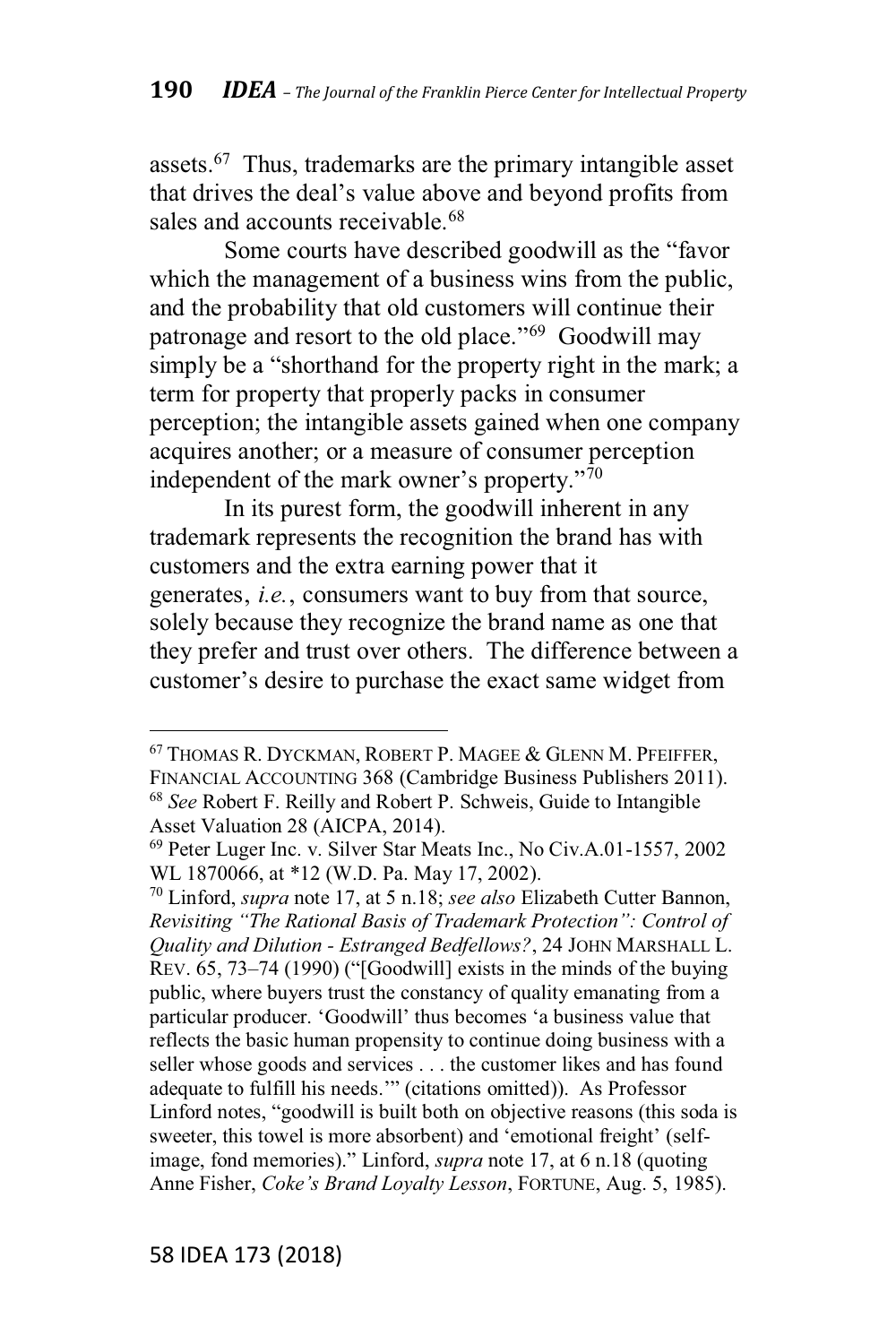Company X rather than Company Y is the delta  $(\Delta)$ between X-brand and Y-brand. In this article, I will use consumer goodwill to "indicate the value that consumers" invest in the mark, *i.e.*, its value as a source signifier to reduce consumer search costs."71

Technically, while a trademark exists separately from the goodwill associated with it, one cannot, however, be assigned without the other.<sup>72</sup> As is evident from the WHITE CLOUD case study discussed *infra*, the intentional abandonment of trademark rights thus extinguishes any *legally protectable* goodwill associated with that mark, but not necessarily all goodwill or lingering associations in the minds of consumers.

## IV. NOTABLE DISPUTES INVOLVING REVIVAL OF DORMANT TRADEMARKS

The doctrine of "residual goodwill" in the context of a charge of trademark abandonment resurfaces frequently when dormant brands are revived.73 While it has no statutory basis in the Lanham Act, many courts have been slow to accept its doctrinal irrelevance.<sup>74</sup> However, even if the unused trademark retains positive consumer sentiment and even association with its former owner, such

<sup>&</sup>lt;sup>71</sup> Linford, *supra* note 17, at  $5-6$  n.18.

<sup>72</sup> *See* Mister Donut of Am., Inc. v. Mr. Donut, Inc., 418 F2d 838, 842 (9th Cir. 1969) ("The law is well settled that there are no rights in a trademark alone . . ."); see also Central Garden & Pet Co. v. Doskocil Mfg. Co., 108 U.S.P.Q.2D (BNA) 1134, 1147 (T.T.A.B. 2013) ("Any transfer of a trademark must include the goodwill associated with the mark, because without goodwill, there is no trademark to transfer."). <sup>73</sup> *See* David S. Ruder, The Fallacy of Trademark Residual Goodwill, GPSolo Magazine (March 2004),

https://www.americanbar.org/newsletter/publications/gp\_solo\_magazin e\_home/gp\_solo\_magazine\_index/tmresidualgoodwill.html [https://perma.cc/QP34-GZ7B].

<sup>74</sup> *See* Roberta Jacobs-Meadway, *supra* note 7, at 144.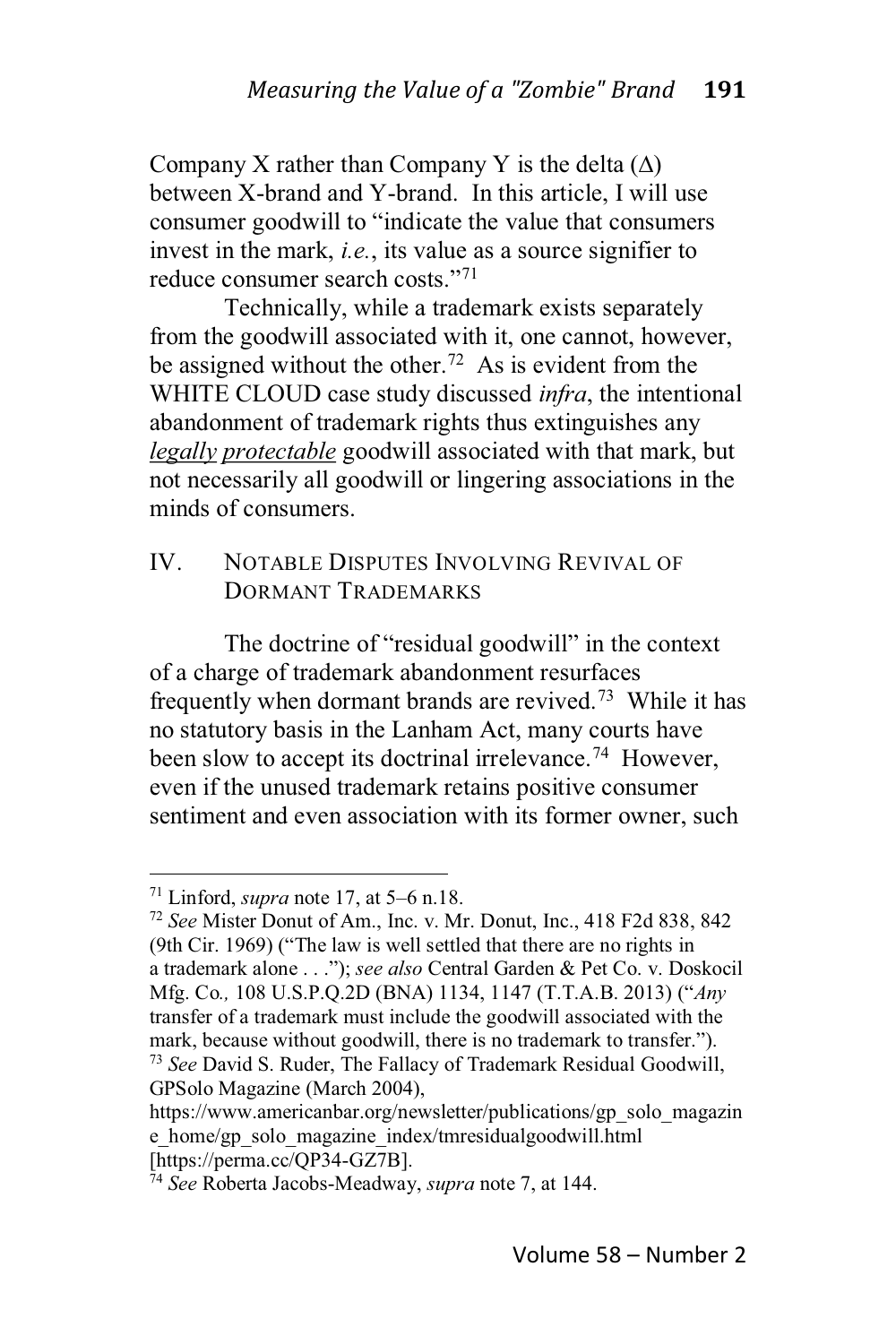"residual goodwill" provides no basis in current statutory trademark law to prevent use by a new owner. Legal trademark rights are currently determined solely by continued *bona fide* use in commerce, not brand recognition, fond memories or nostalgia.75

In *Exxon Corp. v. Humble Expl. Co.*, the U.S. District Court that first coined the term "a dormant trademark" held that residual goodwill has absolutely no effect on abandonment under the Lanham Act.<sup>76</sup> If the former owner ceases all use and has no clear and proven intent to resume the mark, it loses all of its rights—even if there is enormous built-up goodwill in the mark.<sup>77</sup>

The more commonly held view, as viewed by many federal district courts, but not currently espoused in the Lanham Act, is that residual goodwill is a relevant factor to be considered in determining whether there has been abandonment.78 Where there is persisting goodwill, these courts find that such persistence should weigh heavily against a finding of abandonment, but only so long as there is some evidence of intent to resume use.<sup>79</sup> Thus, the concept of residual goodwill folds, even if not neatly, into an analysis of the former owners' disputed intent to abandon.

<sup>&</sup>lt;sup>75</sup> See, e.g., Metro. Life Ins. Co. v. O'M & Assoc., LLC, No. 06 C 5812, 2009 WL 3015210, at \*4-5 (N.D. Ill. Sept. 16, 2009) (finding plaintiff's abandonment of trademark under the Lanham Act, despite existence of residual goodwill); *but see* Apostolos Chronopoulos, *Goodwill Appropriation as a Distinct Theory of Trademark Liability: A Study on the Misappropriation Rationale in Trademark and Unfair Competition Law*, 22 TEX. INTELL. PROP. L.J. 253, 303 (2014). <sup>76</sup> *See generally* Humble Expl. Co., 524 F. Supp at 461.

<sup>77</sup> *See infra*, Section VII.A.2.

<sup>&</sup>lt;sup>78</sup> See Milton Springut, *Macy's Case Highlights Issues of Trademark Abandonment*, 253 N.Y.L.J. 89 (2015).

<sup>79</sup> *See infra,* Section VII.C.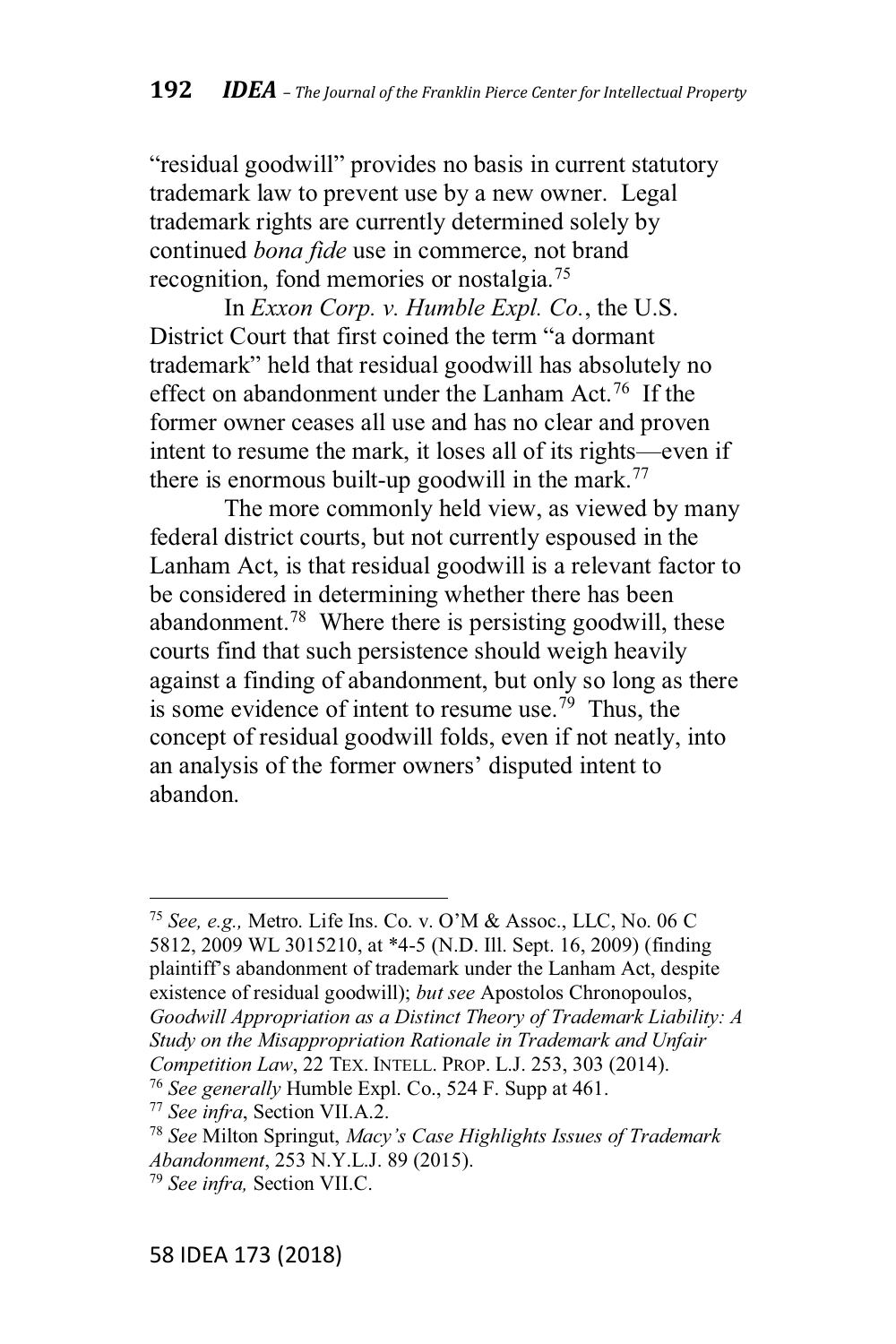## *A. The Second Circuit's Evolution*

## **1. Defiance Button Mach. Co. v. C&C Metal Prods. Corp.**

In 1985, the United States Court of Appeals for the Second Circuit (hereinafter "the Second Circuit") held that the existence of residual goodwill, coupled with the owner's continued good faith intent to resume use of the mark, could avoid a charge of abandonment.<sup>80</sup> Specifically, in *Defiance Button Mach. Co. v. C&C Metal Prods. Corp.*, the Second Circuit held that "a company's cessation of business" did not "automatically and immediately terminate its rights to a mark": "[G]oodwill does not ordinarily disappear or completely lose its value completely overnight. Erosion from non-use is a gradual process. As long as the mark has significant remaining value *and the owner intends to use it in connection with substantially the same business or service,* the public is not  $deceived" <sup>81</sup>$ 

In the above case, the District Court found that although the plaintiff had ceased manufacturing operations, it planned to resume its business at a future date. $82$  In addition, while it had ceased operations, it had received an offer of \$10,000 for the trademark and its associated goodwill, which led the Court to conclude that the mark in fact retained its goodwill and significance as a signifier of origin.83 Thus, residual goodwill was deemed at least relevant to the analysis of the owner's purported intent to resume use.84

<sup>80</sup> Defiance Button Mach. Co. v. C & C Metal Prod. Corp., 759 F.2d 1053, 1060 (2d Cir. 1985).

<sup>81</sup> *Id*. (emphasis added)

<sup>82</sup> *Id.* at 1056.

<sup>83</sup> *Id.* at 1057.

<sup>84</sup> *Id.* at 1061.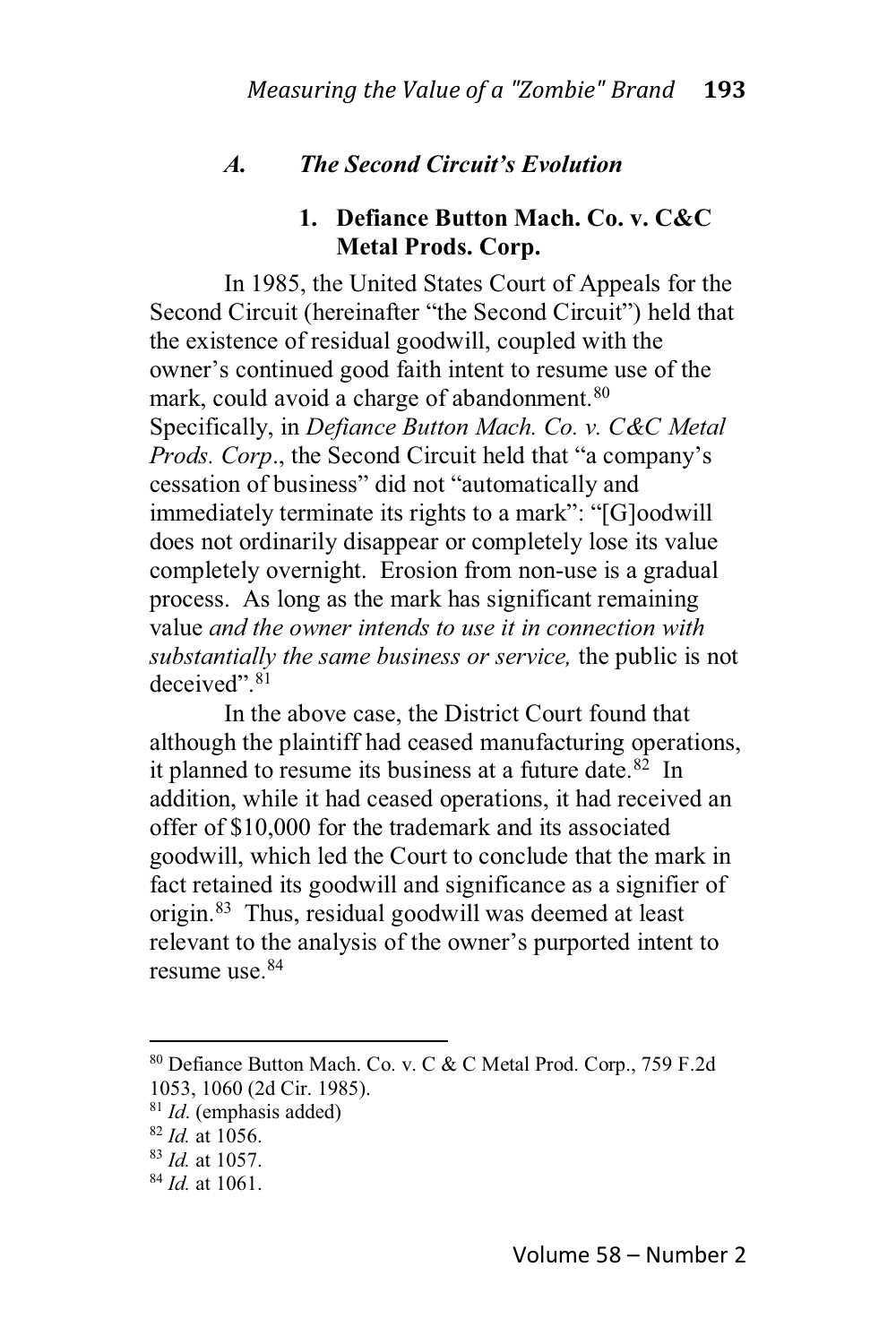#### **2. J.G. Stickley, Inc. v. Canal Dover Furniture Co., Inc.**

The Second Circuit's more recent ruling in *J.G. Stickley, Inc. v. Canal Dover Furniture Co., Inc.* in 1996 arguably clarified the doctrine of trademark abandonment, and as such removed the relevance of residual goodwill entirely.<sup>85</sup> The Court dismissed legal arguments based on residual goodwill and ongoing association as thoroughly unpersuasive under the Lanham Act.<sup>86</sup>

Gustav Sticklev's furniture designs were still famous as his own, despite having been discontinued by Stickley in the  $1920$ 's.<sup>87</sup> During the 69 intervening years, the Stickley Estate had instead manufactured boat hulls and other products.88 The furniture designs at issue were reintroduced in 1989 by the Stickley Estate, L & J.G. Stickley, which claimed that the trade dress $89$  of the designs continued to function as a trademark.

The Second Circuit ruled: "Here, the designs of Gustav Stickley were not produced from the early 1920s until 1989." $90$  In the parlance of registered trademark cancellation law, L. & J.G. Stickley abandoned its trade dress during this period.<sup>91</sup> The over sixty years of non-use of the trade dress, during which time L. & J.G. Stickley manufactured boat hulls and early American reproductions, extinguished any rights L. & J.G. Stickley had in the

<sup>85</sup> L. & J.G. Stickley, Inc. v. Canal Dover Furniture Co., 79 F.3d 258, 263-64 (2d Cir. 1996).

<sup>86</sup> *Id*.

<sup>87</sup> *Id*.

<sup>88</sup> *Id*.

 $89$  Two Pesos, Inc. v. Taco Cabana, Inc., 505 U.S. 763 (1992) ("Trade dress] 'involves the total image of a product and may include features such as size, shape, color or color combinations, texture, graphics or even certain sales techniques."" (quoting John H. Harland Co. v. Clarke Checks, Inc., 771 F.2d 966, 980 (11th Cir. 1983).

<sup>90</sup> *See* L. & J.G. Stickley, Inc., 79 F.3d at 264.  $91$  *Id*.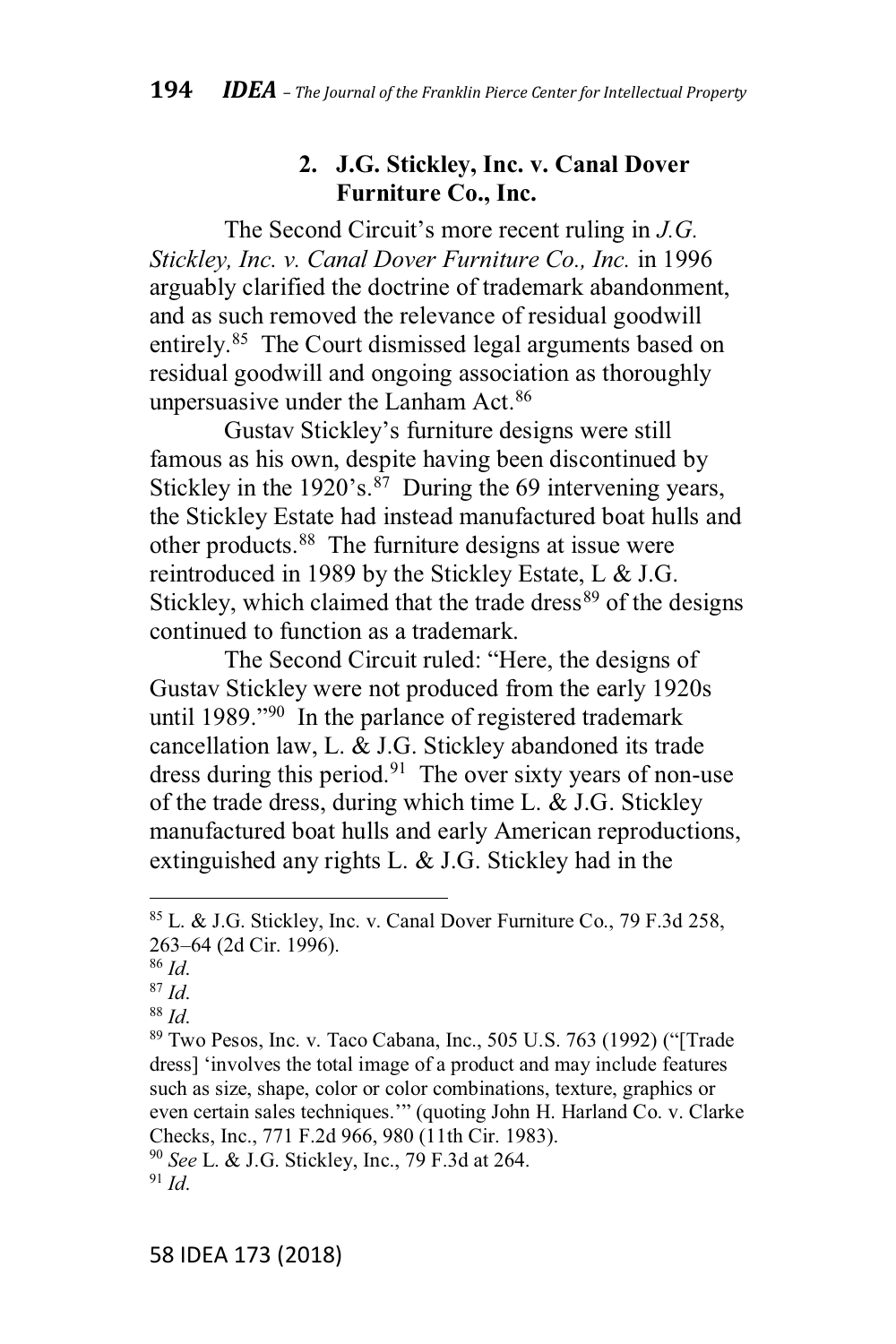Gustav Stickley designs. Although L. & J.G. Stickley resumed use of the trade dress in 1989 when it began to "'reissue' the Gustav Stickley furniture designs, L.  $&$  J.G. Stickley was not entitled to benefit from any use of the trade dress prior to  $1989.^{92}$  Thus, the Second Circuit refused to give the Stickley Estate any benefit from residual goodwill, even if there undoubtedly remained a strong positive association in the minds of consumers between Gustav Stickley and his famous furniture designs.<sup>93</sup>

There are two ways to view the evolution from *Defiance Button* to *J.G. Stickley*: (1) the difference had to do with the amount of time that had elapsed since the alleged abandonment as well as the facts of the case; or (2) the Second Circuit is moving toward a stricter statutory view, namely, that residual goodwill does not exist in the Lanham Act, and therefore the doctrine is legally and functionally irrelevant to an abandonment analysis, regardless of the former owner's intent to resume use.

#### *B. Automobili E Corse v. McBurnie*

Several other cases reveal that district court judges still often struggle with strictly applying the statutory law of trademark abandonment.

For example, in *Automobili E Corse v. McBurnie*, Ferrari asserted trade dress rights in the appearance of its 365 GTB/4 DAYTONA SPYDER.<sup>94</sup> Ferrari had admittedly not manufactured the distinctive car design for over 15 years, and had no concrete plans to resume making such cars again.<sup>95</sup> The Court, nonetheless found that the trade dress in the shape of the sports car was not abandoned

<sup>92</sup> *Id.*

<sup>93</sup> *Id.* at 265.

<sup>94</sup> Automobilie Corse v. McBurnie, 11 U.S.P.Q.2d 1843 (S.D. Cal. 1989).

<sup>95</sup> *Id.* at 1845.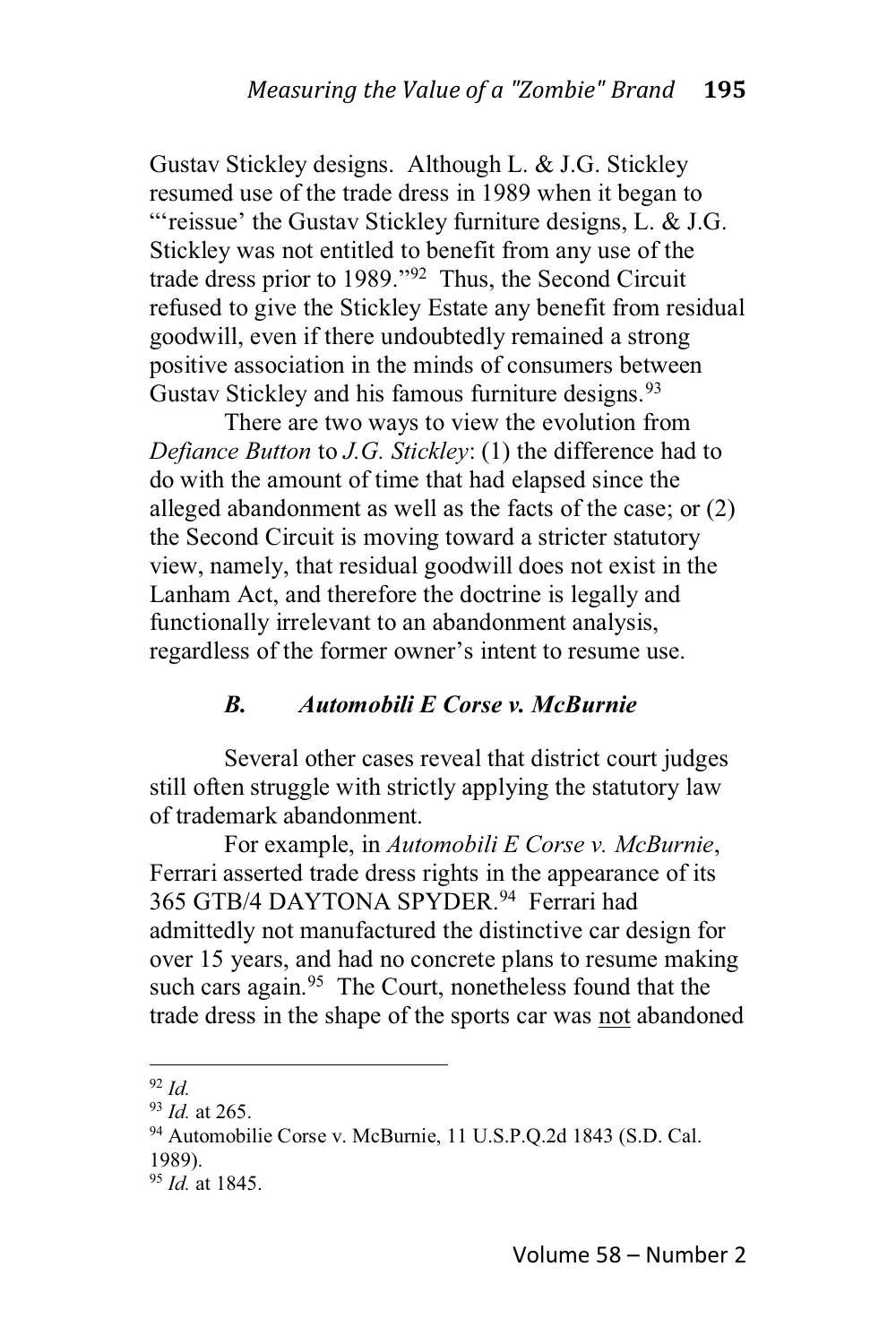by Ferrari for two reasons: (1) Ferrari continued to supply parts and service to the cars; and (2) the DAYTONA SPYDER design was deemed strongly and positively associated with Ferrari.<sup>96</sup> However, the fact that Ferrari continued to supply parts was not sufficient to wholly rebut its intent to abandon the car's overall design.  $97$  Instead, the District Court expressly relied upon evidence that the design retained both residual goodwill and association with Ferrari as its manufacturer as relevant to the analysis of abandonment.98

### *C. Macy's Inc. et al. v. Strategic Marks, LLC*

More recently, in 2011, Macy's sued Strategic Marks in a Los Angeles district court after Strategic started selling t-shirts with the logos of eight department stores that had previously closed, including Filene's, Abraham  $\&$ Straus, and Bullock's.<sup>99</sup> In 2015, Strategic added 12 new banners, including Marshall Field's, Lazarus, and Kaufmann's, to its t-shirt offerings at *www.retrodepartmentstores.com.*<sup>100</sup>

Macv's argued that it was still using these names in its online "heritage shop," which offers t-shirts and shopping bags with its old department store names.<sup>101</sup> Macv's won a partial summary judgment that affirmed its right to control eight banners: Marshall Fields; I. Magnin, Burdines; Kaufmann's; Lazarus, Meier & Frank; Rich's; and Strawbridge's.<sup>102</sup> Addressing the suggestion of abandonment of these store brands in dicta, U.S. District

<sup>96</sup> *Id.* at 1851-2.

<sup>97</sup> *Id*.

<sup>98</sup> *Id.* at 1849.

<sup>99</sup> Macy's Inc. v. Strategic Marks, LLC, 11-CV-06198-EMC, 2016 WL 374147, at \*1 (N.D. Cal. Feb. 1, 2016).

<sup>100</sup> *Id.*

<sup>101</sup> *Id.* at \*3.

 $102$  *Id.* at \*1, \*9.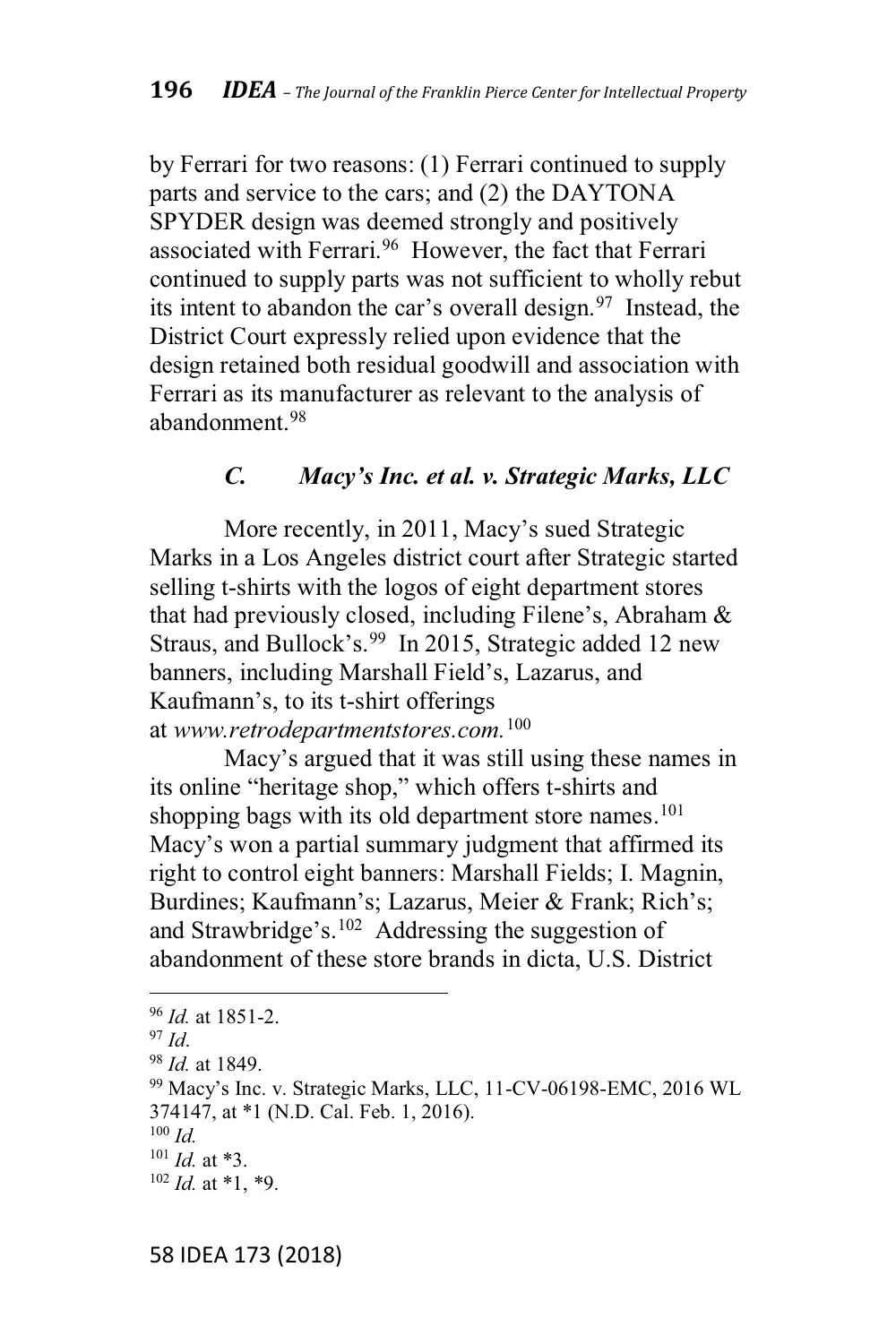Judge Edward Chen of San Francisco wrote "simply" because a store has ceased operations does not mean that its proprietor or owner does not maintain a valid interest in the registered trademark of the business. A trademark can still exist and be owned even after a store closes."<sup>103</sup>

#### V. CRITICISMS OF BRAND REVIVAL

The United States Court of Appeals for the Seventh Circuit (hereinafter "the Seventh Circuit") has articulated the economic policy goal relating to recycling brands is centered on the public's interest to enjoy a robust competitive marketplace:104

The aim is to strike a balance between, on the one hand, the interest of the seller of the new product, and of the consuming public, in an arresting, attractive, and informative name that will enable the new product to compete effectively against existing ones, and, on the other hand, the interest of existing sellers, and again of the consuming public, in consumers' being able to know exactly what they are buying without having to incur substantial costs of investigation or inquiry.<sup>105</sup>

However, some commentators and observers have argued that the consumer is effectively deceived by *any* revival of a dormant trademark, if the mark still has residual goodwill *or* any lingering association.<sup>106</sup> They

<sup>103</sup> *Id.* at \*5.

<sup>104</sup> Indianapolis Colts, Inc. v. Metro. Balt. Football Club Ltd., 34 F.3d 410, 413 (7th Cir. 1994).

<sup>105</sup> *Id.* at 414.

<sup>106</sup> *See, e.g.*, Linford, *supra* note 17; *but see* Rebecca Tushnet, *Why the 702-3)(# 82%1- !+?\$F2 9\*4.-J I#3&0'(#-Based Limits on Rights Accretion in Trademark*, 116 YALE L.J. POCKET PART 352, 355 (2007) (arguing that the abandonment mechanism "prioritizes free competition over avoiding consumer confusion. The goal is not to protect consumers, but to create bright lines so that producers will know what marks are free to use.").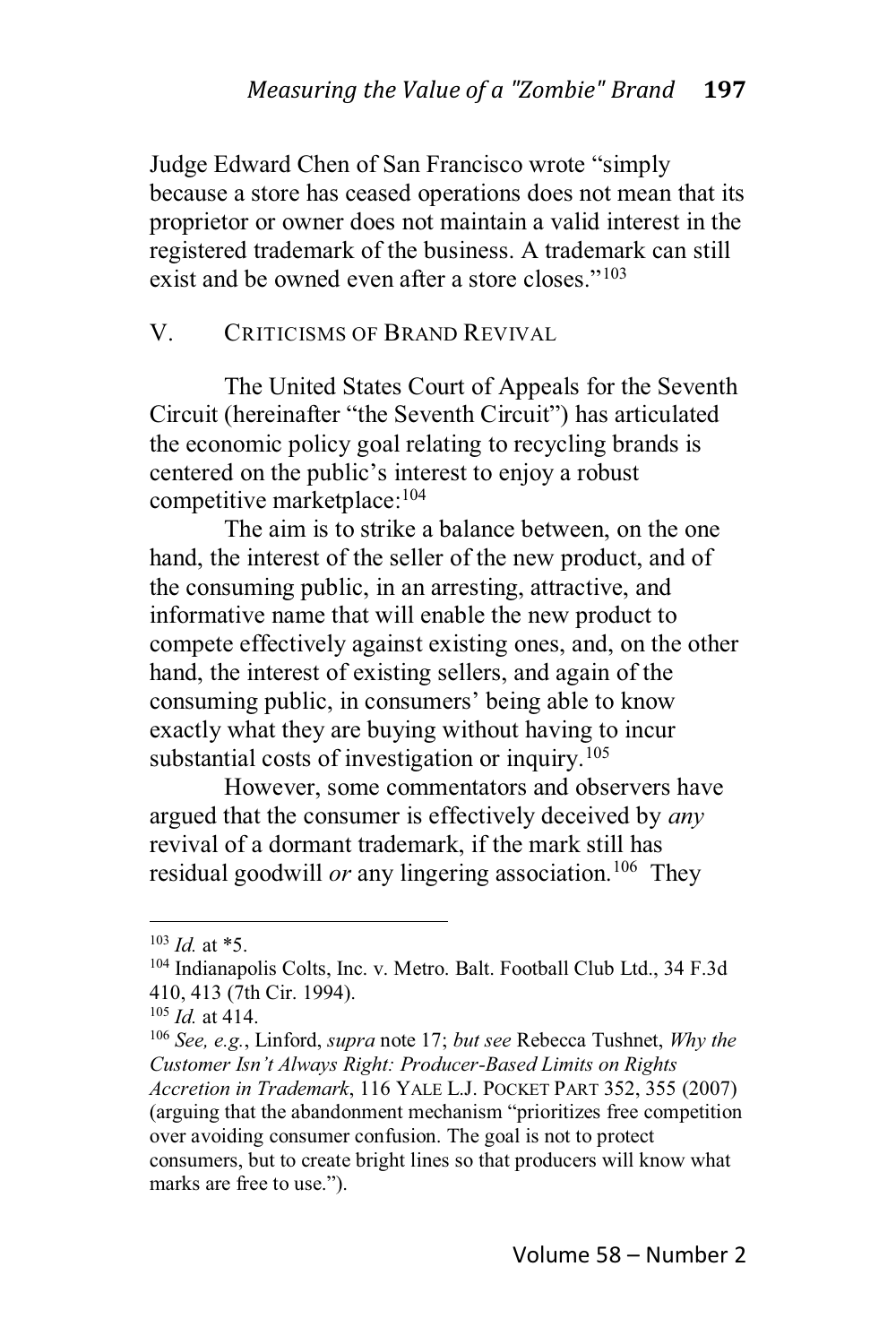further argue that, if a consumer associates the newlyrevived mark with positive experiences that he had with the former owner's product or services, he will be in for a predictable disappointment if the new product or service marketed under the brand is inferior.<sup>107</sup> In other words, if the revived trademark is perceived as the "same" as the previous one that the consumer recalls, the s/he will (at least at first) make an erroneous purchasing decision in reliance on that incorrect assumption.<sup>108</sup>

But is it not always the case whenever a trademark is assigned or sold to a new company that consumers may be disappointed with its successor? Trademarks are not intended as a guarantee that products manufactured and sold under a brand are always of consistent quality, even when they are owned and produced by the same company.<sup>109</sup> What is protected by law is the consumer's ability to lower her search costs when searching for the product or service that she wants in the marketplace.<sup>110</sup> The law does not guarantee (nor could it) that a product sold 30 or 40 years from now will be of the same quality as the currently-branded product.<sup>111</sup> Plus, newly-minted products sold under a dormant brand can be superior to their vintage predecessors. Therefore, a consumer can make up his or her mind going forward, based on that new information.

Further, some commentators and courts, perhaps motivated by a misguided concern for perceived misappropriation of the hard work of the prior trademark

<sup>107</sup> *See* Linford, *supra* note 17, at 1; *see generally* Walker, *supra* note 10.

<sup>108</sup> *Id*.

<sup>109</sup> *See* Dana Thomas, How Luxury Lost Its Luster (Penguin: 2007) 200-204 (discussing how European luxury brands try to cut costs by using cheaper materials and Chinese labor but maintain prestige). <sup>110</sup> *See* William M. Landes & Richard A. Posner, *Trademark Law: An Economic Perspective*, 30 J. L. & ECON. 265 (1987).

<sup>111</sup> *See* Thomas, *supra* note 109.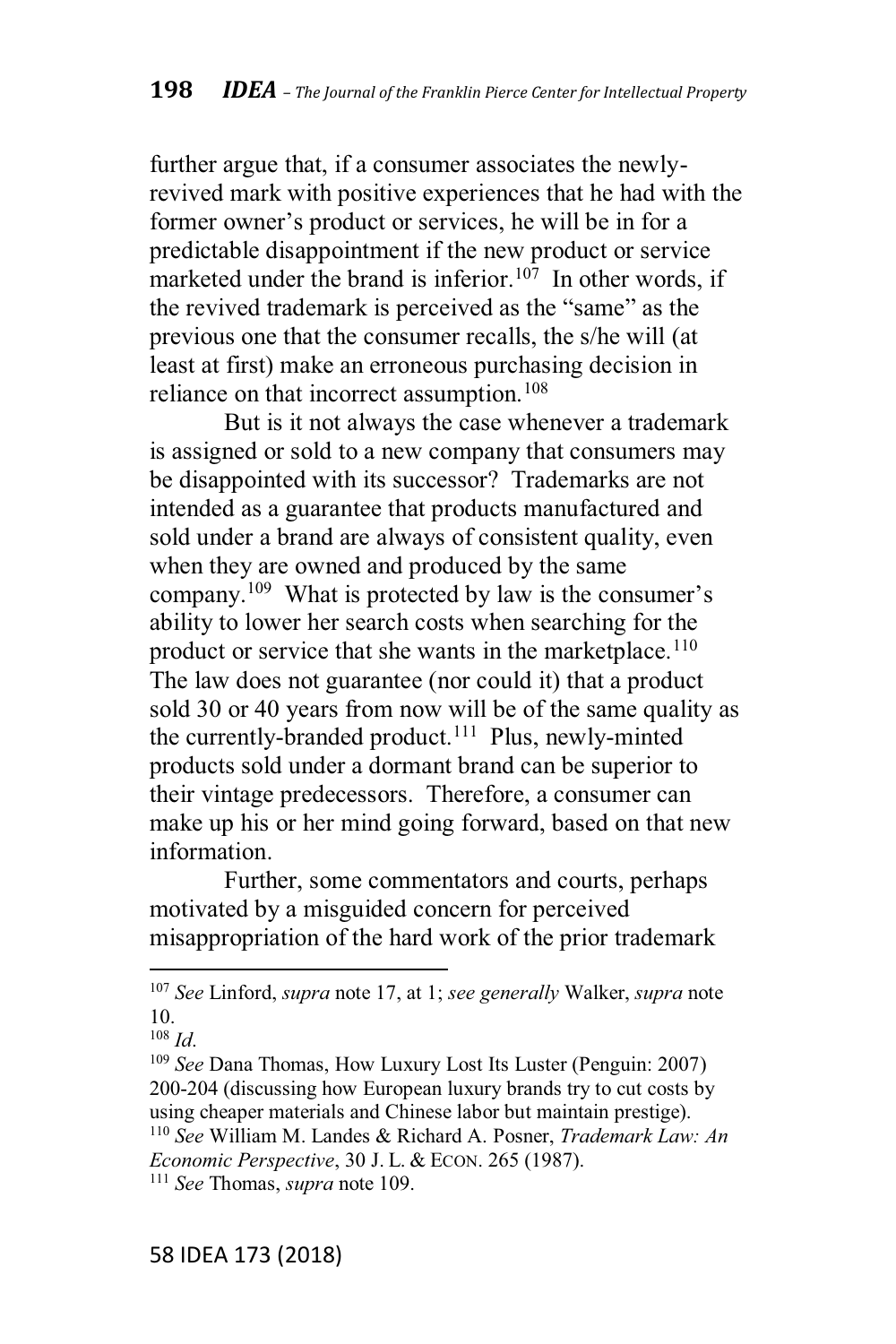owner, might find that their sympathy lies with him, and not the party seeking to recapture and reinvent the brand. <sup>112</sup> As Judge Chen wrote in dicta: "[s]imply because a store has ceased operations does not mean that its proprietor or owner does not maintain a valid interest in the registered trademark of the business."<sup>113</sup> Of course, that concept is not embodied in the Lanham Act. Some critics of reviving brands also argue that such value only exists at all because of the reputation and hard work invested by the prior trademark owner.<sup>114</sup> That observation is technically true, but legally irrelevant if the prior trademark owner has forfeited his legal right to control the mark's use by others.115

Despite the fact that neither protecting residual goodwill or defending any lingering association has a basis in current statutory trademark law, there are vocal defenders of legislating such concepts into existence. For example, Professor Linford has gone so far as to propose an entirely new regime under which an abandoned trademark can be auctioned by the U.S. Trademark Office off to the highest bidder in a public auction with secret bidding, regardless of whether the mark is being used in commerce or not.<sup>116</sup> In so doing, he proposes that the party that values the remaining goodwill most will bid to purchase abandoned trademark.<sup>117</sup>

<sup>&</sup>lt;sup>112</sup> *But see* Feist Publ'ns, Inc. v. Rural Tel. Ser. Co., 499 U.S. 340, 359– 360 (1991) (rejecting "sweat of the brow" doctrine for copyright protection).

<sup>113</sup> Macy's Inc., 11-CV-06198-EMC, 2016 WL 374147, at \*5.

<sup>114</sup> *See* Gilson & Gilson LaLonde, *supra* note 24 at 1280.

<sup>115</sup> *See* Stickley, *supra* note 85.

<sup>116</sup> Linford, *supra* note 17, at 49.

<sup>117</sup> *Id.*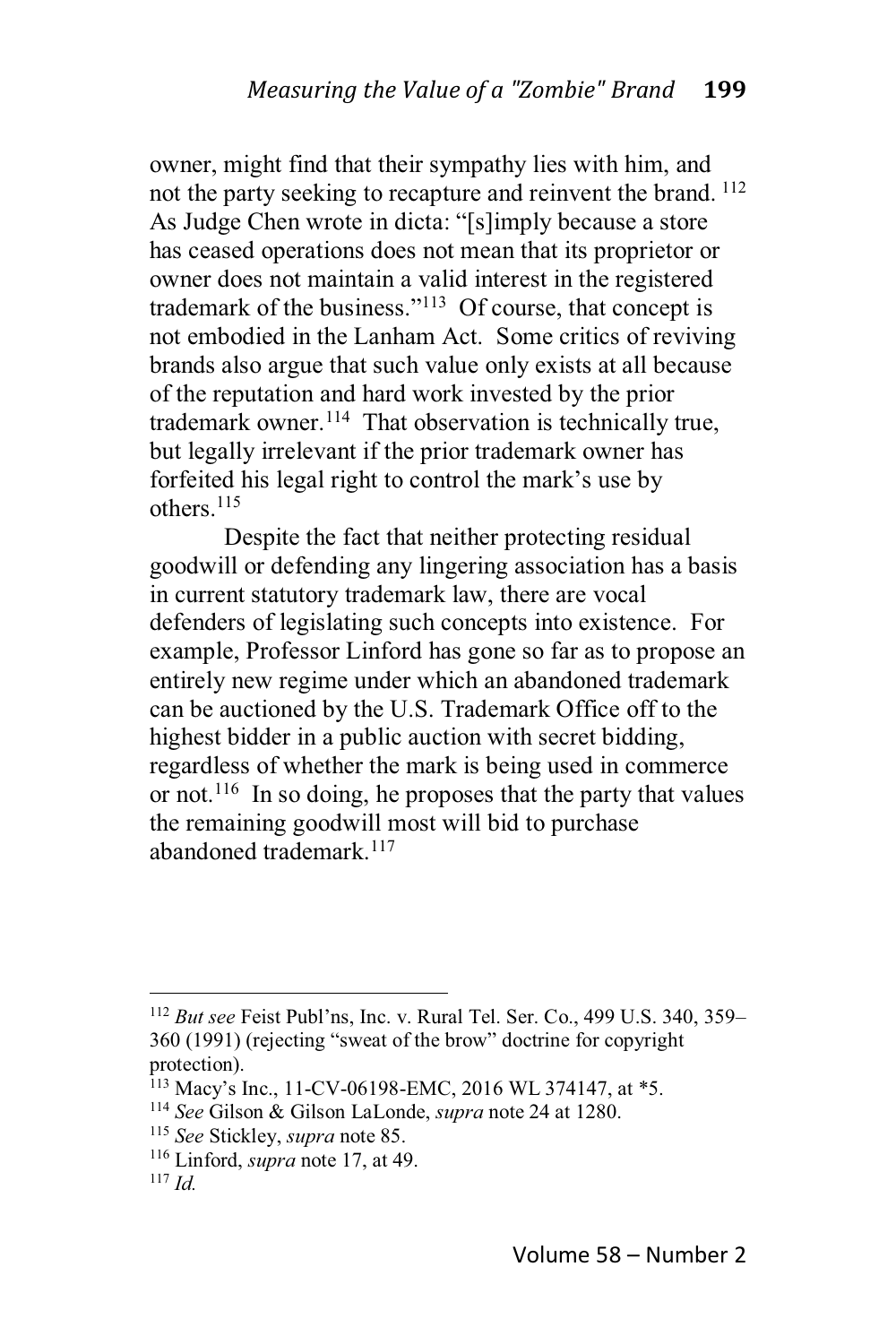#### VI. MEASURING VALUE IN DORMANT BRANDS

Commentators and scholars have explored how to best measure the commercial value of specific dormant brands. For example, Fischer and Schollmayer proposed defining the brand value according to a multiplier approach using current market data.<sup>118</sup> In an empirical implementation, the German authors attempted to determine the value of the dormant German brand NIXDORF COMPUTERS, which was taken off the market in 1999.<sup>119</sup> They calculated a financial value concerning a hypothetical re-launch of the defunct brand in the German laptop market. $120$ 

Alternatively, the "perception perspective" suggests that brand equity can be measured by any of multiple cognitive measures, such as: customer satisfaction and loyalty; perceived quality; brand personality; organizational associations; brand awareness; differentiation; personal relevance; and innovativeness.<sup>121</sup> Others have proposed more abstract and less empirical methods.<sup>122</sup>

In this article, the author examines two different case studies, and proposes a straightforward empirical model to measure existing goodwill in a dormant brand, as compared to a wholly new brand. With that empirical data, we can seek to extrapolate and attempt to reach a consensus on an economic valuation to the benefit (if any) that inheres in the dormant brand.

<sup>118</sup> Marc Fischer & Thomas Schollmeyer, *A Method to Measure the Financial Value of Dormant Brands* (*Ein Ansatz zur Messung des finanziellen Wertes versunkener Marken*), Zeitschrift für betriebswirtschaftliche Forschung, 62 (September), 598-624.

<sup>119</sup> *Id.* <sup>120</sup> *Id.*

<sup>&</sup>lt;sup>121</sup> *See* AKER, *supra* note 61, at  $16-17$ .

<sup>122</sup> *See, e.g.*, Justin Anderson, *Measuring the Financial Value of Brand Equity: The Perpetuity Perspective*,

<sup>10</sup> J. OF BUS. ADMIN. ONLINE 1 (2011).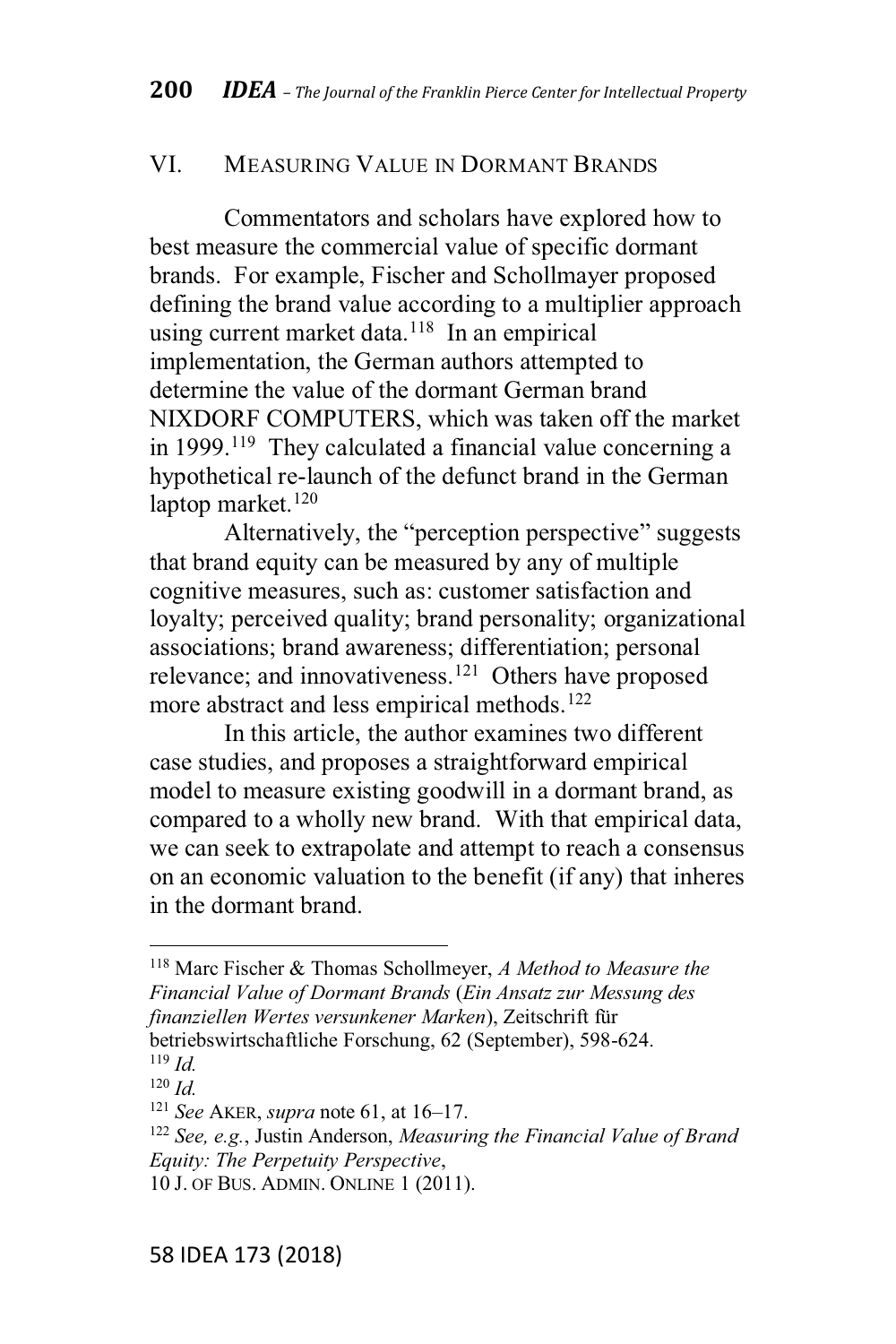#### *A. Case Study #1: WHITE CLOUD*

The classic example of a trademark that was recaptured and successfully revived immediately after its legal abandonment is WHITE CLOUD-brand toilet paper.<sup>123</sup> Procter & Gamble ("P&G") first used "WHITE CLOUD" in commerce, in connection with toilet paper on March 31, 1915.<sup>124</sup> In 1934, P&G first applied for a federal trademark registration on a "WHITE CLOUD" logo which issued in October 1934.125

On May 6, 1993, after 78 years of continuous use, all use of WHITE CLOUD was publicly "discontinued" by  $P\&G<sup>126</sup>$  White Cloud toilet paper, with five percent of the bathroom tissue market, had been P&G's second-largestselling brand in that market, behind Charmin.<sup>127</sup> Even so, it lagged behind brands like Northern, made by the James River Corporation, with an estimated 13 percent of the market, and Charmin, the leader, with an estimated 20 percent share.<sup>128</sup>

A few months later, on August 30, 1993, Carewell Industries (hereinafter "Carewell") filed an Intent-to-Use application for the WHITE CLOUD word trademark to be used in connection with toilet paper.<sup>129</sup> Carewell's new application was initially refused by the USPTO Examiner, on the basis that there were still a number of active

<sup>123</sup> *See* RUDER, *supra* note 13; *see also* John Schmeltzer, *Reviving the Past*, CHICAGO TRIBUNE, May 2, 2006.

<sup>124</sup> *See* WHITE CLOUD, Registration No. 318,626.

<sup>125</sup> *Id*.

<sup>126</sup> *See* Stuart Elliott, *P. & G. Sacrifices White Cloud in Battle of Brands, N.Y. TIMES, May 6, 1993* ("The disappearance of White Cloud has already begun.").

 $127$  *Id*.

<sup>128</sup> *Id*.

<sup>129</sup> *See* U.S. Trademark Application Serial No. 74/430, 212 (filed Aug. 30, 1993).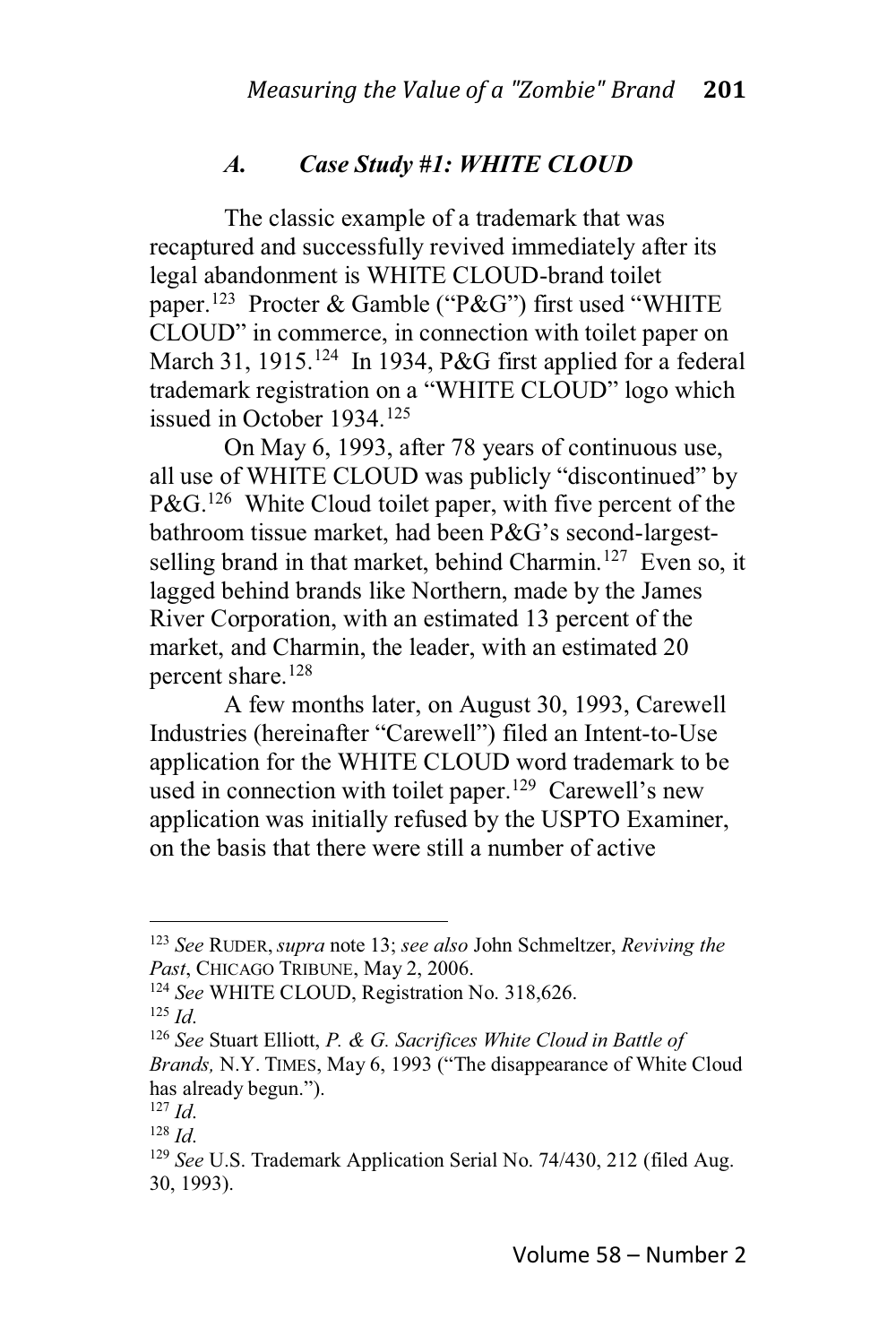registrations on the Principal Trademark Register owned by P&G. Carewell appealed to the T.T.A.B.<sup>130</sup>

However, that appeal was later suspended, because in May and June 1995, Carewell's lawyers commenced formal Cancellation Proceedings in the T.T.A.B., seeking to affirmatively cancel all of  $P\&G$ 's remaining trademarks for WHITE CLOUD, on the basis that P&G was not clearly using the mark in commerce any longer.<sup>131</sup> Carewell's petition accused P&G of not being able to prove that it has used the marks since May 1993, thus forfeiting the marks through intentional abandonment resulting from evidence of non-use  $^{132}$ 

 $P\&G$  did not serve or file an answer to Carewell's Petition for Cancellation. On October 18, 1995, P&G was given 20 days by the T.T.A.B. to show cause why the entire WHITE CLOUD portfolio of trademark registrations should not be cancelled as a result of the alleged abandonment.<sup>133</sup> P&G failed to respond to the T.T.A.B.'s Order to Show Cause.<sup>134</sup>

On April 1, 1996, the T.T.A.B. ordered cancellation of all  $P\&G$ 's federal trademark registrations for WHITE CLOUD. On June 10, 1997, the new federal trademark registration for WHITE CLOUD in connection with toilet paper was finally issued to Carewell, it's new owner.<sup>135</sup> P&G would now be forced to compete with the same brand that it created, on the same store shelves at Wal-Mart.

<sup>130</sup> *Ex Parte* TTAB Appeal No. 430205

<sup>&</sup>lt;sup>131</sup> T.T.A.B. Cancellation Proceeding No. 92023901.

 $132 \, Id.$ 

<sup>133</sup> *Id*., Docket #4.

<sup>134</sup> *Id*., Docket #5.

<sup>135</sup> *See* WHITE CLOUD, Registration No. 2070125.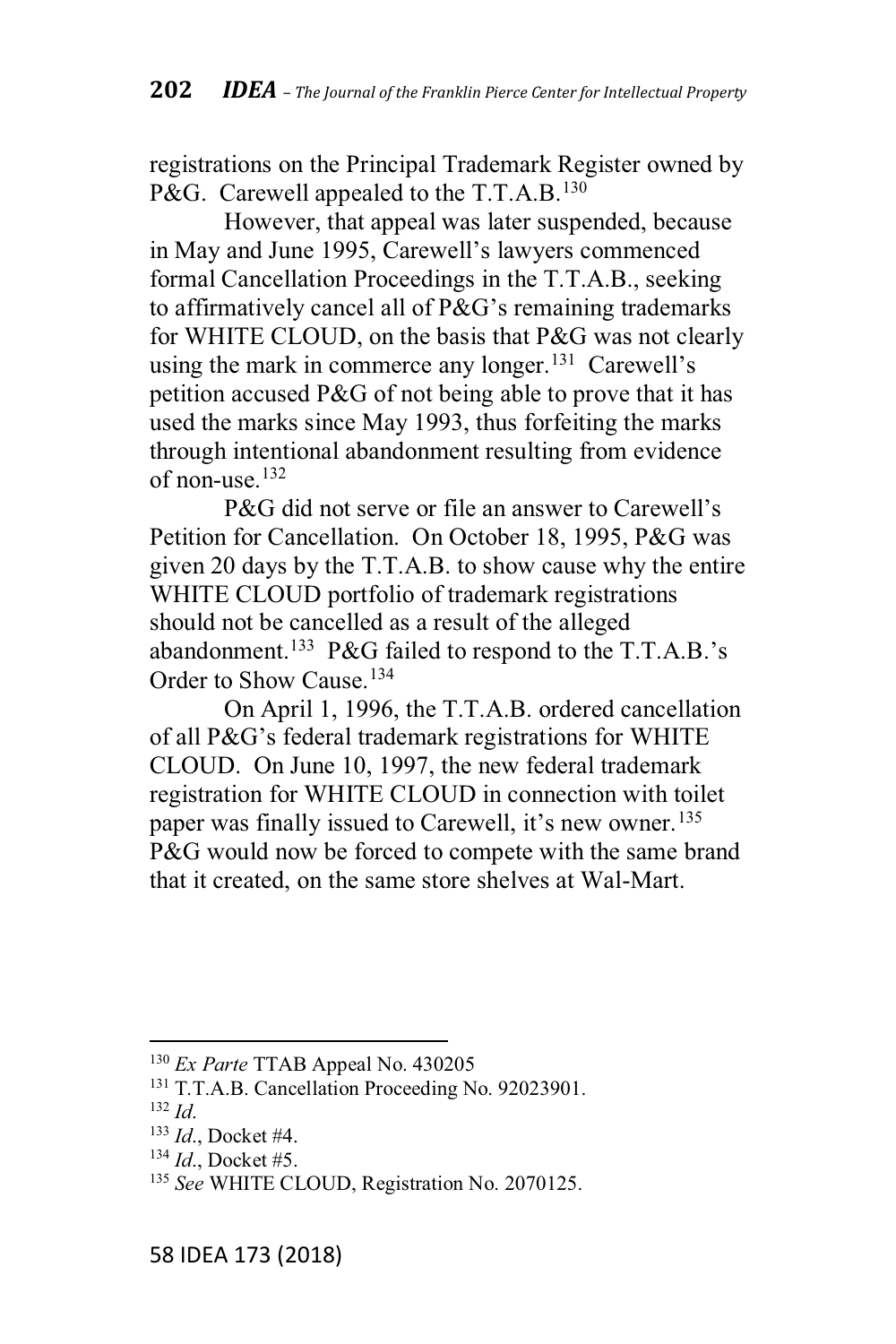#### *B. Conclusions Drawn from Case Study #1*

We cannot retroactively conduct a survey to measure either brand recognition or consumer goodwill in WHITE CLOUD 20 years ago. Such a survey contemporaneous with the abandonment of the mark would have sought to assess the economic value inherent in Carewell's recaptured WHITE CLOUD trademark portfolio at the time it was acquired in 1998. We also cannot know how a newly-named toilet tissue would have fared, under the identical circumstances. Therefore, there are significant limitations to using this case study empirically.

However, we can anecdotally consider the fact that P&G spent \$7.7 million to advertise WHITE CLOUD in 1992, and \$2.1 million in 1991.<sup>136</sup> In the first quarter of 1993 — the last quarter that P&G sold products branded as WHITE CLOUD—it had sales of \$312.5 million.<sup>137</sup> Based on this information, we can readily conclude that the WHITE CLOUD portfolio was somewhat valuable in 1993, as P&G spent \$7.7 million to advertise the brand in the previous year, and achieved \$312.5 million in sales that year.138

By 2008, a decade after it was reintroduced, its new manufacturer logged \$600 million in sales of its WHITE CLOUD-branded toilet paper.139 Thus, the new owner was apparently able to pick up where P&G left off, and double sales within a decade.<sup>140</sup> It is unknown and unknowable whether a newly-named toilet tissue would have fared as well during the same period.

<sup>136</sup> *See* Elliott, *supra* note 126.

<sup>137</sup> *Id*.

<sup>138</sup> *Id.*

<sup>139</sup> *See* Schmeltzer, *supra* note 123.

<sup>140</sup> *Id.*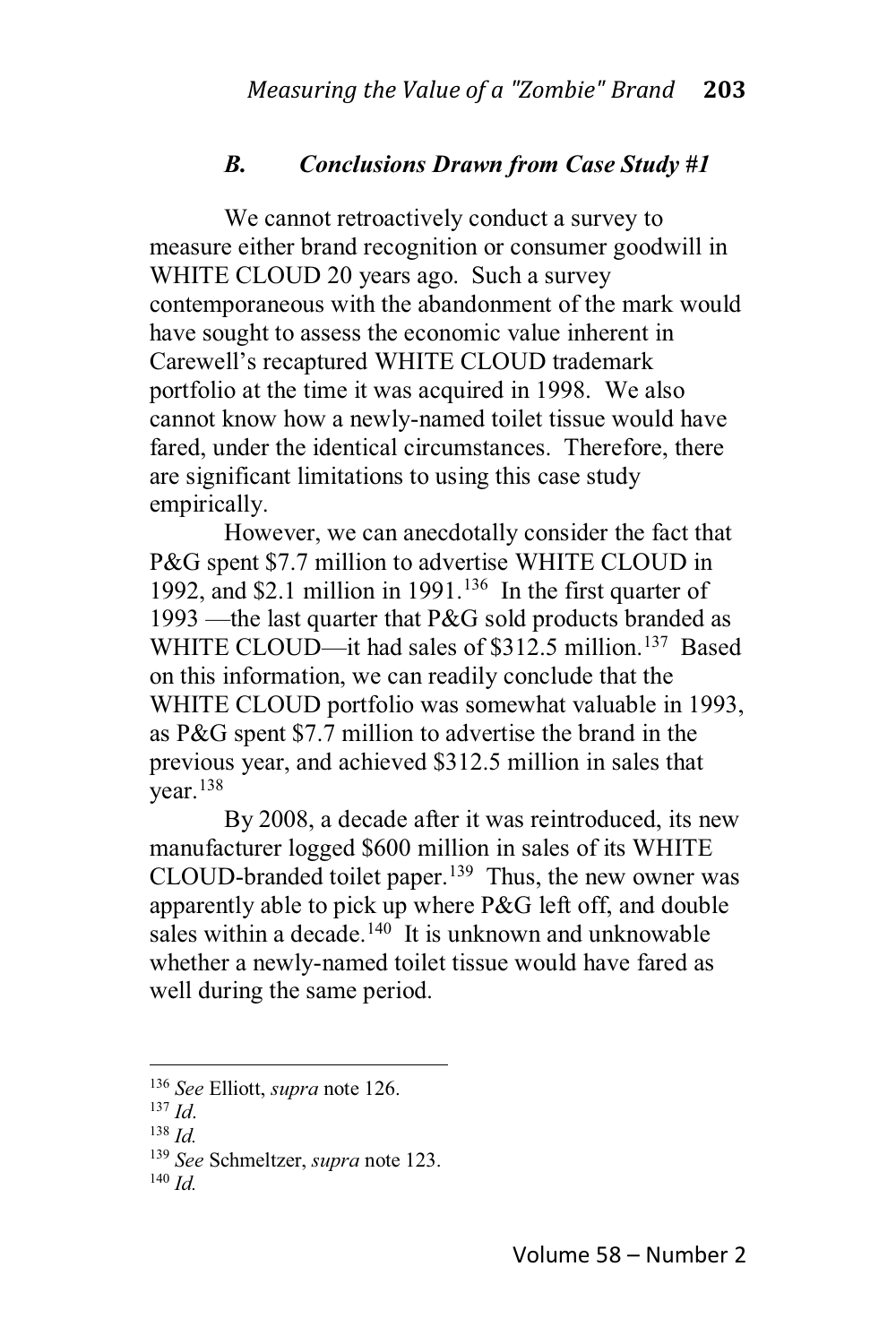It becomes even more difficult to assess the portfolio's economic value in 1998, when WHITE CLOUD was subsequently relaunched, even though we now know that in the ensuing 10 years, its new owner was able to successfully capitalize on it. $141$  It would have been helpful to have conducted a consumer survey designed to measure the brand's value in 1998, as consumer surveys are often used to evaluate levels and types of consumer-based brand awareness and evaluate degrees of recognition, as well as goodwill.142

It may be worth noting that P&G had for nearly eight decades used the WHITE CLOUD brand for toilet paper before deciding to consolidate its marketing activities under CHARMIN. As there was a good commercial reason for abandoning the WHITE CLOUD trademark, specifically, this reason was in favor of efficiency gains. P&G benefited from the business decision, at least in the short term. Many large conglomerates ultimately choose to totally abandon flagging products in part because the benefits of having all their products in a category marketed under a single, more famous brand significantly outweighs the costs of maintaining products under multiple trademarks. However, P&G could have maintained a relatively small production of WHITE CLOUD toilet paper for relatively minimal cost and continued to own its trademark registrations for WHITE CLOUD, thus

<sup>141</sup> *See* Ruder, supra, note 13.

<sup>&</sup>lt;sup>142</sup> See Terry Hanningon, HOW TO MEASURE AND MANAGE YOUR CORPORATE REPUTATION 45 (Gower Publ'g 2012) (discussing questionnaires and methodology used to measure brand reputation and goodwill); *see also* PAUL P. BIEMER, ROBERT M. GROVES ET AL., MEASUREMENT ERRORS IN SURVEYS 116 (John Wiley & Sons, Inc., Publ'n 2011) (discussing methodology used in surveys to measure brand goodwill); *see also* Walfried Lassar, Banwari Mittal & Arun Sharma, *Measuring customer!based brand equity*, 12 J. OF CONSUMER MARKETING 11,  $11-19$  (1995) (discussing consumer-based brand equity scale measured with a survey).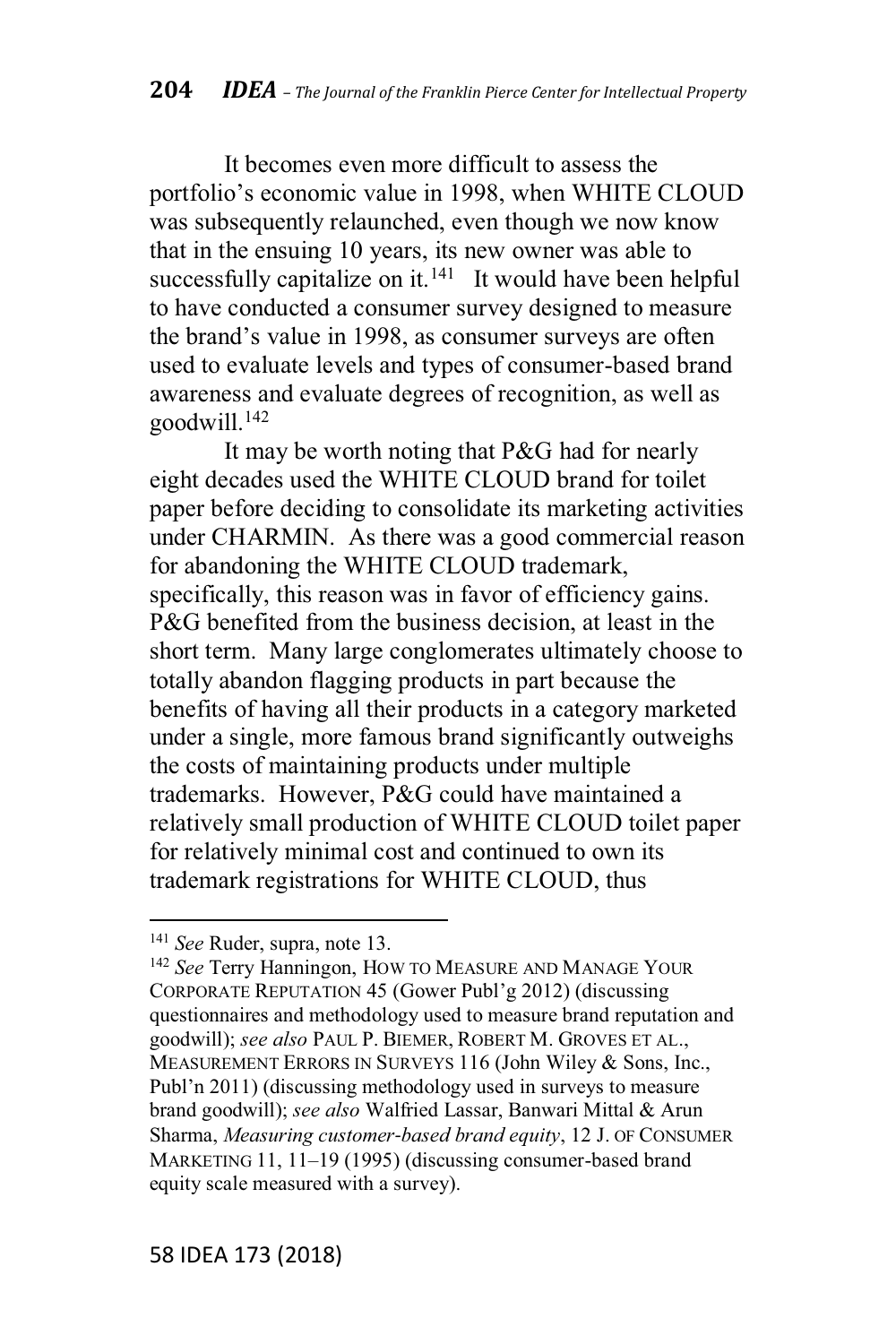preventing total abandonment.<sup>143</sup> At a later date, P&G could have chosen to divest the WHITE CLOUD portfolio through an ordinary sale, and would have recaptured at least some of its investment.

Furthermore, P&G evidently did not anticipate that an entrepreneur such as Carewell, would have filed to acquire the WHITE CLOUD portfolio so soon after the abandonment. Of course, even if Carewell had not filed, any other competitor could have done so.

## *C. Case Study #2: CIRCUIT CITY*

To empirically evaluate the goodwill in the context of a currently dormant brand, the Author chose to conduct a consumer survey regarding the dormant trademark CIRCUIT CITY.144 Circuit City was an American multinational consumer electronics company founded in 1949 by Samuel Wurtzel, as the Wards Company.145 It pioneered the electronics superstore format

<sup>143</sup> P&G would have had to engage in actual *bona fide* use in commerce of the WHITE CLOUD brand to avoid a charge of abandonment. *See* Brookfield Commc'ns, Inc. v. W. Coast Entm't Corp., 174 F.3d 1036, 1051 (9th Cir. 1999) ("[M]ere registration and use of a domain name was not sufficient to constitute commercial use for purposes of the Lanham Act[.]"); see also Panavision Int'l, L.P. v. Toeppen, 945 F. Supp. 1296, 1303 (C.D. Cal. 1996) ("Registration of a trade[mark] as a domain name, without more, is not a commercial use of the trademark .  $.$  ").

<sup>&</sup>lt;sup>144</sup> The author has no financial interest in the CIRCUIT CITY trademark and does not represent or advise any of the parties involved in acquiring or reviving that brand.

<sup>&</sup>lt;sup>145</sup> Rodd Wagner, 'Undead' Circuit City Won't Rise If It Forgets What *Killed It*, FORBES, (Nov. 22, 2016, 4:24 PM)

https://www.forbes.com/sites/roddwagner/2016/11/22/undead-circuitcity-wont-rise-if-it-forgets-what-killed-it/2/#2662c5fc63f3

<sup>[</sup>https://perma.cc/MP6X-5N56]; CIRCUIT CITY,

http://circuitcitycorporation.com (last visited Nov. 18, 2017)

<sup>[</sup>https://perma.cc/Q7KC-RKC6]. *See Good to Great to Gone*,

ECONOMIST (July 7, 2009) ("As he readily admits, several of the firms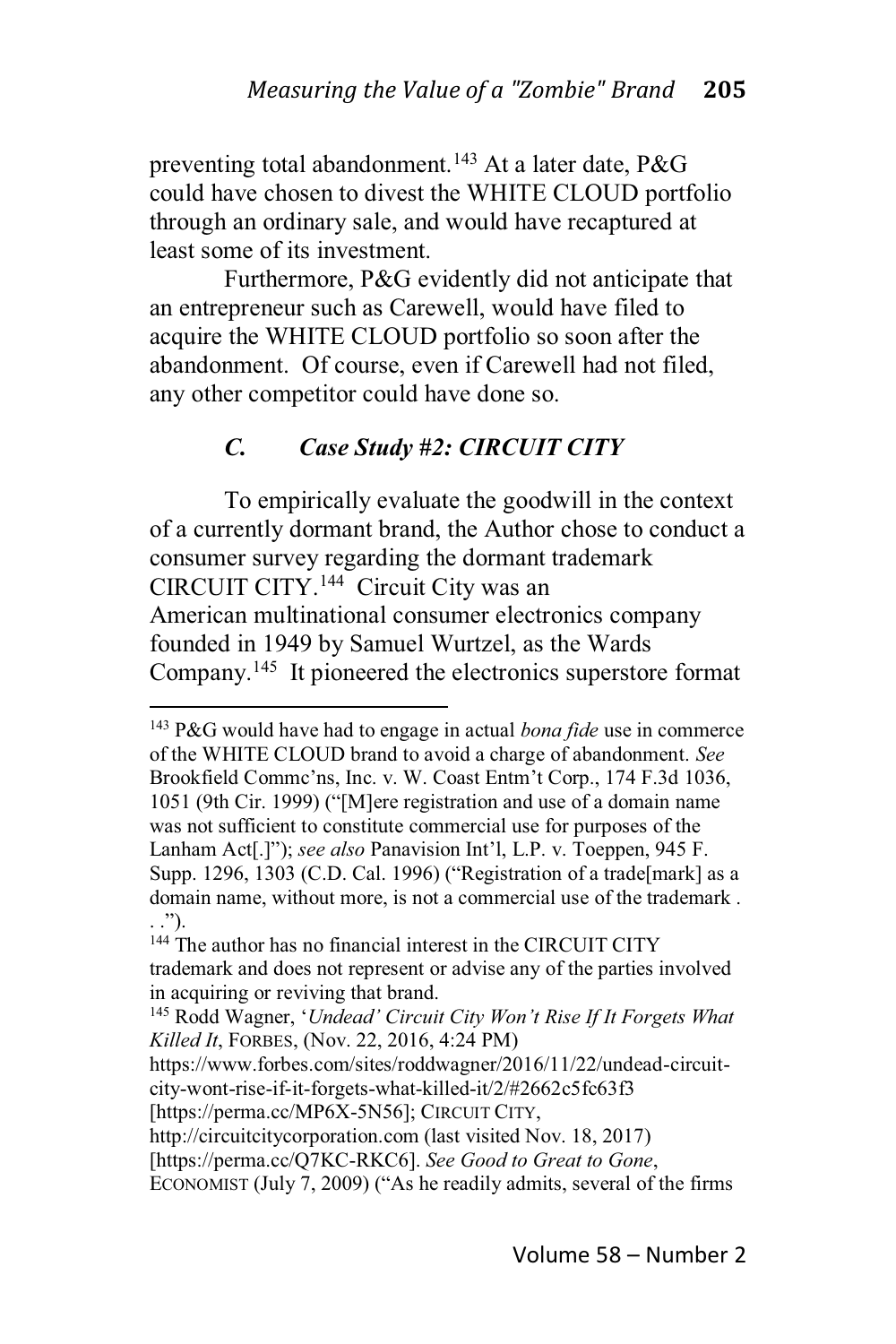in the  $1970$ 's.<sup>146</sup> "From 1982 to 1997, Circuit City's stock did 18.5 times better than the overall market, the best 15 year return of any public company."<sup>147</sup> "It was featured in the bestselling book *Good to Great* as one of 11 exemplary organizations that showed 'why some companies make the leap and others don't."<sup>148</sup> However, it shut its doors in early 2009, due to the recession and facing fierce competition.149

In 2009, Circuit City, with U.S. bankruptcy court approval, converted its Chapter 11 bankruptcy reorganization plan to Chapter 7 liquidation, and started airing "going out of business" television commercials, as it began closing all of its retail stores.<sup>150</sup> The final day of operations for all Circuit City retail stores was March 8,  $2009$ <sup>151</sup> Its website stated: "Circuit City would like to thank the millions of customers who have shopped with us during the past 60 years. Unfortunately, we announced on January 16, 2009, that we are going out of business." The brand has not been widely used in connection with retail stores for approximately eight years.

The Circuit City brand name therefore constitutes a "dormant brand," inasmuch as the former owner publicly ceased use, liquidated all assets (including its trademarks) through bankruptcy, and its new owner has not resumed widespread active commercial use of the brand.<sup>152</sup>

praised in his bestsellers, 'Built to Last' and 'Good to Great', have since fallen from grace. These include Circuit City, a now-bankrupt electronics retailer . . .").

<sup>146</sup> *See* CIRCUIT CITY *supra* note 145.

<sup>147</sup> Wagner *supra* note 145.

<sup>148</sup> *Id.*

<sup>149</sup> *Id.*

 $150$  Associated Press, "Circuit City closes its doors for good," March 8, 2009.

<sup>151</sup> *Id*.

<sup>&</sup>lt;sup>152</sup> Wagner, *supra* note 145 ("The Circuit City brand got sold in the liquidation, and then sold again. The company most people knew is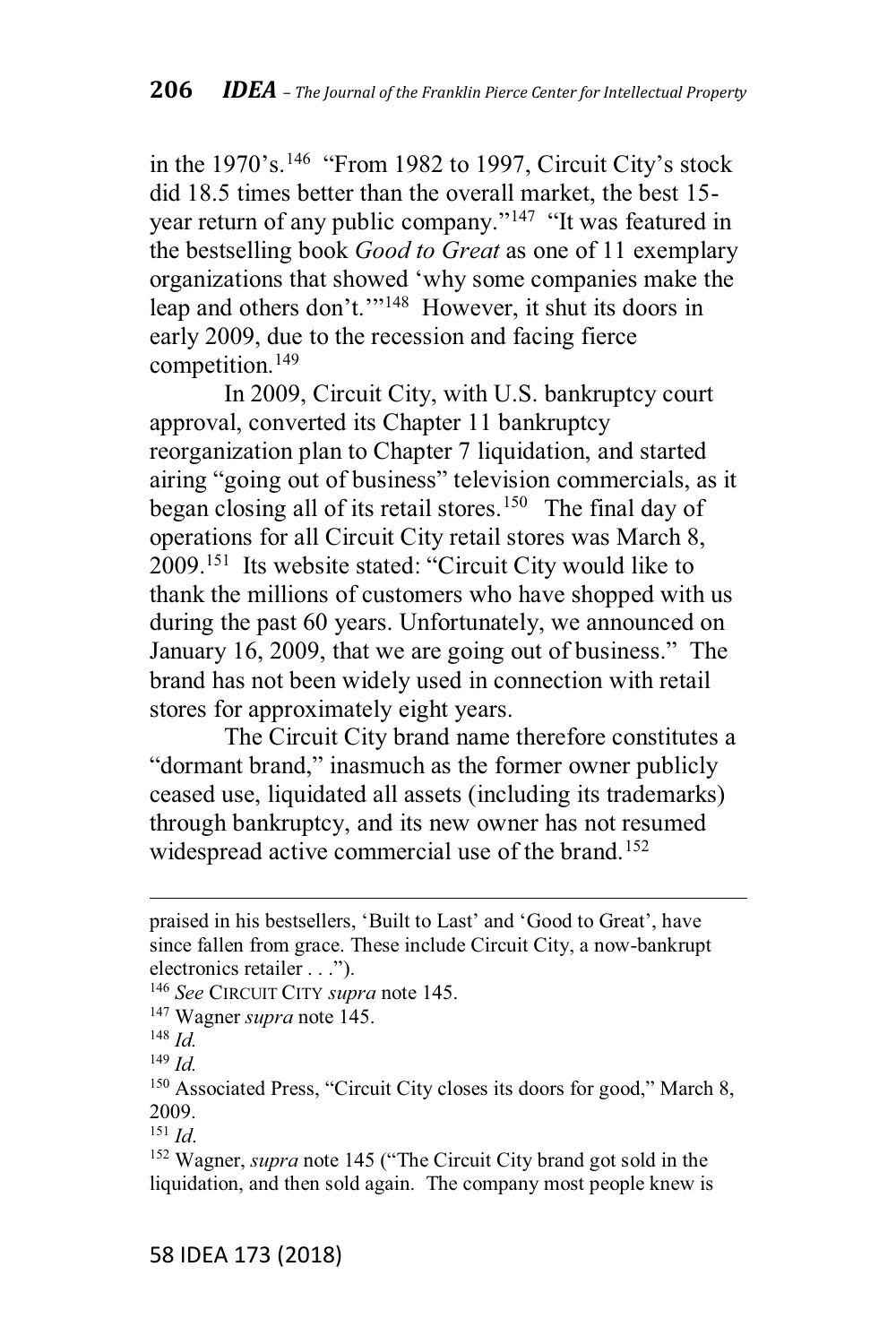However, unlike the now-forgotten Schickel Motorcycles, the CIRCUIT CITY brand may continue to retain consumer recognition and perhaps even goodwill.<sup>153</sup> Thus, it presents the ideal laboratory to study a dormant brand, as the brand has ceased being used, and has not been commercially relaunched, yet.<sup>154</sup>

### **1. Survey Methodology**

The sole purpose of the survey was to gain insight into the reaction of 404 individual respondents when each was presented with a specific resurrection of this particular dormant brand. First, each individual respondent was presented with the name "CIRCUIT CITY" in connection with a hypothetical new retail electronics store, and asked to self-report his or her feelings, or emotions, ranging from strongly positive to strongly negative. Further, as a form of control, we exposed 401 different respondents in the same

http://circuitcitycorporation.com (last visited Nov. 18, 2017) ("Under new ownership," says the site, "Circuit City will once again become a household name by reconnecting to its roots utilizing modern technology to create an omni-channel shopping experience to offer customers the best way to shop, both online and in person."). Its current owner is "taking his time to get it right." TWICE, Circuit City Update: 'Taking Our Time To Get It Right', Tweaking store design, prepping e-commerce site, (June 20, 2016),

long dead. But the brand is still technically alive in an undead sort of way. The website Consumerist calls the phenomenon 'zombie retail."").

<sup>153</sup> Anderson, *supra* note 22.

<sup>&</sup>lt;sup>154</sup> Wagner, *supra* note 145 ("The website *circuitcity.com* still exists. It redirects to *circuitcitycorporation.com*, which promises a Phoenix-like reemergence of the storied brand.") CIRCUIT CITY,

https://www.twice.com/retailing/circuit-city-update-taking-our-timeget-it-right-61941 [https://perma.cc/U2V6-SU9T]; *see also* Sarah Whitten, Circuit City is Back from the Dead, Again, CNBC, (January 28, 2016, 8:22 AM), https://www.cnbc.com/2016/01/28/circuit-city-isback-from-the-dead-again.html [https://perma.cc/3C4E-BERH]. As of the date of this article, no Circuit City retail stores exist and the website is not actively engaging in the sale of electronics yet.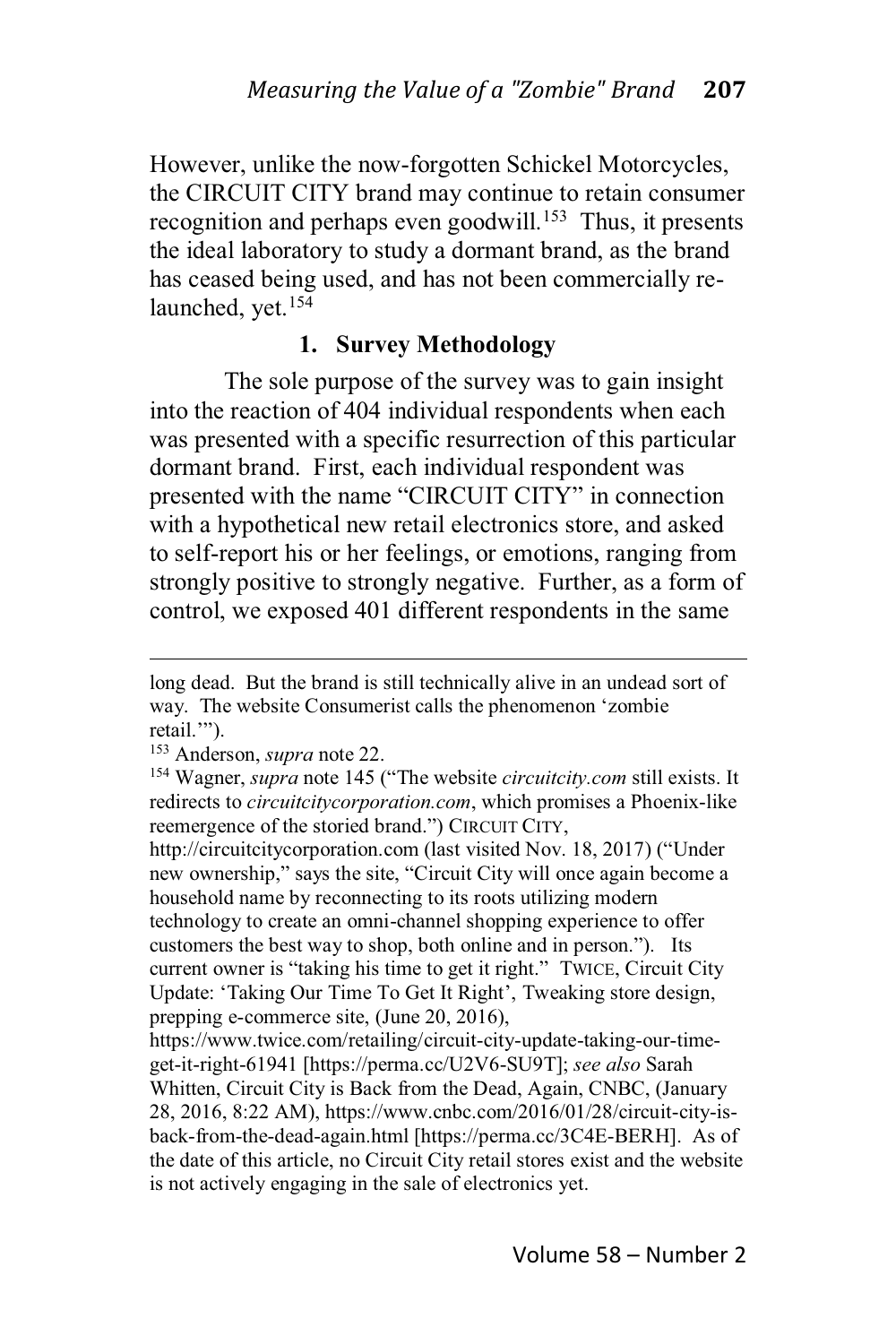demographic pool with a fictional brand linguistically similar to CIRCUIT CITY, namely: "TECH TOWN."<sup>155</sup> The survey was not focused on the respondent's "beliefs," as general consumer goodwill toward a dormant brand can be considered emotive as well as rational.<sup>156</sup>

This study was designed and conducted in general accordance with the seven-factor framework cited in the Federal Judicial Center's Manual for Complex Litigation, and with the greater amplification of this framework provided in the FJC's "Reference Guide on Survey. Research."<sup>157</sup> Also considered in the design of this study were the implications of the Supreme Court's opinion in *Daubert v. Merrell Dow*<sup>158</sup> and successor rulings.

The seven factors from the *Manual for Complex Litigation* are quoted verbatim below.<sup>159</sup>

> 1. The population was properly chosen and defined;

 $155$  "TechTown" is the name of an urban research and technology business park in Detroit that is part of the Wayne State University system. It is also registered as a trademark by an individual, used in connection with a "learning center" for underprivileged youth in Tennessee. TECHTOWN, https://techtowndetroit.org (last visited Nov. 26 2017); TECHTOWN, https://gotechtown.org/about/purpose [https://perma.cc/HEV8-YSSM] (last visited Nov. 26, 2017). However, there should be no measurable impact on the validity of this term as a control in this survey and in this context, based on these limited uses outside of the relevant scope.

<sup>156</sup> *See* Amir H. Khoury, *Brand Loyalty & Loyalty of Brands: A Symbiotic Relationship*, 32 J. OF L. & COM., 173 (2014) (discussing the complexity of brand loyalty and buyer motivations as both emotionally and rationally driven).

<sup>157</sup> Manual for Complex Litigation (Fourth) § 11.493 (2004).

<sup>158</sup> Daubert v. Merrell Dow Pharm., Inc., 509 U.S. 579 (1993).

<sup>&</sup>lt;sup>159</sup> The order in which these factors are cited departs from the original to more closely track the sequence of activities that typically occurs during the survey research process. This departure from the order in which these factors are described has no effect on the design, conduct, findings, accuracy or reliability of the survey.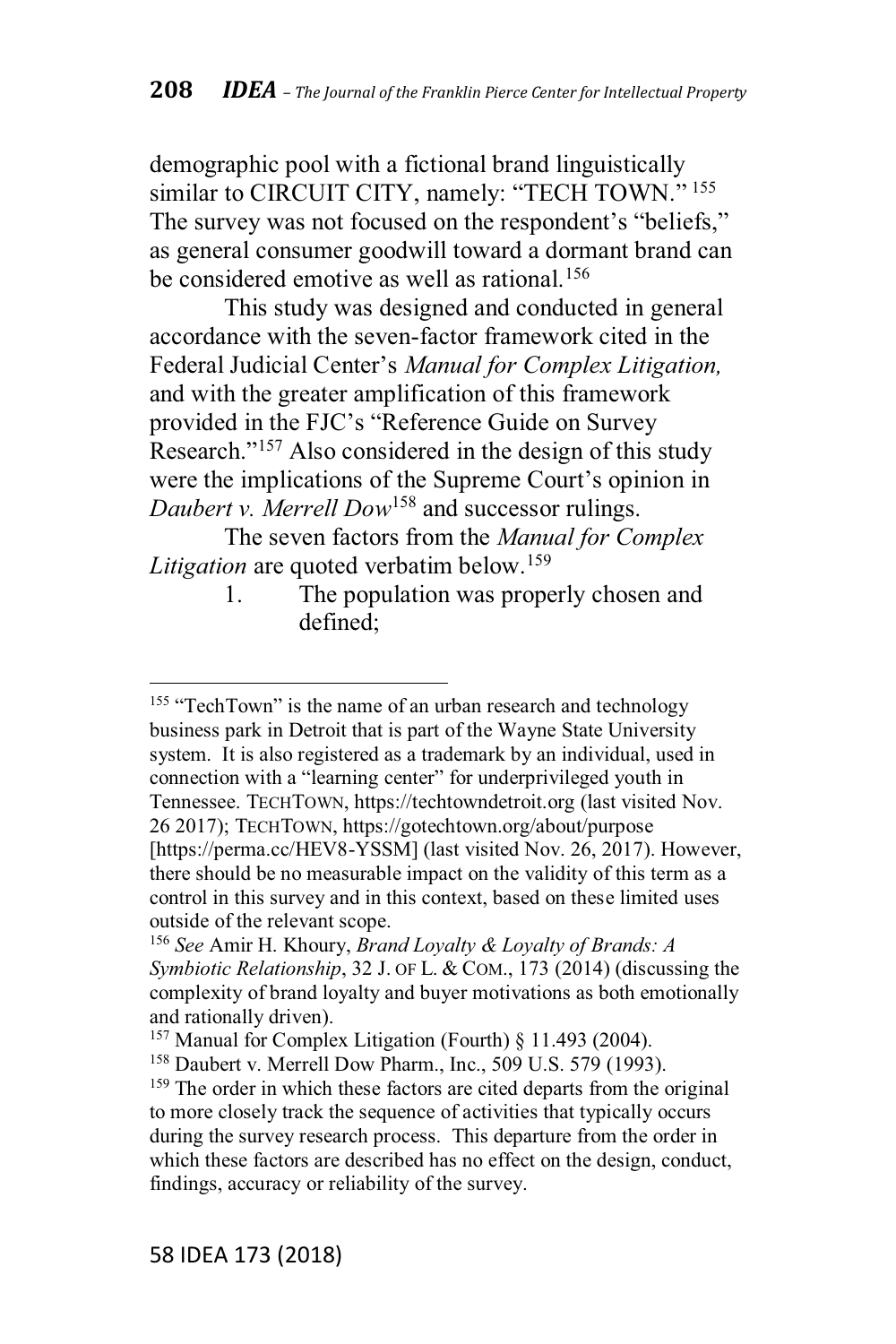- 2. The sample chosen was representative of that population;
- 3. The questions asked were clear and not leading;
- 4. The survey was conducted by qualified people following proper interviewing procedures;
- 5. The data gathered were accurately reported;
- 6. The data were analyzed in accordance with accepted statistical principles;
- 7. The process was conducted so as to ensure objectivity.

The manner in which the seven *Manual for Complex Litigation* factors were generally applied in the current investigation are discussed below.

## **2. The Relevant Universe**

To be useful, any study needs to focus on the appropriate respondents, namely, those consumers whose states of mind are relevant. The purpose of this particular study was to determine the significance of the CIRCUIT CITY trademark in the minds of the general public located in the overlapping geography of the prior user of that trademark and the prospective new user of that mark. Accordingly, the principal universe was defined as: (1) males and females; (2) age 18 to 100+; and  $160$  who are (3) currently living in the continental United States.

<sup>160</sup> While individuals aged 17 and under purchase electronics, these purchases are often made by their parents. The focus here is on the decision-makers in the purchasing process. More importantly, according to survey industry standards, interviewing such individuals technically requires parental consent. As obtaining such consent without divulging the survey's objective was seen as being problematic, the universe definition began with individuals age 18 and over.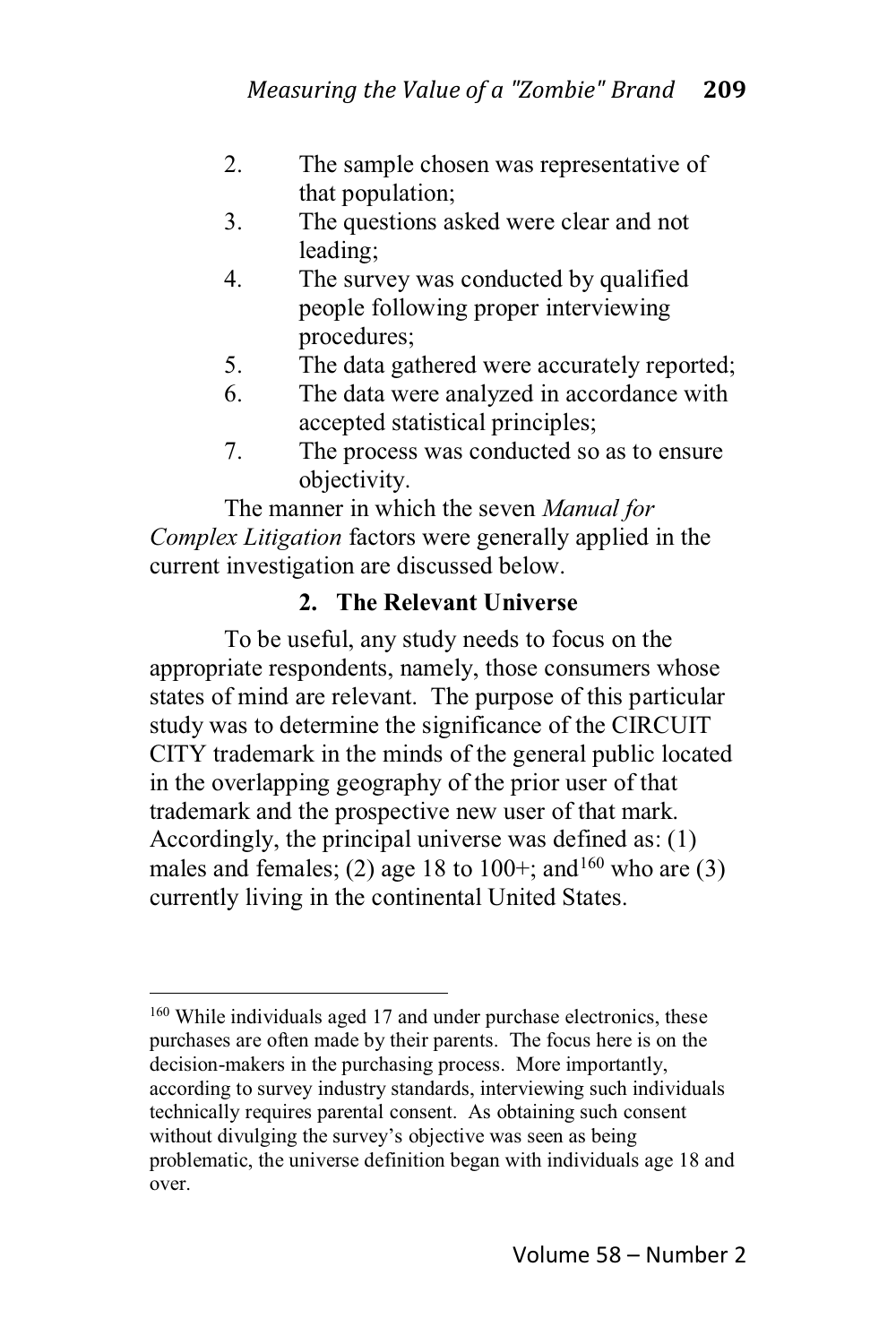## **3. The Sampling Plan**

Respondents were recruited from within Survey Monkey's online membership roster. Survey Monkey independently drew panelists using age, gender, and geographic census region information following distributions matching the most recent, full (2010) United States Census.

A total of 805 respondents were included in the survey: 404 in Phase I (CIRCUIT CITY) and 401 in Phase II (TECH TOWN). A sample size in excess of 400 randomly selected individuals from within the continental United States yields statistically significant results at the .05 confidence level.161

## **4. Questionnaires**

Questionnaires typically used in consumer surveys generally have two components, a screener portion and a main portion. The principal objectives of the screener portion are (a) to ensure that interviews are conducted only with individuals who satisfy the universe definition; and (b) to identify and eliminate from further consideration atypical members of the universe, that is, individuals who might be unusually sensitive to either the marketing/advertising survey research process or to the particular subject matter. The purpose of the main questionnaire is to ask the questions of substantive interest to those who remain. Here, the general public was surveyed, thus no specific screener questionnaire was applied, apart from the basic demographic principles discussed above. Questions presented were straightforward and not leading.

<sup>&</sup>lt;sup>161</sup> A sample size of 400 gives a statistical accuracy of  $\pm$ 5% and is often thought of as the most cost-effective sample size for measuring the general populace. *See* MICHAEL ORNSTEIN, A COMPANION TO SURVEY RESEARCH 87 (2013).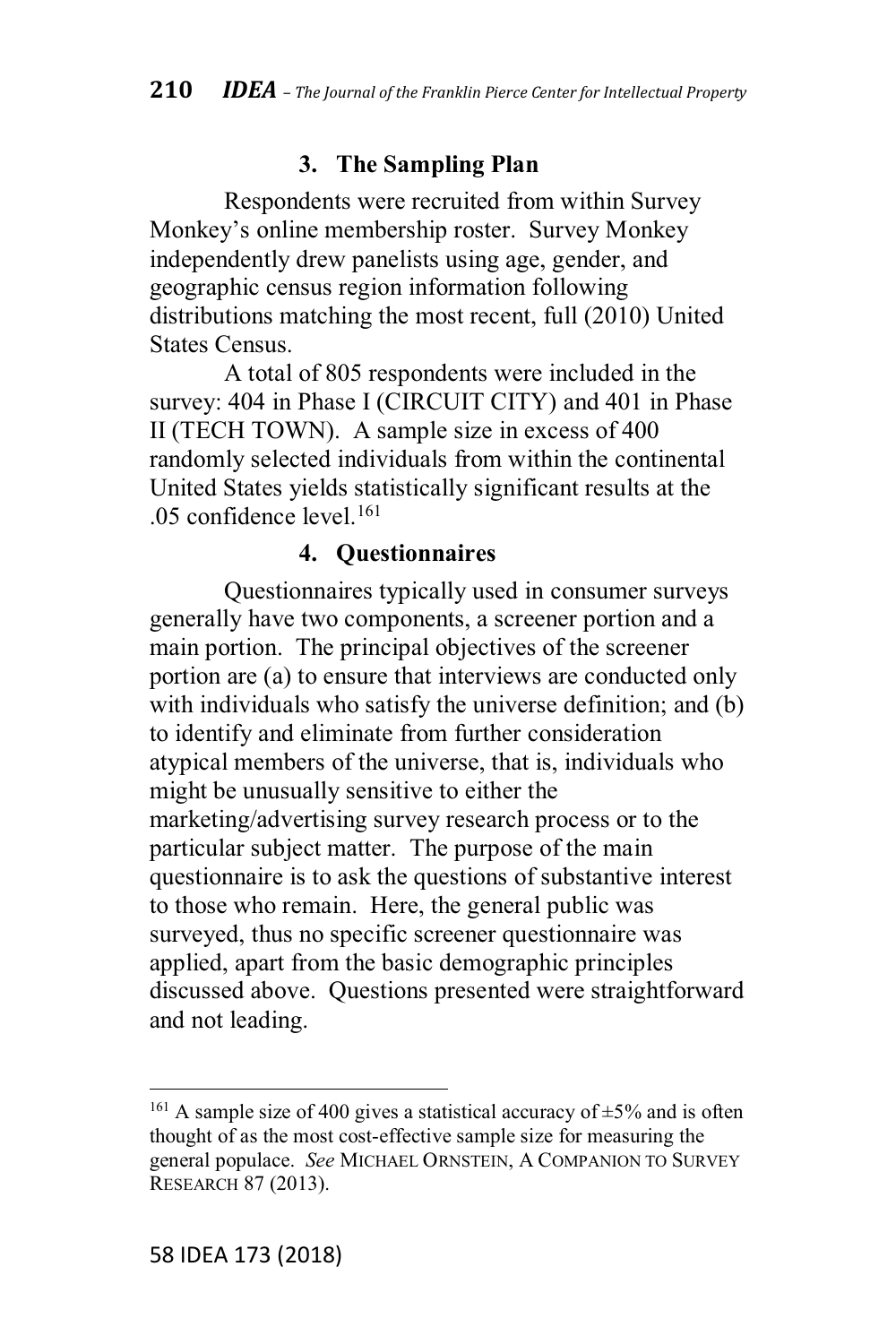## **5. Interviewers and Double-Blind Interviewing**

As the questionnaire was self-administered over the Internet, there were no human interviewers and no need for double-blind interviewing. It was sufficient to have the respondents blinded to both the sponsor and purpose of the research.

## **6. Implementation Period**

Phase One: Respondents began participating in the CIRCUIT CITY phase of the survey on April 24, 2017. Participation ended on April 25, 2017. A total of 404 respondents were questioned, and all responses tabulated and included in this phase of the study.

Phase Two: Respondents began participating in the TECH TOWN phase of the survey on May 10, 2017. Participation ended on May 11, 2017. A total of 401 respondents were questioned, and all responses tabulated and included in this phase of the study.

## **7. Text of Questionnaire:**

The questionnaire in each phase began as follows:

Q1. What is your gender? Female Male

Q2. What is your age?

18-24 25-34 35-44 45-54 55-64 65-74 75 or older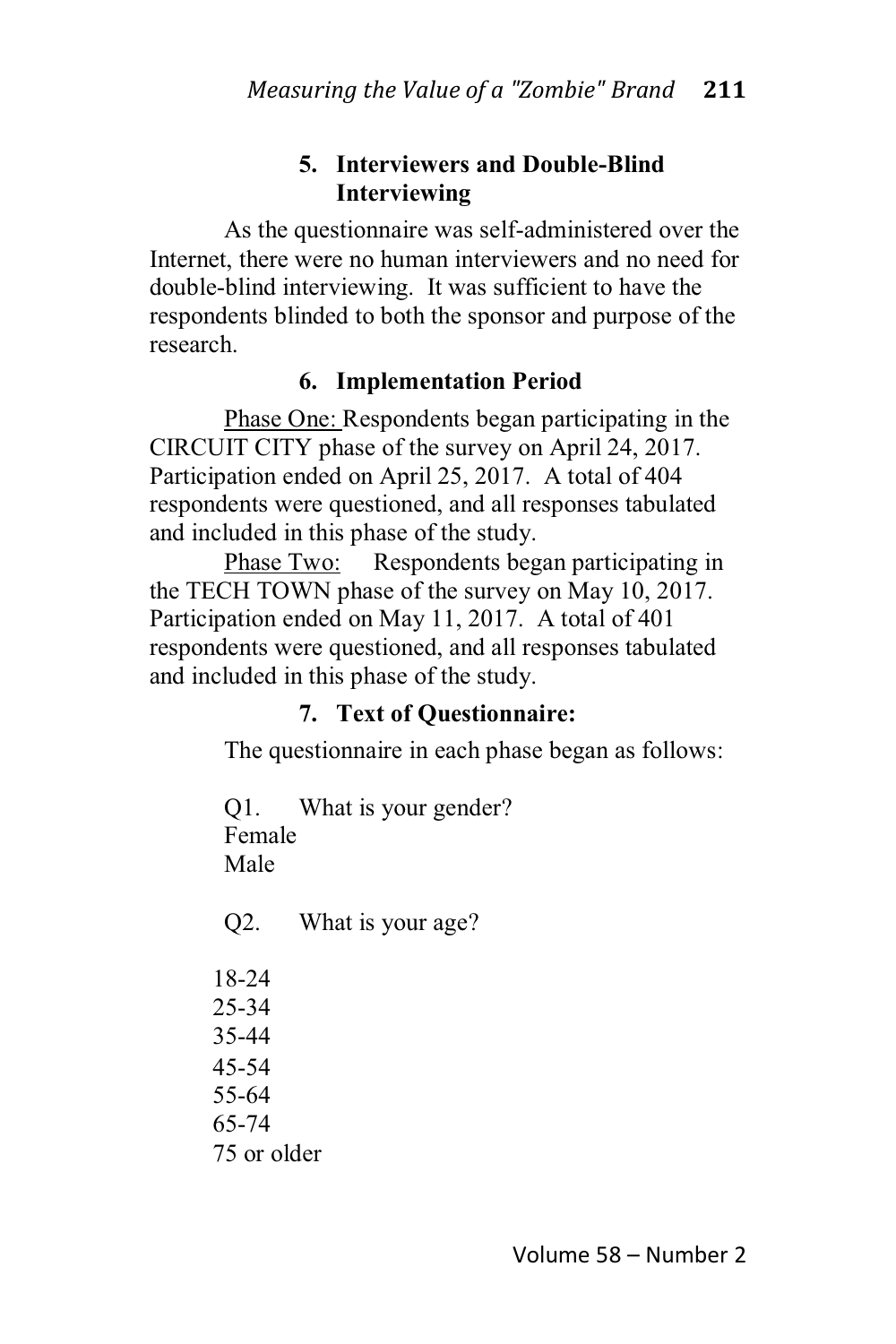Q3. How do you feel about a new retail electronics store named CIRCUIT CITY? Strongly Positive Slightly Positive Neutral/No Feelings Slightly Negative Strongly Negative

Q4. Upon seeing a new electronics store named CIRCUIT CITY, how would you feel about buying a flat screen television, computer or cell phone from that store? Strongly Positive Slightly Positive Neutral/No Feelings Slightly Negative Strongly Negative

> Q5. What makes you say that? VERBATIM TEXT RESPONSE REQUIRED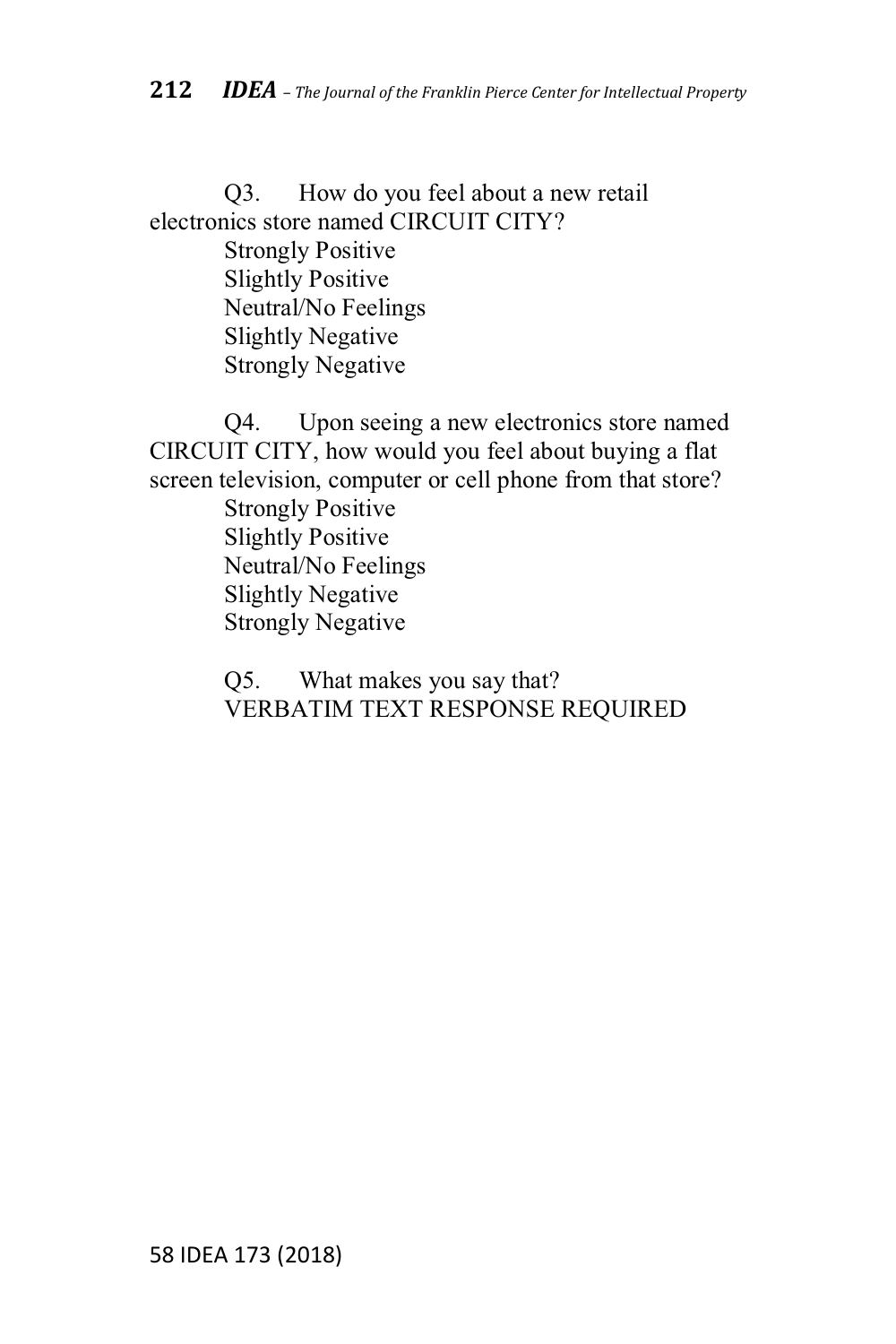## **8. Results of Phase I**

Q3 How do you feel about a new retail

#### electronics store named CIRCUIT CITY? Answered: 404 Skipped: 0 Strongly Positive Slightly Positive Neutral/No Feelings Slightly **Negative** Strongly Negative 0% 10% 20% 30% 40% 50% 60% 70% 80% 90% 100%

#### FIG. 1

Question 3 asked respondents "How do you feel about a new retail electronics store named CIRCUIT  $CITY$ ?"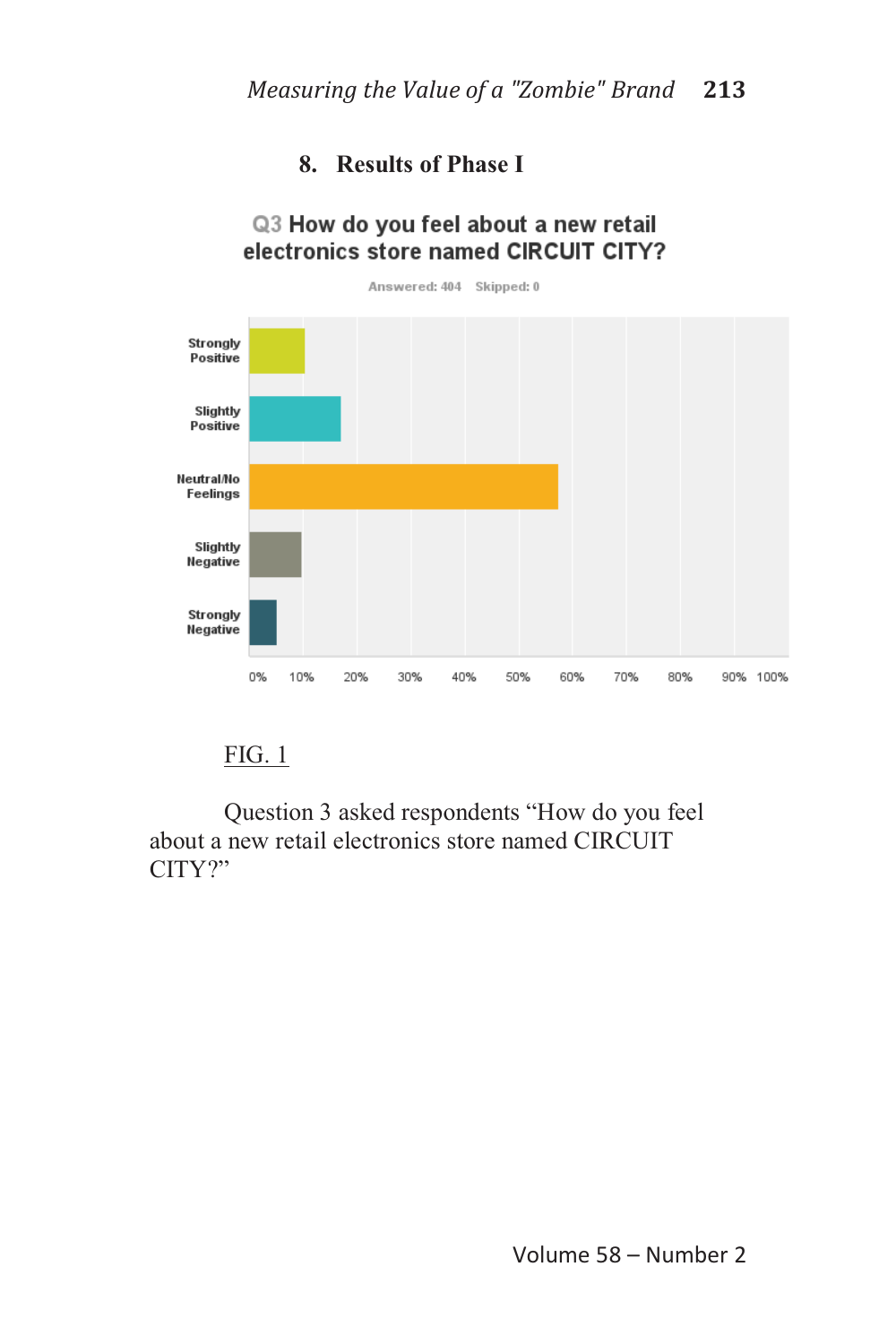As Figure 1 demonstrates, in response to Question 3, approximately 27% (N=111) of respondents reported a positive reaction to the name CIRCUIT CITY when used in connection with a new electronics store. Approximately 15% (N=61) reported a negative reaction, and a majority (N=232) reported having no reaction.

#### Q4 Upon seeing a new electronics store named CIRCUIT CITY, how would you feel about buying a flat screen television, computer or cell phone from that store?



Answered: 404 Skipped: 0

#### FIG. 2

In Question 4, each respondent was then presented with a hypothetical scenario: "Upon seeing a new electronics store named CIRCUIT CITY, how would you feel about buying a flat screen television, computer or cell phone from that store?"

As Figure 2 reflects, approximately 51% of respondents (N=205) expressed neutral or no feelings about

58 IDEA 173 (2018)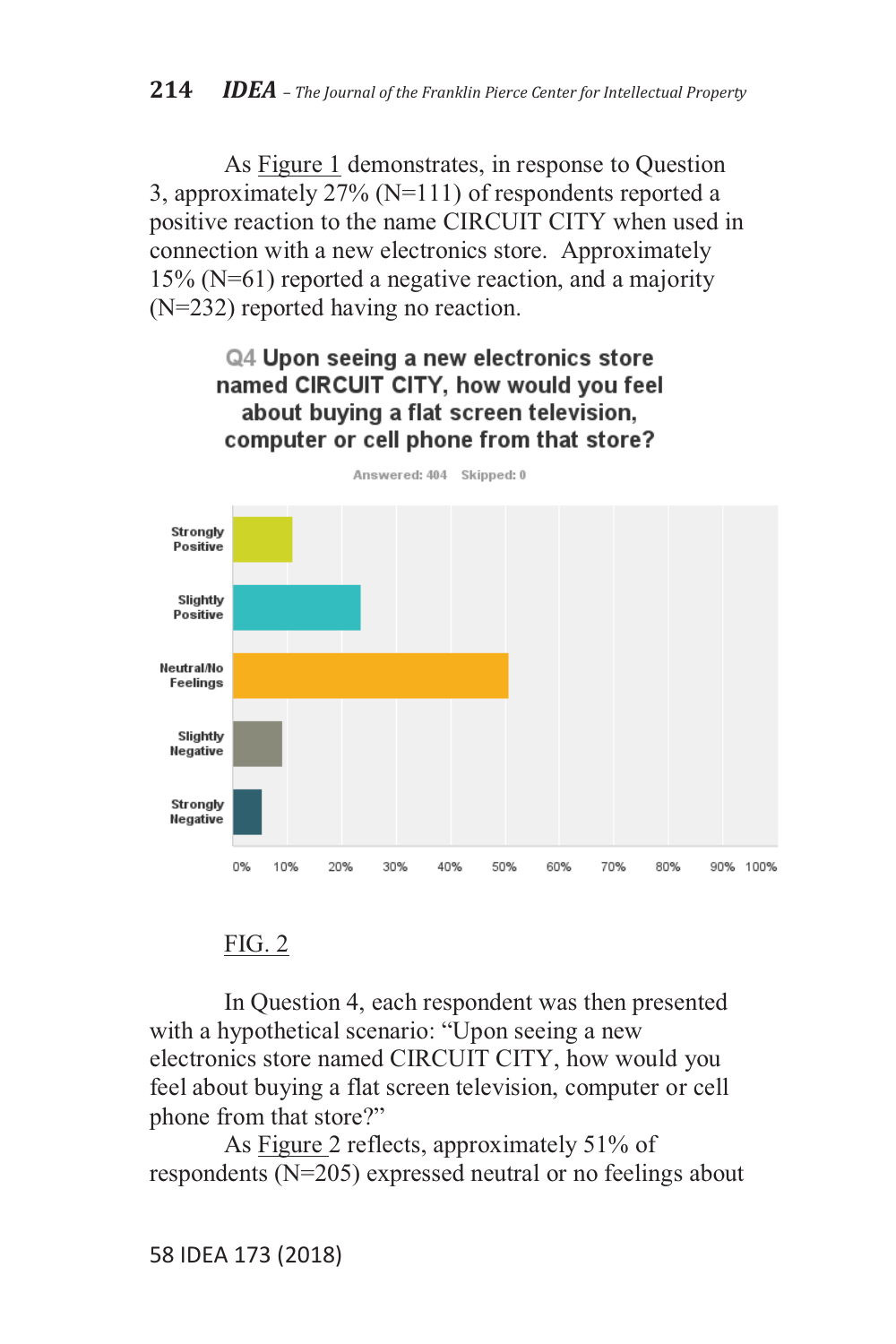such a prospect, with  $35\%$  (N=140) expressing positive sentiments. Approximately 14% (N=59) expressed a negative response.

Question 5 asked the respondent to volunteer an explanation to his or her response to Question 4. Regardless of whether the respondent's reported reaction was positive, negative or neutral, representative verbatim responses included:162

"The previous Circuit City was good...have no idea if they are related"<sup>163</sup>

"Have not heard enough"<sup>164</sup>

"I remember the style and the colours of the place"<sup>165</sup>

@Circuit City went bankrupt, I thought? I remember this store from the 90's. although I don't recall ever making a purchase. I feel like Best Buy owns that space now."<sup>166</sup>

"Shopped at ones in the past and had great experiences, but cautious of 'new' version...Typically the names are trademarked but those can also be sold."<sup> $167$ </sup>

"Didn't Circuit City go out of business some years ago? Why would you name a new store after one that failed?"<sup>168</sup>

"Familiar with store name"<sup> $169$ </sup>

<sup>&</sup>lt;sup>162</sup> Verbatim responses were not coded separately in the Results, but were merely used to illuminate and give detail to the multiple-choice responses.

<sup>163</sup> Respondent #9 (Female, Age 60+, Pacific Region, Income \$200k+). <sup>164</sup> Respondent #28 (Female, Age 65-74, East North Central Region, Income \$175k to \$199.9k).

<sup>165</sup> Respondent #32 (Female, Age 30-44, Pacific Region, Income \$75k to \$99.9k).

<sup>166</sup> Respondent #36 (Male, Age 30-44, Middle Atlantic Region, Income \$75k to \$99.9k).

<sup>167</sup> Respondent #46 (Female, Age 45-54, Pacific Region, Income \$50k to \$74.9k).

<sup>168</sup> Respondent #49 (Female, Age 65-74, Pacific Region, Income \$25k to \$44.9k).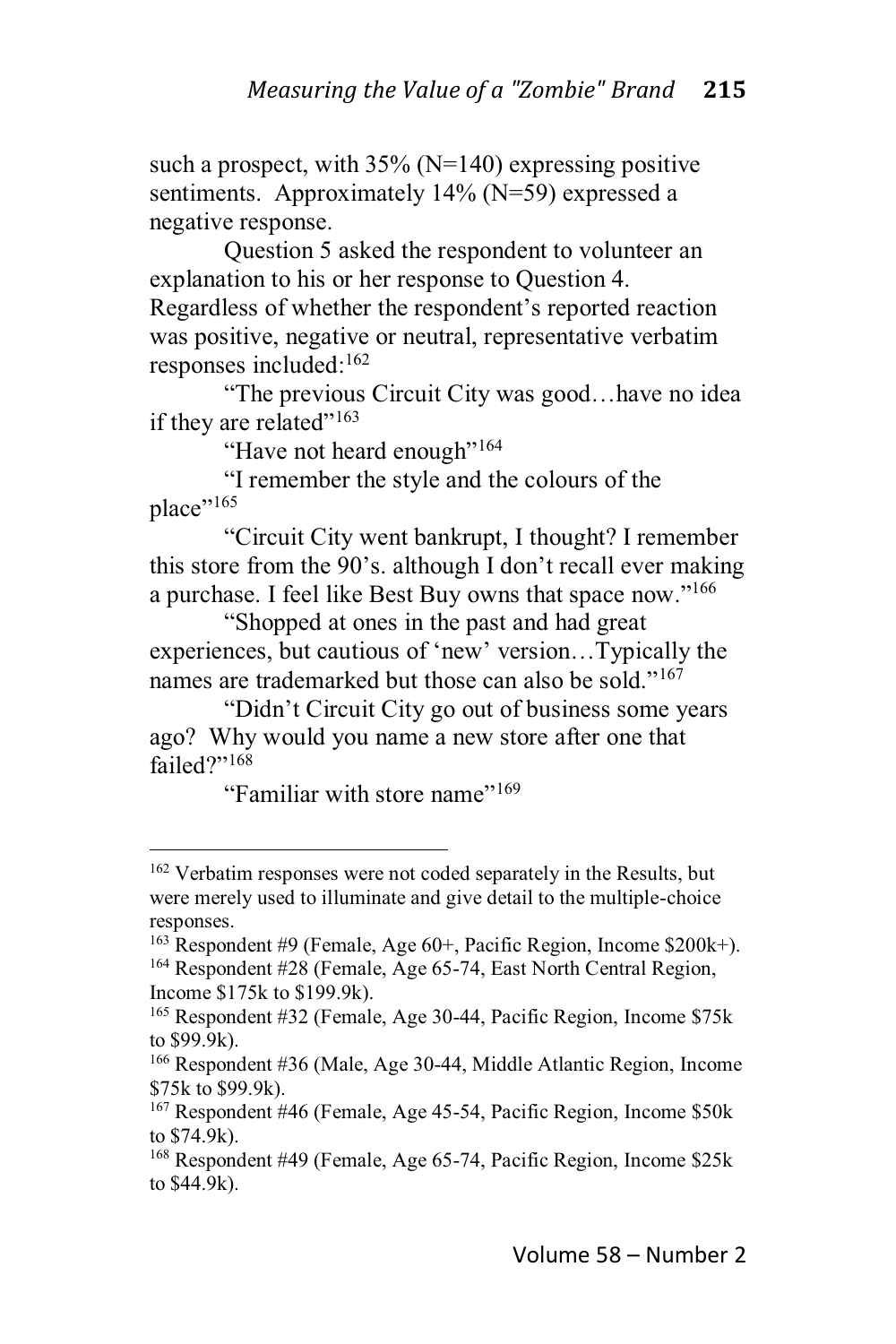@Circuit City is not new. It was around for years then went out of business. Resurrecting it does not make it new. The original Circuit City had lousy customer service and did NOT stand behind the products it sold. I will never spend another penny at a company that all but told me I was 'SOL' when a new appliance failed... Why else would someone adopt the name of a failed enterprise and one with an horrific reputation?" $170$ 

@I would need to know more about the business. We had Circuit City in Buffalo years ago and they left." $171$ 

"I would wait until I heard from someone that I know who has shopped there" $172$ 

"Circuit City is an old name that has been around. Is this Circuit City  $2.0$ ?" $173$ 

"I remember CIRCUIT CITY and was sorry to see it fold. If this is a comeback... I cheer. If a newcomer... I'd have to check it out and would  $\overline{H}$  How would I know without researching whether or not it's related to the bankrupt CIRCUIT CITY. I'll look for reports on the subject."<sup>174</sup>

"Circuit City isn't new. I bought from them back in 2000. Booooring. Another big box store I have to fight traffic to get to? Only to have to wave money to get help? How many Associates will there be at this 60k sq. ft. store?

<sup>169</sup> Respondent #64 (Female, Age 55-64, Pacific Region, prefer not to answer income).

<sup>170</sup> Respondent #101 (Male, Age 45-54, Middle Atlantic Region, Income \$100k to \$124.9k).

<sup>171</sup> Respondent #106 (Female, Age 65-74, Middle Atlantic Region, Income \$75k to \$99.9k).

<sup>172</sup> Respondent #120 (Female, Age 55-64, East North Central Region, Income \$75k to \$99.9k).

<sup>173</sup> Respondent #129 (Male, Age 65-75, South Atlantic Region, prefer not to answer income).

<sup>174</sup> Respondent #132 (Male, Age 75+, Mountain Region, Income  $$200k+$ ).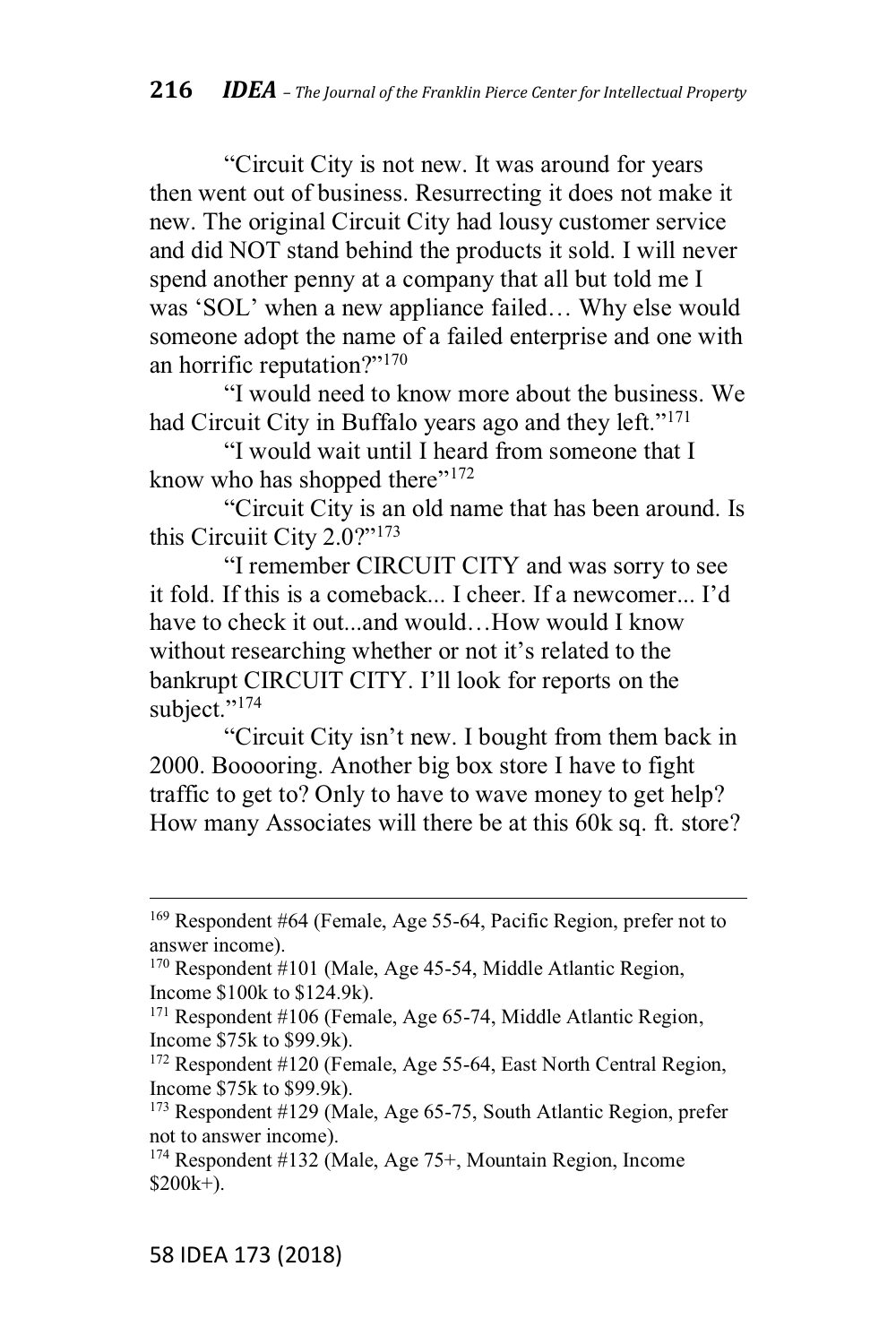Five? Ooooorr order online w/free shipping from...anywhere else."<sup>175</sup>

"I don't know enough about the corporation to form any opinions."<sup>176</sup>

"If it's anything like the original Circuit City, I would happily shop there." $177$ 

"There used to be a Circuit City, didn't there? Maybe there still is. It was an okay store, but I don't have 'feelings' about it."<sup>178</sup>

"I don't know enough information to make a judgment."<sup>179</sup>

"Circuit City isn't new... so I'm curious about the rebranding of the name and strategy of the store. I'd probably shop there, but I'd be curious first." $180$ 

"I thought there was already a store called Circuit City. I thought they'd gone out of business. Maybe not. If there was one close enough to me, I'd give them a try. I don't really care where I buy a ty from, as long as it's a decent ty and a decent price." $181$ 

"There used to be an electronics store called Circuit City, and I don't recall any negative things about it." $182$ 

<sup>175</sup> Respondent #143 (Male, Age 45-54, Middle Atlantic Region, Income \$75k to \$99.9k).

<sup>176</sup> Respondent #145 (Male, Age 35-44, East North Central Region, Income \$50k to \$74.9k).

<sup>177</sup> Respondent #147 (Male, Age 55-64, Pacific Region, Income \$10k to \$24.9k).

<sup>178</sup> Respondent #189 (Male, Age 65-74, Pacific Region, Income \$100k to \$124.9k).

<sup>179</sup> Respondent #218 (Female, Age 35-44, West North Central Region, Income \$125k to \$149.9k).

<sup>180</sup> Respondent #225 (Female, Age 25-34, East North Central Region, Income \$175k to \$199.9k).

<sup>181</sup> Respondent #240 (Female, Age 25-34, Mountain Region, Income \$75k to \$99.9k).

<sup>182</sup> Respondent #246 (Female, Age 35-44, Mountain Region, Income \$75k to \$99.9k).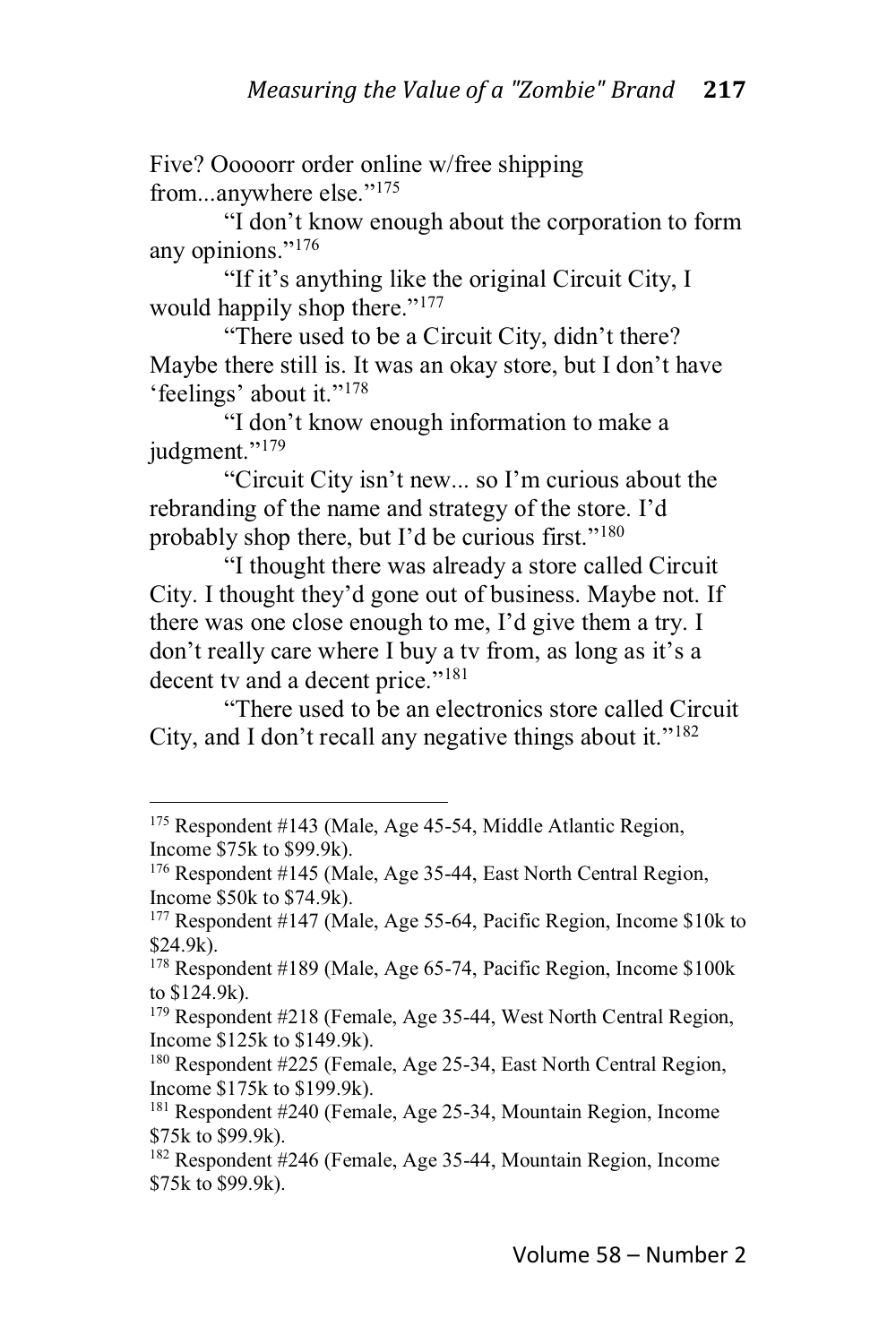"I used to live in Ohio  $&$  think there was one there. I now live in California. I liked Circuit City if it's the same store"<sup>183</sup>

These and many other verbatim responses demonstrate that consumers still possess strong awareness of the CIRCUIT CITY brand (e.g., "I recognize the name", "Circuit City is not a new name"). However, many of the same verbatim responses also demonstrate that respondents were also frequently wary of assuming that the former Circuit City's reputation would necessarily translate into the same product, quality and price offerings, for better or worse (e.g., "Would have to test it out", "I'd probably shop there, but I'd be curious first.").

## **9. Results of Phase II**

<sup>183</sup> Respondent #271 (Female, Age 45-54, Pacific Region, Income \$75k to \$99.9k).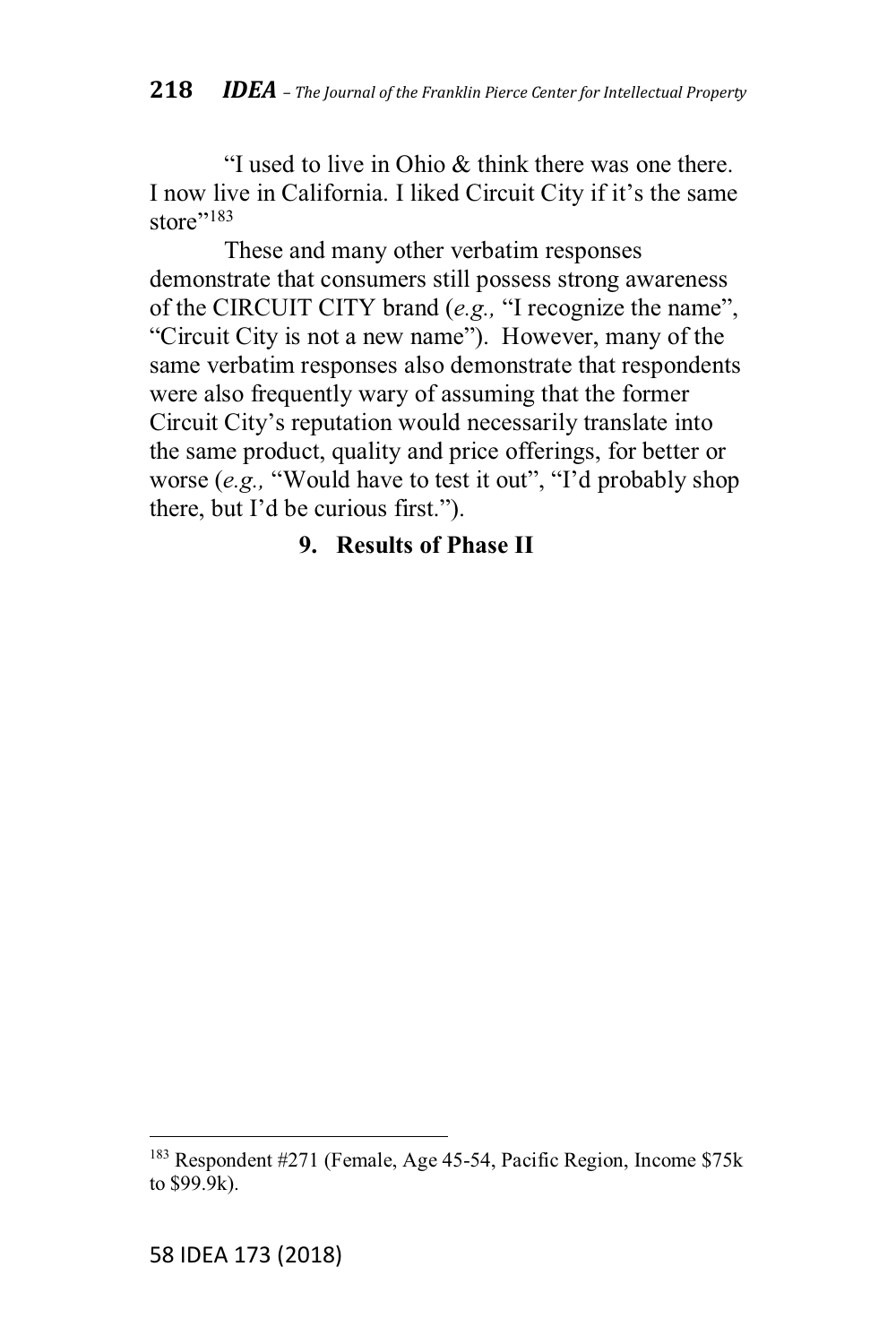As seen below in Figure 3, in response to Question 3 ("How do you feel about a new retail electronics store named TECH TOWN?"), around  $9\%$  of consumers (N=36)



#### Q3 How do you feel about a new retail electronics store named TECH TOWN?

responded with a strongly positive reaction, with around 17% (N=67) reporting a slightly positive reaction, for a total of approximately  $26\%$  (N=103) positive reaction to the TECH TOWN name in general.

## FIG. 3

As seen below in Figure 4, in response to Question 4 about making a specific purchase at TECH TOWN, ("Upon seeing a new electronics store named TECH TOWN, how would you feel about buying a flat screen television, computer or cell phone from that store?"),  $8\%$ (N=34) of consumers responded with a strongly positive reaction, with  $22\%$  (N=92) reporting a slightly positive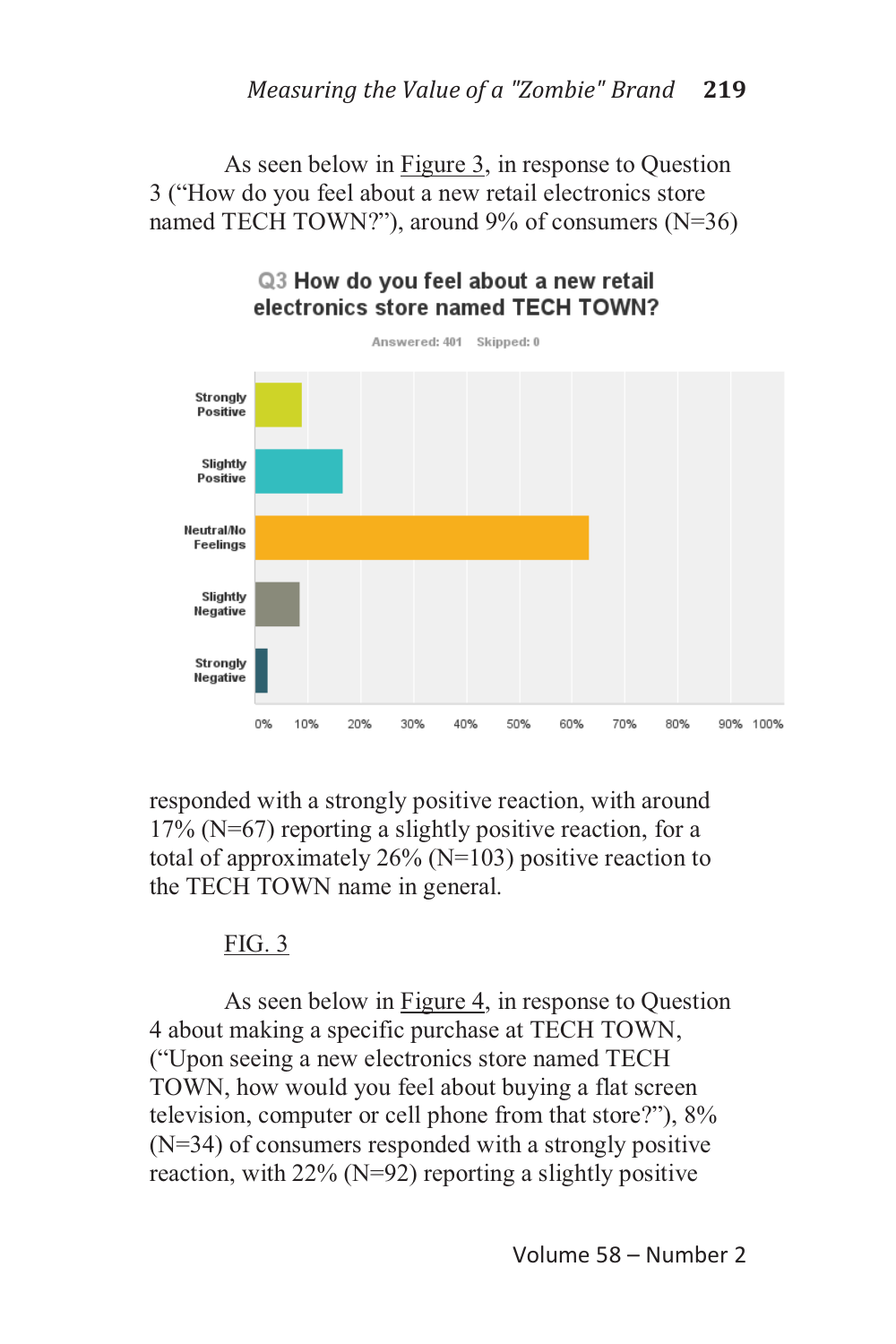reaction, for a total of 30% (N=126) positive reaction to the hypothetical purchase scenario.

Negative responses of consumers to Question 3 were  $2\%$  strongly negative (N=10) and  $8\%$  slightly negative (N=34), for a total negativity rate of  $11\%$  (N=44). Responses to Question 4 was 10% slightly negative  $(N=42)$ , and 3% strongly negative  $(N=14)$ , for a total

> Q4 Upon seeing a new electronics store named TECH TOWN, how would you feel about buying a flat screen television. computer or cell phone from that store?



negativity rate of  $14\%$  (N=56). Neutral/no responses were  $63\%$  (N=256) to Question 3 and 55% (N=219) for Question 4.

#### FIG. 4

In Phase II, Question 5 asked the respondent to volunteer an explanation to his or her response to Question 4. Regardless of whether the respondent's reported

58 IDEA 173 (2018)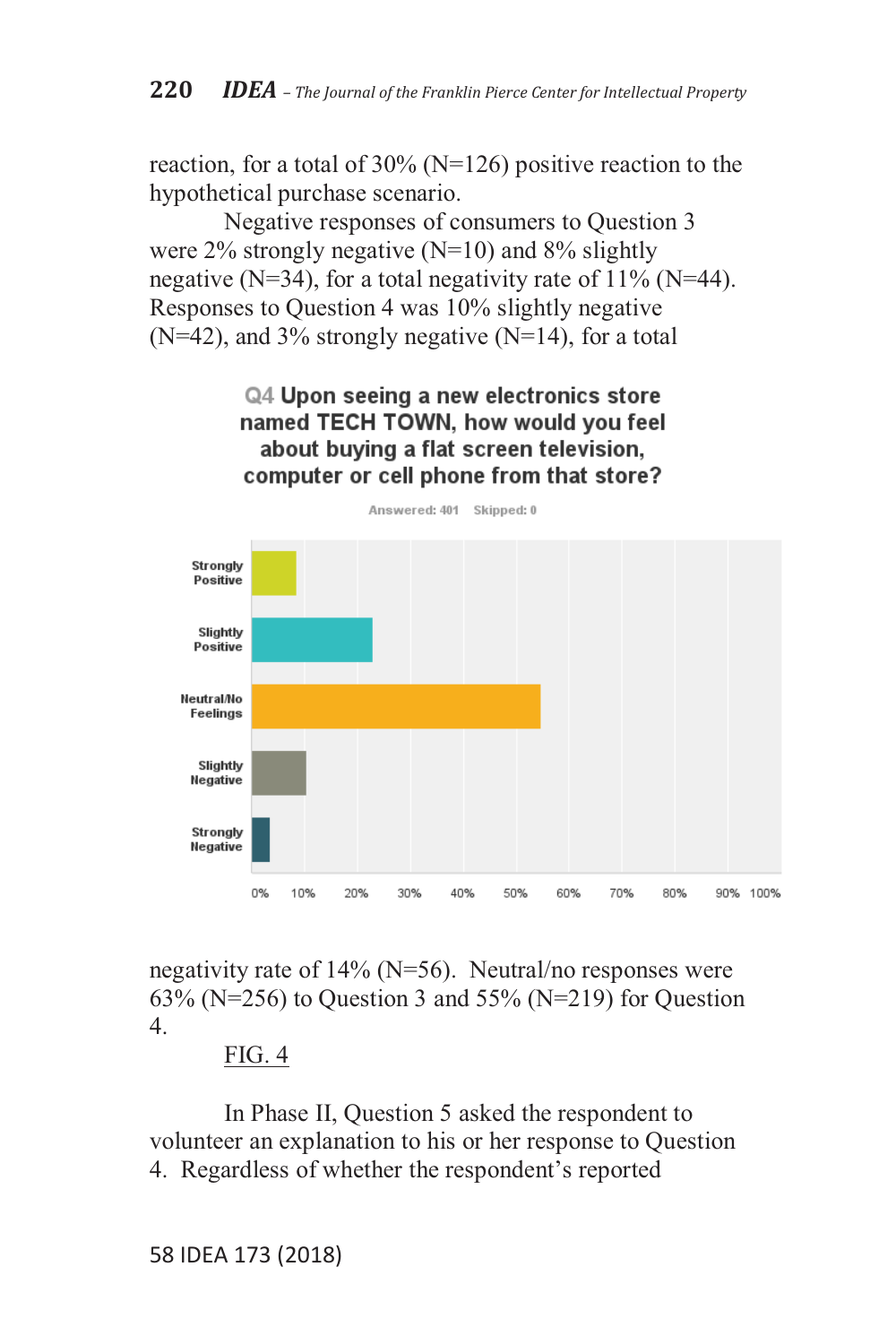reaction was positive, negative, or neutral. Representative verbatim responses in Phase II included:

"I would need to know more about the store before saying that I would definitely shop there."<sup>184</sup>

"I prefer to purchase electronic items at local family owned business."<sup>185</sup>

"Price and service counts, not name"<sup>186</sup>

"Need more info, but willing to check it out." $187$ 

"One has to see how they operate after being in business for some time. Read reviews by customers to see if the company stands behind guarantees and what their refund policies are." $188$ 

"The name of the store is new and modern! I like that. It seems like a store you'd see a sign to and want to go in it. The name of the store describes itself. It's not like 'Best Buy' where you could pass on the road and you wouldn't know if electronics are sold there or not. The name Tech Town speaks for itself and you know you can buy a lot of new technology and electronics there. The name is modern, makes sense and is fun to say!" $189$ 

"My choice is going to be based on the value of the purchase, not necessarily on the store name."<sup>190</sup>

<sup>184</sup> Respondent #2 (Female, Age 65-74, Middle Atlantic Region, Income \$50k to \$74.9k).

<sup>185</sup> Respondent #3 (Female, Age 45-54, West South Central Region, Income \$50k to \$74.9k).

<sup>186</sup> Respondent #4 (Female, Age 55-64, South Atlantic Region, Income \$50k to \$74.9k).

<sup>187</sup> Respondent #11 (Female, Age 45-54, East North Central Region, Income \$50k to \$74.9k).

<sup>188</sup> Respondent #15 (Male, Age 55-64, Pacific Region, Income \$75k to \$99.9k).

<sup>189</sup> Respondent #19 (Female, Age 25-34, South Atlantic Region, Income \$50k to \$74.9k).

<sup>190</sup> Respondent #23 (Male, Age 45-54, Pacific Region, Income \$100k to \$124.9k).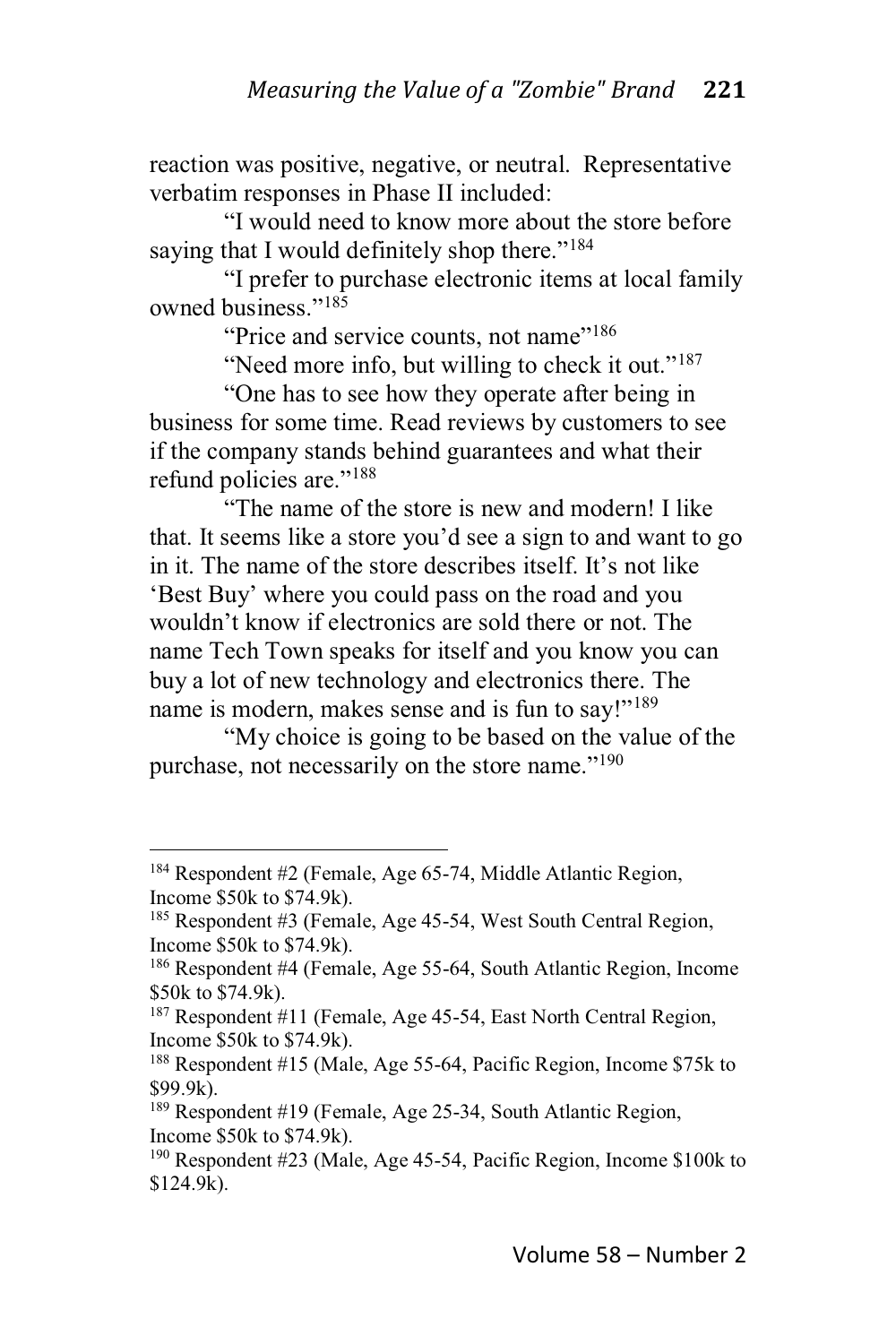"I have no especial faith in electronic stores, would prefer to go by references from friends/family."<sup>191</sup>

"just because it's got a fancy name doesn't mean it's reasonably priced." $192$ 

"If purchasing a new item, I would shop it around at as many stores as possible, this name for a store sounds like one I would consider checking out"<sup>193</sup>

"I know nothing about Tech Town. If I saw some of the marketing efforts I might give a less than neutral answer." $^{194}$ 

"It's a cute name, but the name doesn't mean the service/price/products are better or worse. Actually, maybe the service would be better since they're trying so hard. I would feel the same buying a TV there as anywhere." $195$ 

"Name sounds a bit cliche. Tech Town- suggests" large acquisition/range/availability of technology but it doesn't necessarily imply quality merchandise? Not sure here. Would depend on presentation. If I'm going to spend a lot of money on high-tech electronics I want quality/professionalism; I don't want/need schtick to sell me merchandise."<sup>196</sup>

"I generally shop for electronics at Costco or online" at Amazon. If a TechTown retail location was in the right

<sup>191</sup> Respondent #58 (Female, Age 45-54, Middle Atlantic Region, Income \$10k to \$24.9k).

<sup>192</sup> Respondent #78 (Female, Age 55-64, Pacific Region, Income \$50k to \$74.9k).

<sup>193</sup> Respondent #85 (Female, Age 55-64, South Atlantic Region, Income \$75k to \$99.9k).

<sup>194</sup> Respondent #99 (Male, Age 65-74, Pacific Region, Income \$75k to \$99.9k).

<sup>195</sup> Respondent #106 (Female, Age 18-24, Mountain Region, prefer not to answer income).

<sup>196</sup> Respondent #139 (Female, Age 45-54, Middle Atlantic Region, Income \$50k to \$74.9k).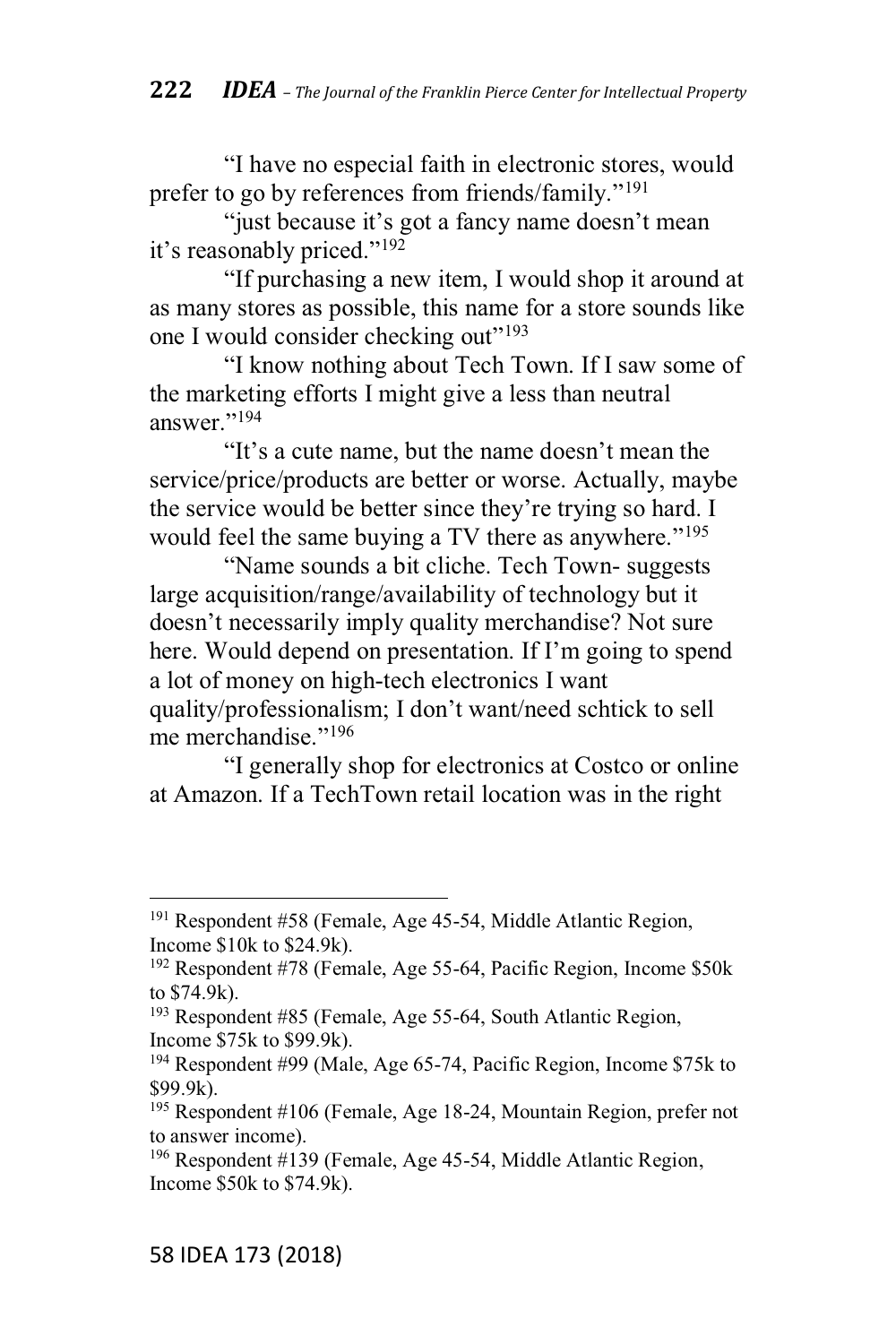place I \*might\* stop in to look but probably wouldn't buy anything." $1\overline{97}$ 

"the name sounds straight forward and lets me know the products carried." $198$ 

"Having a new option would be good. I have no reason to feel negative about it. I'll feel strongly positive if the store proves to be excellent and unique." $199$ 

"What makes Tech Town different from Circuit City that went bankrupt a few years ago?"<sup>200</sup>

"The name of the company seems very inviting. I have never seen the store for myself"<sup>201</sup>

"Too many stores like that. Good luck competing with Best Buy and Amazon.com"<sup>202</sup>

"Will have to check out the store first and actually see have they have."<sup>203</sup>

"Never heard of Tech Town, so no preconceived notions $"^{204}$ 

"Both of the words starting with  $T$  may catch some eyes."205

<sup>197</sup> Respondent #171 (Male, Age 45-54, Mountain Region, Income  $$200k+$ ).

<sup>198</sup> Respondent #187 (Male, Age 65-74, Mountain Region, Income \$125k to \$149.9k).

<sup>199</sup> Respondent #217 (Male, Age 45-54, Pacific Region, Income  $$200k+$ ).

<sup>200</sup> Respondent #226 (Male, Age 55-64, Middle Atlantic Region, Income \$50k to \$74.9k).

<sup>201</sup> Respondent #254 (Female, Age 18-24, West South Central Region, Income \$25k to \$49.9k).

<sup>202</sup> Respondent #271 (Male, Age 45-54, East North Central Region, Income \$50k to \$74.9k).

<sup>203</sup> Respondent #292 (Male, Age 45-54, Region Unspecified, Income \$25k to \$49.9k).

<sup>204</sup> Respondent #357 (Male, Age 18-24, Middle Atlantic Region, prefer not to answer income).

<sup>205</sup> Respondent #371 (Male, Age 35-44, Region Unspecified, prefer not to answer income).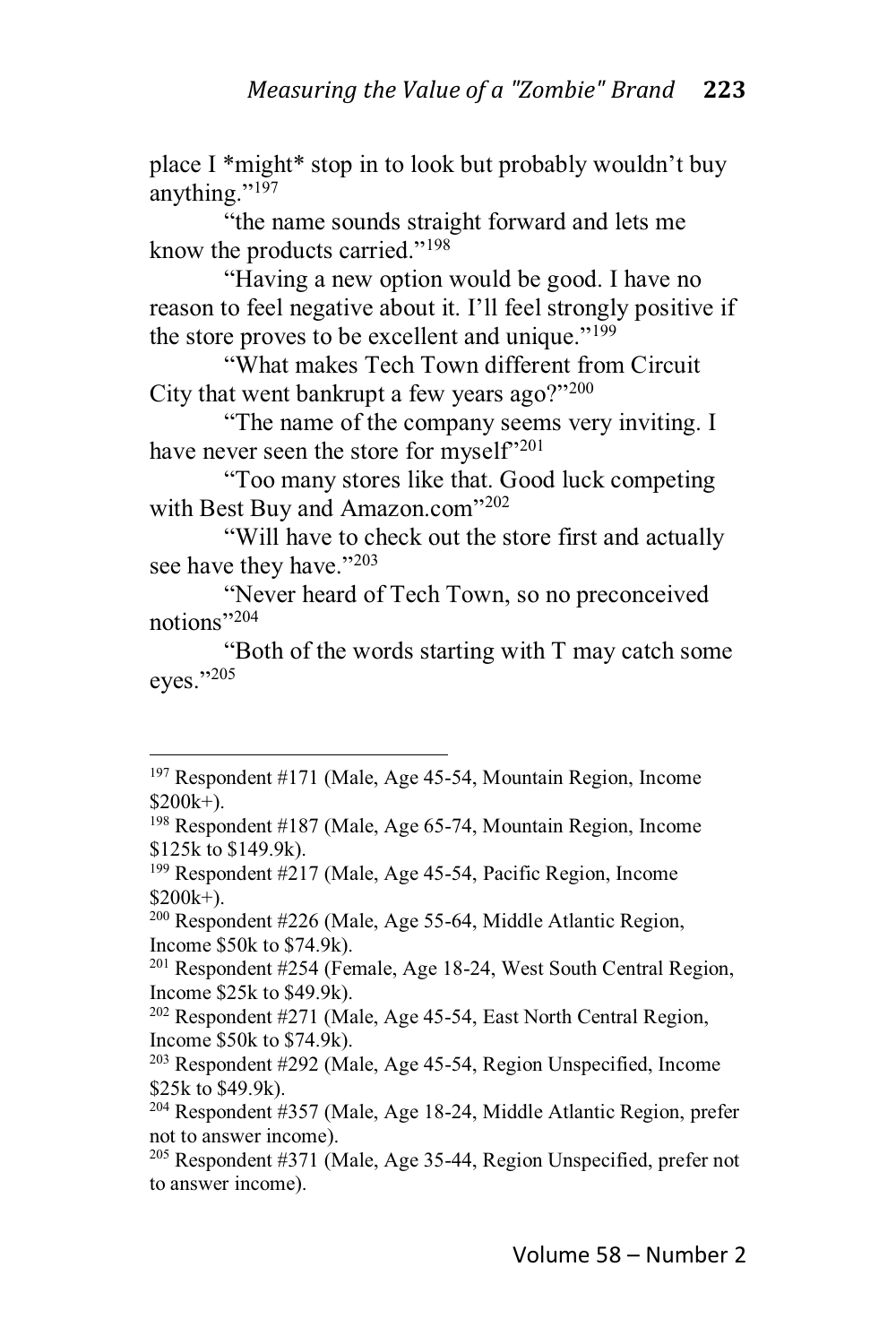"Never heard of the place. My tech purchases are minimal. But if they can better fulfill my few needs, I'd be happy to give them a shot." $206$ 

@I would check it out if it was convenient and would be willing to do business with it, but electronics are one thing that is very easy to get good deals on online"<sup>207</sup>

These and many other verbatim responses demonstrate that consumers were aware that the electronics retail store environment is highly competitive but were apparently willing to "check out the store" and "give them  $a \,$ shot."

### VII. CONCLUSIONS ABOUT CASE STUDIES: MEASURING VALUE

Measuring value in a brand is one of the most difficult valuation bases to calculate.<sup>208</sup> As discussed, *supra*, regarding Case Study #1, P&G's marketing budget for WHITE CLOUD-brand toilet paper in the years immediately preceding its abandonment, was substantial. In the decade following its relaunch, sales under its new owner climbed steadily.<sup>209</sup> At least part of the reason for its success on the second go-around was presumably due to its existing consumer recognition. However, we have no way

Honors Scholar Theses. 411, *see also* Russell Abratt & Geoffrey Bick, *Valuing Brands and Brand Equity: Methods and Processes,* 80 J. OF APPLIED MGMT.&ENTREPRENEURSHIP*,* 21, 26 (2003) (discussing replacement cost to launch a new brand).

<sup>206</sup> Respondent #375 (Male, Age 18-24, New England Region, Income \$0 to \$9.9k).

<sup>207</sup> Respondent #385 (Male, Age 35-44, Mountain Region, Income \$50k to \$74.9k).

<sup>&</sup>lt;sup>208</sup> See Wasserman, Brooke, "Valuation of Intangible Assets: Should Brand Equity Be Accounted for on the Balance Sheet?" (2015).

<sup>&</sup>lt;sup>209</sup> See White Cloud, the Brand that Wouldn't Die, AdAge, November 15, 2017.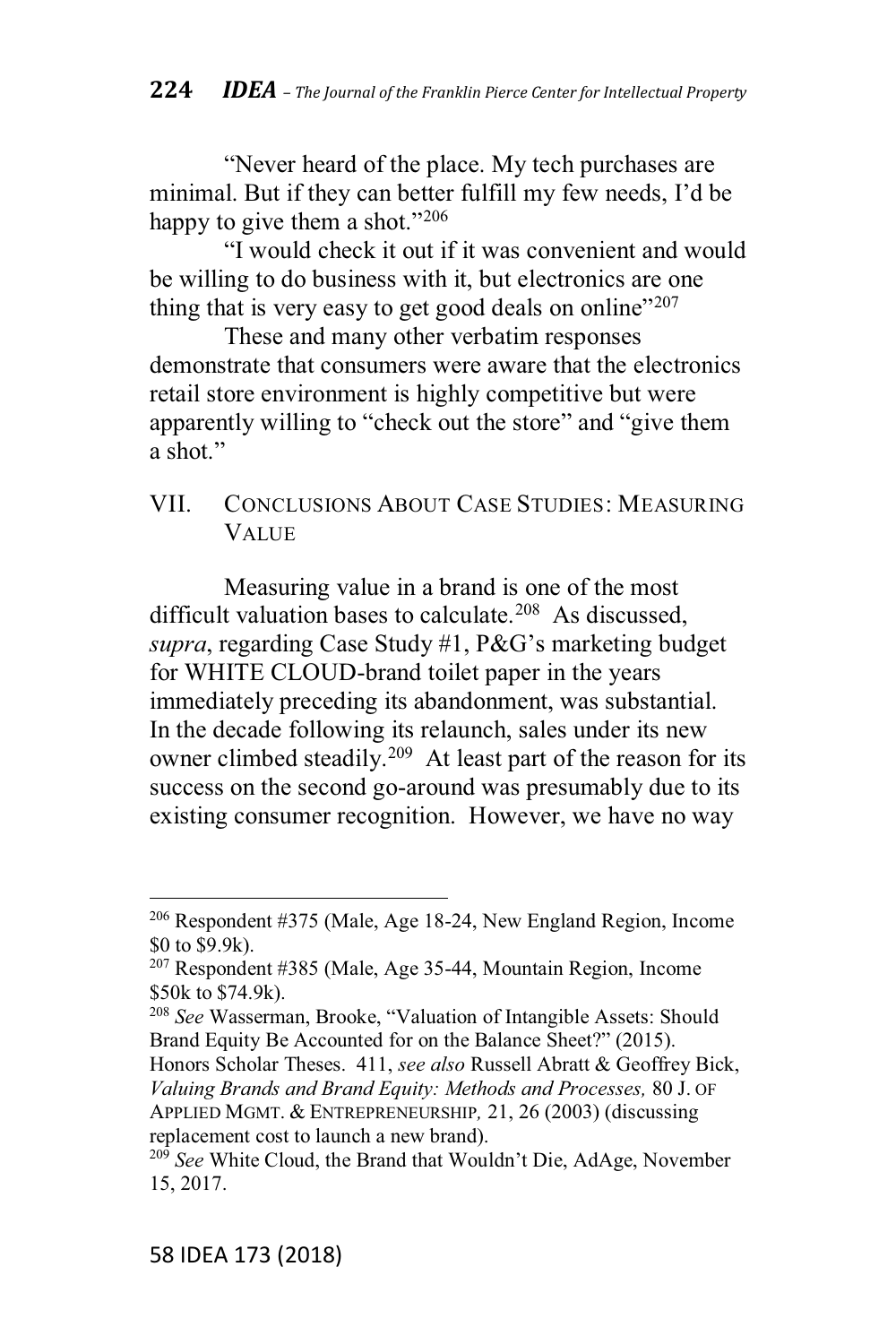of retroactively measuring recognition or goodwill at the time of that brand's relaunch

With respect to Case Study #2, the *delta*  $(\Delta)$ between Dormant Brand X (CIRCUIT CITY) and hypothetical Brand Y (TECH TOWN) would be the current "advantage" value possessed by the dormant brand in the marketplace. That is, if we assume two startup competitors are ready to launch their electronic retail store businesses in an identical nationwide marketplace, except the first company capitalizes on the name CIRCUIT CITY and the second company uses TECH TOWN, we can evaluate these distinctions *in vivo*.

Based on our survey, we can conclude that the first company possesses no statistically-significant advantage that can be measured and objectively valued.<sup>210</sup> In other words, if TECH TOWN starts out with a marketing budget, it need not invest anything more in its marketing and promotion in Year 1 to reach the same positive goodwill among the public nationwide that CIRCUIT CITY also starts out with in Year 1.<sup>211</sup>

Specifically, when we compare the data yielded in Phases I and II of the consumer survey, we can make the following observations about Case Study #2:

Consumers reported virtually identical positive reactions to CIRCUIT CITY as to TECH TOWN both generally (27% and 35% in Phase I) and in the specific hypothetical purchase scenario (26% and 31% in Phase II).

<sup>&</sup>lt;sup>210</sup> *See McCarthy* at § 2:22 ("Another rough method is to estimate the cost of recreating from nothing the trademark and its goodwill. For example, if the Ford Motor Co. were ordered to stop all use of the FORD Mark and start all over again with a new, completely different mark, what would it cost to create a mark with the same degree of marketplace symbolism and reputation as the FORD trademark?"). <sup>211</sup> *See* Freno, *Trademark Valuation: Preserving Brand Equity*, 97 TRADEMARK REP.  $1055$ ,  $1058$  (2007) ("In many cases, by far the largest cost associated with a trademark involves advertising, marketing, and promoting the trademark and developing the brand.").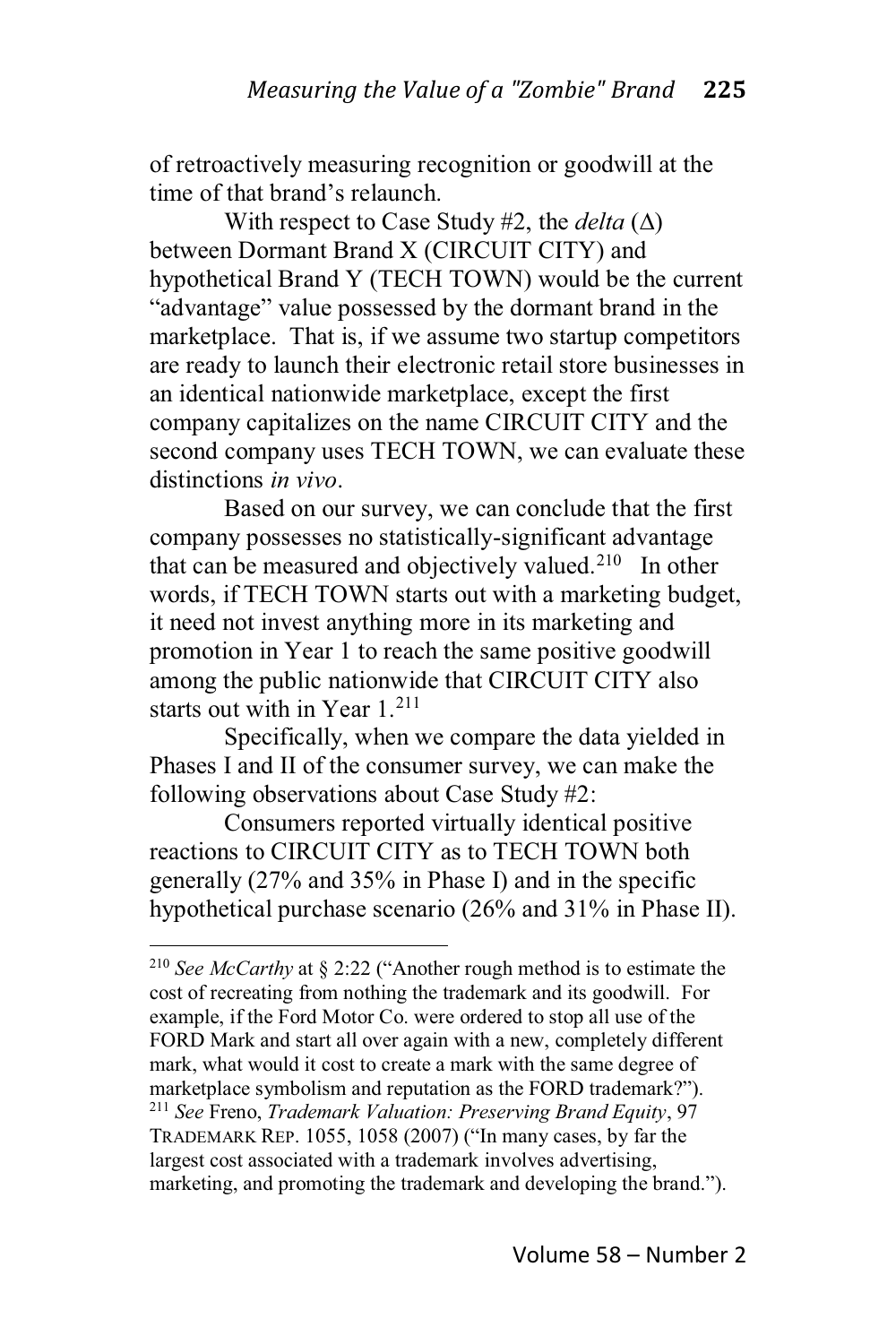Consumers reported virtually identical negative reactions to CIRCUIT CITY as to TECH TOWN (15% Phase I; 11% and 15% in Phase II).

Consumers reported virtually identical neutrality and skepticism toward both brands' entry into a highly competitive retail environment.

In summary, there was no measurable advantage from use of the dormant brand CIRCUIT CITY, nor was there any notable disadvantage. In other words, a new TECH TOWN appears no worse off based on its name alone, and CIRCUIT CITY no better off.

The consumer survey that was conducted sought to conceptually and empirically measure any advantage with respect to CIRCUIT CITY based on expressions of brand recognition and positive goodwill. We can be reasonably certain that CIRCUIT CITY's attributes as measured in the study were largely due to responses that probably would have been given to a similar electronics retailer's name, as the control data from TECH TOWN wiped out any advantage that CIRCUIT CITY appeared to possess, at least with respect to our measure of self-reported consumer goodwill and brand recognition.

Thus, as can be seen from the data set and verbatim responses, consumer recognition of the dormant CIRCUIT CITY trademark is still reasonably high, despite the fact that the brand has not been used in commerce for nearly a decade, and the former owner went bankrupt. More than one out of every three consumers nationwide reported having a positive reaction to this dormant brand. However, many consumers were also skeptical whether a reincarnated Circuit City-branded retail store would fare any better than an identically-named predecessor. In fact, many expressed specific negative recollections of CIRCUIT CITY's demise.

Indeed, the unused brand TECH TOWN demonstrated almost identical rates of reported negativity,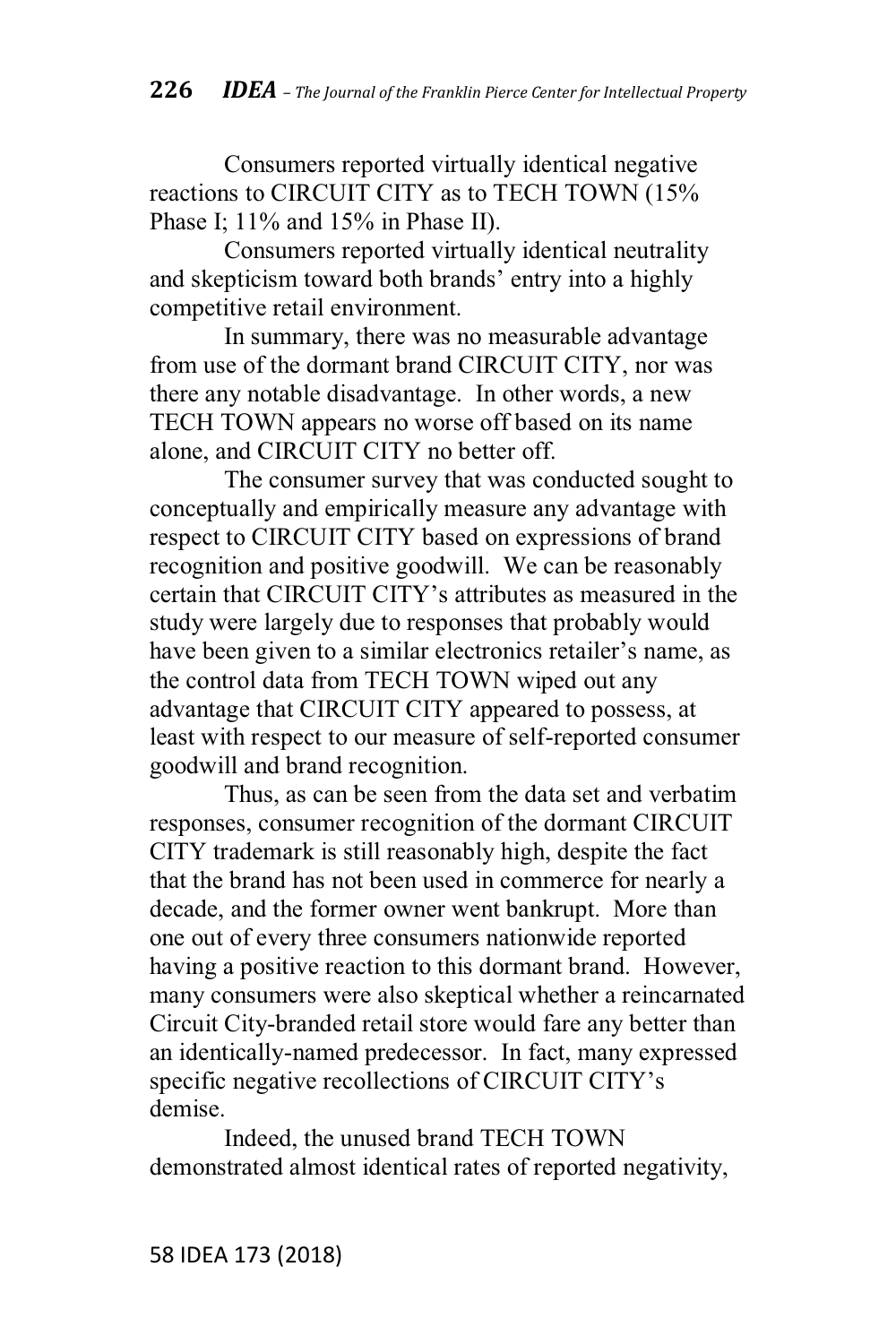neutrality, and skepticism among prospective consumers. Therefore, any advantage possessed by CIRCUIT CITY was statistically negligible.

Verbatim responses in both phases revealed that the attributes that affected consumers appeared to have more to do with existing competition in the retail electronics category (Best Buy, Amazon, etc.) and price and/or quality issues with respect to the specific electronic products sold, rather than by the name of the store.

These findings are consistent with the anecdotal experiences of branding experts. For example, Philip Davis notes in an interview about reviving dormant brands:<sup>212</sup>

New brands provide a blank slate that allows a company to build a message and craft a story. But they are also expensive to market. An established, dormant brand name can provide a short cut; it contains that sought after familiarity and affiliations. The key questions would be: "Does the pre-existing brand equity match with the brand attributes and positioning of the proposed new company/product?"; and "Does the acquisition cost of the established brand name exceed the cost of promoting a new  $one$ ?

In Case Study #2, CIRCUIT CITY provided no measurable brand equity that exceeded the cost of creating familiarity and affiliations from scratch with a new name, such as TECH TOWN, in the retail electronics store category.

## **CONCLUSION**

Despite having fallen out of use, dormant brands can still have value. These brands can retain strong levels of brand recognition among consumers for years, perhaps decades, after the former owner has abandoned its legal

<sup>212</sup> *See* Warner, *supra* note 4.